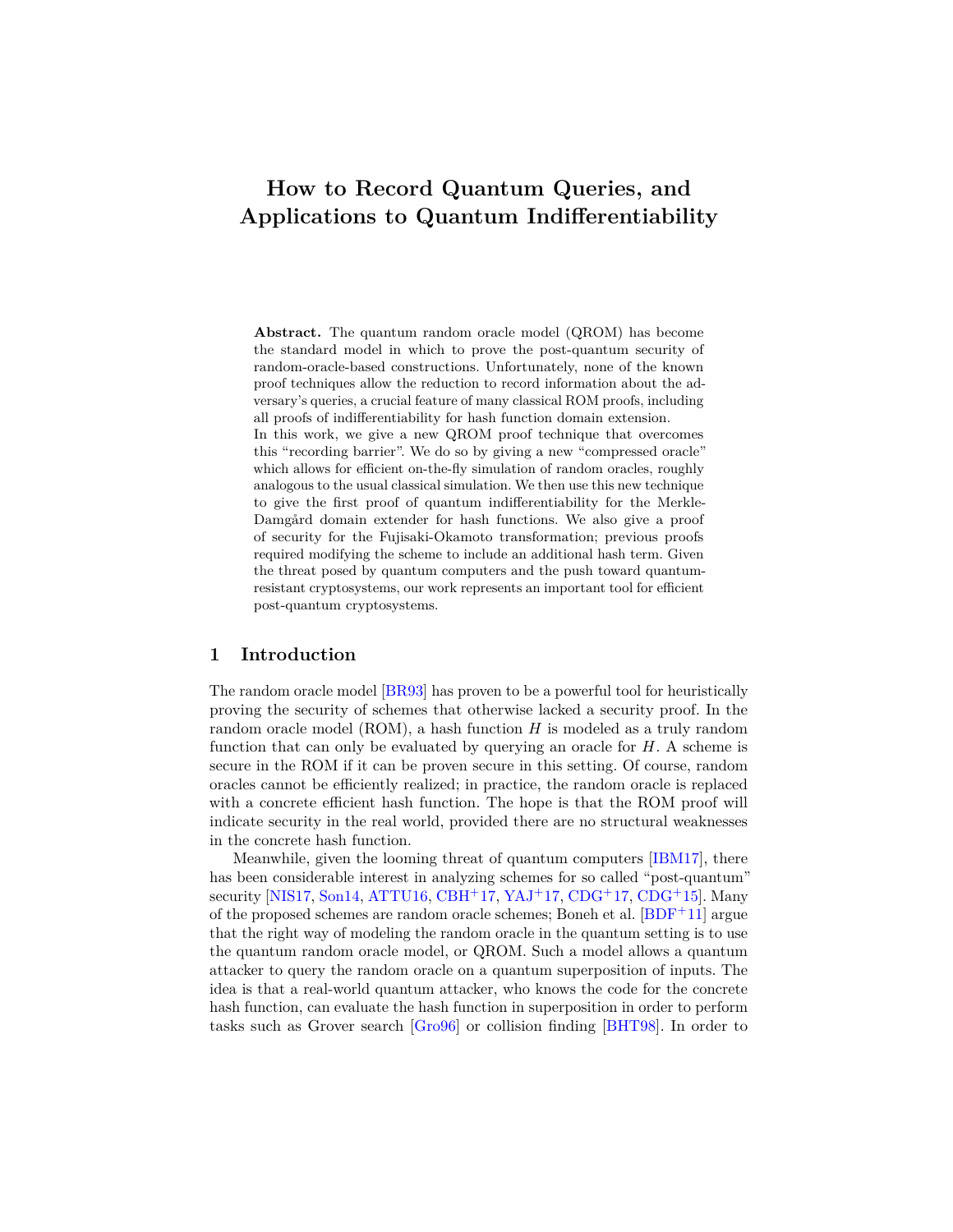accurately capture such real-world attacks, it is crucial to model the random oracle to allow for such superposition queries. The quantum random oracle model has been used in a variety of subsequent works to prove the post-quantum security of cryptosystems [\[BDF](#page-27-4)<sup>+</sup>11, [Zha12b,](#page-29-2) [Zha15,](#page-29-3) [TU16,](#page-29-4) [Eat17\]](#page-28-4).

*The Recording Barrier.* Unfortunately, proving security in the quantum random oracle model can be extremely difficult. Indeed, in the classical random oracle model, one can copy down the adversary's queries as a means to learning what points the adversary is interested in. Many classical security proofs crucially use this information in order to construct a new adversary which solves some hard underlying problem, reaching a contradiction. In the quantum setting, such copying is impossible by no-cloning. One can try to record some information about the query, but this amounts to a measurement of the adversary's query state which can be detected by the adversary. A mischievous adversary may refuse to continue if it detects such a measurement, rendering the adversary useless for solving the underlying problem. Because of the difficulty in reading an adversary's query, it also becomes hard to adaptively program the random oracle, another common classical proof technique.

This difficulty has led authors to develop new quantum-sound proof techniques to replace classical techniques, such as Zhandry's small-range distributions [\[Zha12a\]](#page-29-5) or Targhi and Unruh's extraction technique [\[TU16\]](#page-29-4). These proof techniques choose the oracle from a careful distribution that allows for proofs to go through. However, every such proof technique always chooses a classical oracle at the beginning of the experiment, and leave the oracle essentially unchanged through the entire execution. The inability to change the oracle seems inherent, since if the proof gives the adversary different oracles during different queries, this is potentially easily detectable (even by classical adversaries)<sup>[1](#page-1-0)</sup>

Constraining the oracles to be fixed functions seems to limit what can be proved using such non-recording techniques. For example, Dagdelen, Fischlin, and Gagliardoni [\[DFG13\]](#page-28-5) show that such natural proof techniques are likely incapable of proving the security of Fiat-Shamir<sup>[2](#page-1-1)</sup>. This leads to a natural question:

# *Is it possible to record information about an adversary's quantum query without the adversary detecting*

*Enter Indifferentiability.* The random oracle model (quantum or otherwise) assumes the adversary treats the hash function as a monolithic object. Unfortunately, hash functions in practice are usually built from smaller building blocks, called compression functions. If one is not careful, hash functions built in this way are vulnerable to attacks such as length-extension attacks. Coron et al. [\[CDMP05\]](#page-28-6)

<span id="page-1-0"></span><sup>&</sup>lt;sup>1</sup> The one exception we are aware of is Unruh's adaptive programming [\[Unr15\]](#page-29-6). This proof does change the oracle adaptively, but only inputs for which adversary's queries have only negligible "weight". Thus, the change is not detectable. The following discussion also applies to Unruh's technique.

<span id="page-1-1"></span> $^{\rm 2}$  We note that if the underlying building blocks are strengthened, Fiat-Shamir was proven secure by Unruh [\[Unr16\]](#page-29-7)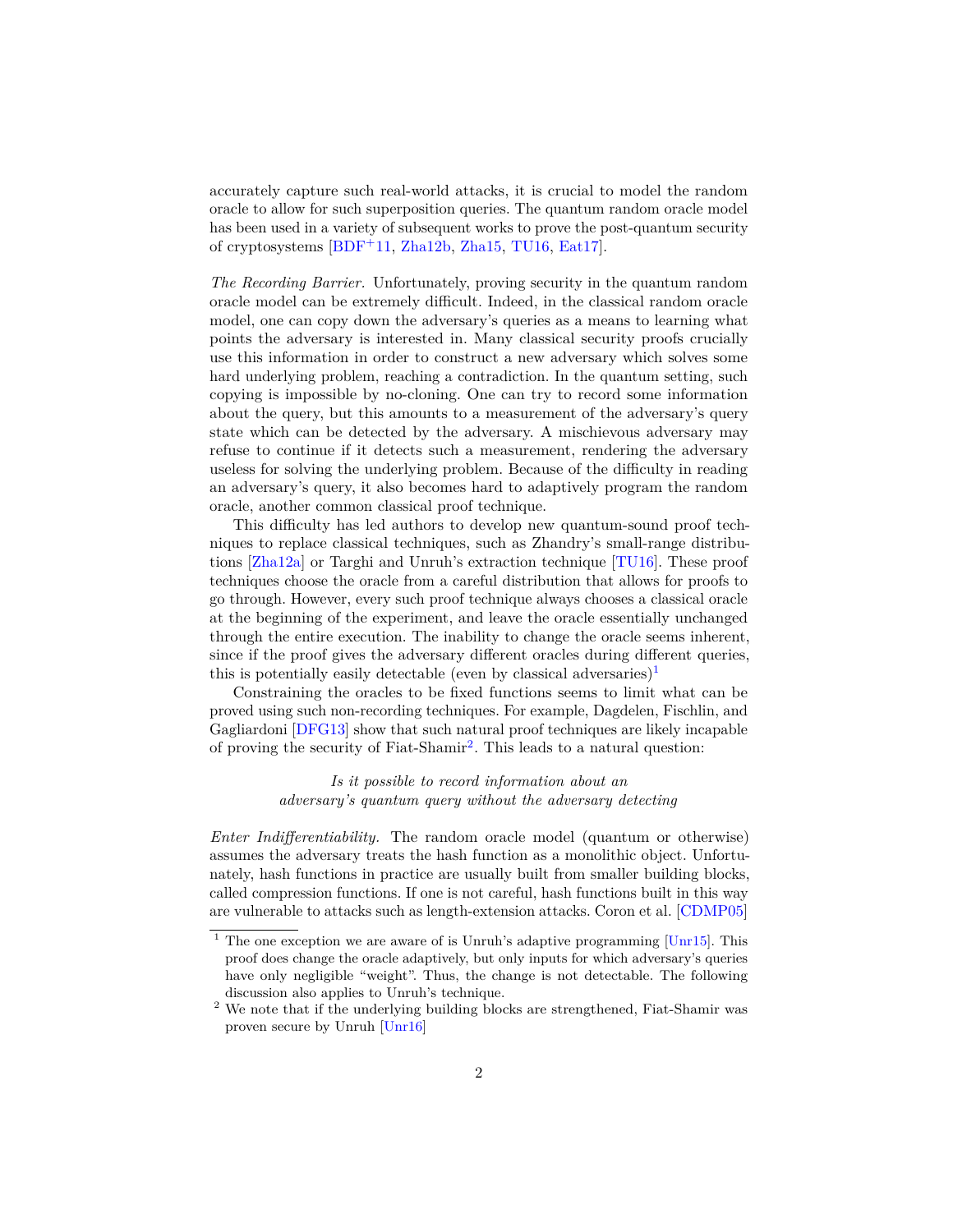show that a hash function built from a compression function can be as good as a monolithic oracle in many settings if it satisfies a notion of *indifferentiability*, due to Maurer, Renner, and Holenstein [\[MRH04\]](#page-28-7). Roughly, in indifferentiability, an adversary *A* has oracle access to both *h* and *H*, and the adversary is trying to distinguish two possible worlds. In the "real world", *h* is a random function, and *H* is built from *h* according to the hash function construction. In the "ideal world", *H* is a random function, and *h* is simulated so as to be consistent with *H*. A hash function is indifferentiable from a random oracle if no efficient adversary can distinguish the two worlds.

Coron et al.'s proof of indifferentiability for Merkle-Damgard requires the simulator to remember the queries that the adversary has made. This is actually inherent for any domain extender, by a simple counting argument discussed below. In the quantum setting, such recording presents a serious issue, as recording a query is equivalent (from the adversary's point of view) to measuring the query. As any measurement will disturb the quantum system, such measurement may be detectable to the adversary. Note that in the case where *A* is interacting with a truly random *h*, there is no measurement happening. Therefore, if such a measurement can be detected, the adversary can distinguish the two cases, breaking indifferentiability.

*Example.* To illustrate what might go wrong, we will use the simple example from Coron et al. [\[CDMP05\]](#page-28-6). Here, we will actually assume access to two independent compression functions  $h_0, h_1 : \{0, 1\}^{2n} \to \{0, 1\}^n$ . We will define  $H : \{0, 1\}^{3n} \to$  $\{0,1\}^n$  as  $H(x,y) = h_1(h_0(x), y)$ , where  $x \in \{0,1\}^{2n}, y \in \{0,1\}^n$ .

To argue that *H* is indifferentiable from a random oracle, Coron et al. use the following simulator *S*, which has access to *H*, and tries to implement the oracles  $h_0, h_1$ . *S* works as follows:

- $-$  *S* keeps databases  $D_0, D_1$ , which will contain tuples  $(x, y)$ .  $D_b$  containing  $(x, y)$  means that *S* has set the  $h_b(x) = y$ .
- $− h<sub>0</sub>$  is implemented on the fly: every query on *x* looks up  $(x, y) ∈ D<sub>0</sub>$ , and returns *y* if it is found; if no such pair is found, a random *y* is chosen and returned, and  $(x, y)$  is added to  $D_0$ .
- **–** By default, *h*<sup>1</sup> is answered randomly on the fly as in *h*0. However, it needs to make sure that  $h_1(h_0(x), y)$  always evaluates to  $H(x, y)$ , else it is trivial to distinguish the two worlds. Therefore, on a query  $(z, y)$ ,  $h_1$  will check if there is a pair  $(x, z)$  in  $D_0$  for some  $x$ . If so, it will reasonably guess that the adversary is trying to evaluate  $H(x, y)$ , and respond by making a query to  $H(x, y)$ . Otherwise it will resort to the default simulation.

Note that by defining the simulator in this way, if the adversary ever tries to evaluate *H* on  $(x, z)$  by first making a query *x* to  $h_0$  to get *y*, and then making a query  $(y, z)$  to  $h_1$ , the simulator will correctly set the output of  $h_1$  to  $H(x, z)$ , so that the adversary will get a result that is consistent with *H*. However, note that it is crucial that  $S$  wrote down the queries made to  $h_0$ , or else it will not know which point to query  $H$  when simulating  $h_1$ .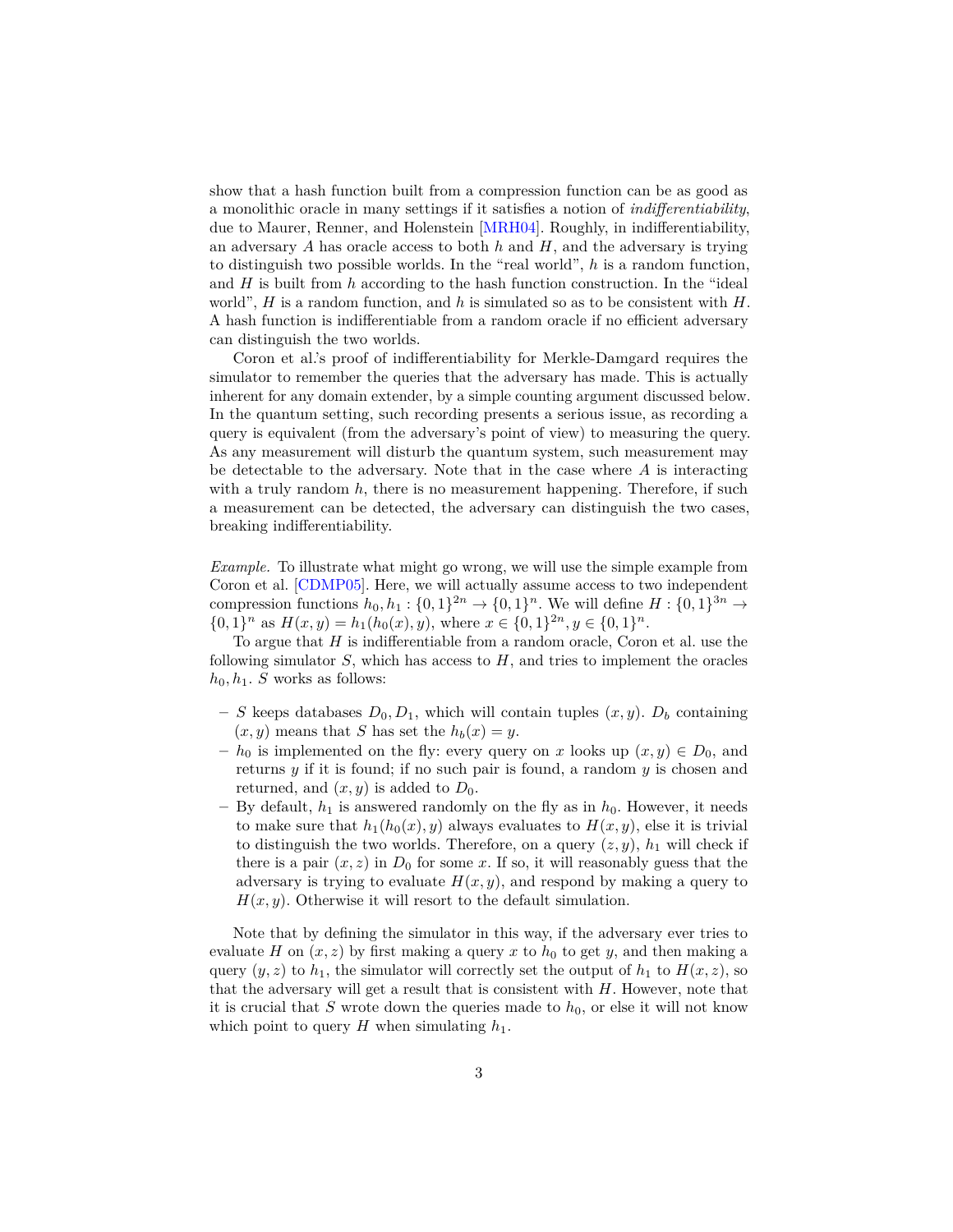Now consider a quantum adversary. A quantum query to, say, *h*<sup>0</sup> will be the following operation:

$$
\sum_{x \in \{0,1\}^{2n}, u \in \{0,1\}^n} \alpha_{x,u} |x, u\rangle \mapsto \sum_{x \in \{0,1\}^{2n}, u \in \{0,1\}^n} \alpha_{x,u} |x, u \oplus h_0(x)\rangle
$$

Now, imagine our simulator trying to answer queries to  $h_0$  in superposition. For simplicity, suppose this is the first query to  $h_0$ , so  $D_0$  is empty. The natural approach is to just have  $S$  store its database  $D_0$  in superposition, performing a map that may look like  $|x, u\rangle \mapsto |x, u \oplus y\rangle \otimes |x, y\rangle$ , where *y* is chosen randomly, and everything to the right of the  $\otimes$  is the simulators state.

But now consider the following query by an adversary. It sets up the uniform superposition  $\sum_{x,u} |x, u\rangle$  and queries. In the case where  $h_0$  is a classical function, then this state becomes

$$
\sum_{x,u}|x,u\oplus h_0(x)\rangle=\sum_{x,u}|x,u\rangle
$$

Namely, the state is unaffected by making the query. In contrast, the simulated query would result in

$$
\sum_{x,u}|x,u\oplus y\rangle\otimes|x,y\rangle
$$

Here, the adversary's state is now entangled with the simulator's. It is straightforward to detect this entanglement by applying the Quantum Fourier Transform (QFT) to the adversary's *x* registers, and then measuring the result. In the case where the adversary is interacting with a random  $h_0$ , the QFT will result in a 0. In the simulated case, the QFT will result in a random string. These two cases are therefore easily distinguishable.

To remedy this issue, prior works in the quantum regime have abandoned on-the-fly simulation, instead opting for stateless simulation. Here, the simulator commits to a function to implement the oracle in the very beginning, and then sticks with this implementation throughout the entire experiment. Moreover, the simulator never records any information about the adversary's query, lest the adversary detect the entanglement with the simulator. This will certainly fix the issue above, and by carefully choosing the right implementations prior works have shown how to translate many classical results into the quantum setting.

However, for indifferentiability, choosing a single fixed function for  $h_0$  introduces new problems. Now when the adversary makes a query to  $h_1$ , the simulator needs to decide if the query represents an attempt at evaluating  $H$ , and if so, it must program the output of  $h_1$  accordingly. However, without knowing what inputs the adversary has queried to  $h_0$ , it seems impossible for the simulator to determine which point the adversary is interested in. For example, if the adversary queries  $h_1$  on  $(y, z)$ , there will be roughly  $2^n$  possible x that gave rise to this  $y$  (since  $h_0$  is compressing). Therefore, the simulator must choose from one of  $2^n$  inputs of the form  $(x, z)$  on which to query *H*.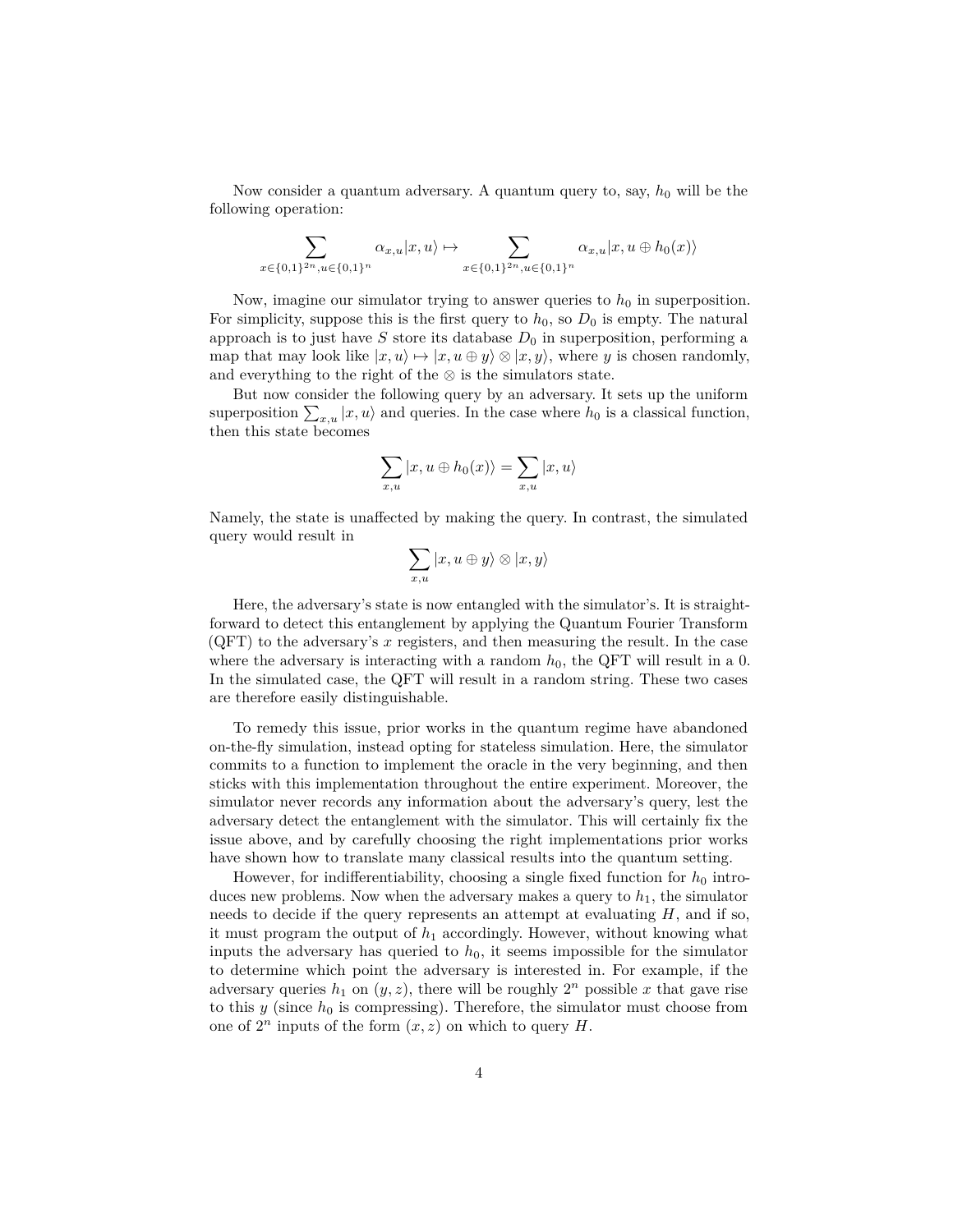To make matters even more complicated, an adversary can submit the uniform superposition  $\sum_{x} |x, 0\rangle$ , resulting in the state  $\sum_{x} |x, h_0(x)\rangle$ , which causes it to "learn"  $y = h_0(x)$ . At this point, the simulator should be ready to respond to an  $h_1$ query on  $(y, z)$  by using *x*, meaning the simulator *must* be entangled with *x*. Then, at some later time, the adversary can query again on the state  $\sum_{x} |x, h_0(x)\rangle$ , resulting in the original state  $\sum_{x} |x,0\rangle$  again. The adversary can test that it received the correct state using the quantum Fourier transform. Therefore, after this later query, the simulator must be un-entangled with *x*. Even more complex strategies are possible, where the adversary can compute and un-compute  $h_0$  in stages, so as to try to hide what it is doing from any potential simulator.

These issues are much more general than just the simple domain extender above. Indeed, even classically domain extension with a *stateless* simulator is *impossible*, by the following simple argument. Suppose there is a hash function  $H: \{0,1\}^M \to \{0,1\}^N$  built from a compression function  $h: \{0,1\}^m \to \{0,1\}^n$ . Let  $L = M + \log_2 N$ ,  $\ell = m + \log_2 n$ . Then  $L, \ell$  represent the logarithm of the size of the truth tables for *H, h*. Since we are domain extending, we are interested in the case where  $L \gg \ell$ . Suppose even  $L \geq \ell + 0.001$ .

Suppose toward contradiction that *h* can be simulated statelessly, which we will represent as  $\mathsf{Sim}^H$  (since the function can make  $H$  queries). Then  $h$  has a truth table of size  $2^{\ell}$ . In the real world, *H* agrees with  $C^h$  on all inputs; therefore in order for indifferentiability to hold, in the simulated world a uniformly random *H* must agree with  $C^h = C^{\text{Sim}^H}$  on an overwhelming fraction of inputs. But this is clearly impossible, as it would allow us to compress the random truth table of *H*: simply output the truth table for  $\mathsf{Sim}^H$ , along with the  $\epsilon$  fraction of of input/output pairs where  $H$  and  $C^{\text{Sim}^H}$  disagree. The total length of this compressed truth table is  $2^{\ell} + (\epsilon 2^M)(MN) = 2^{\ell} + \epsilon N 2^L$ . As  $\epsilon$  is negligible (and therefore much smaller than  $1/N$  the compressed truth table will be smaller than  $2^L$ , the size of the truth table for *H*. But since *H* is a random function its truth table cannot be compressed, reaching a contradiction.

Therefore, any simulator for indifferentiability, regardless of the scheme, *must* inherently store information about the adversary. But the existing QROM techniques are utterly incapable of such recording. We therefore ask:

*Is indifferentiable domain extension even possible?*

### **1.1 This Work**

In this work, perhaps surprisingly, we answer the question above in the affirmative. Namely, we give a new *compressed oracle technique*, which allows for recording the adversary's queries in a way that the adversary can never detect. The intuition is surprisingly simple: an adversary interacting with a random oracle can be thought of as being entangled with a uniform superposition of oracles. As entanglement is symmetric, if the adversary ever has any information about the oracle, the *oracle must also have information about the adversary*. Therefore a simulator can always record *some* information about the adversary, if done carefully.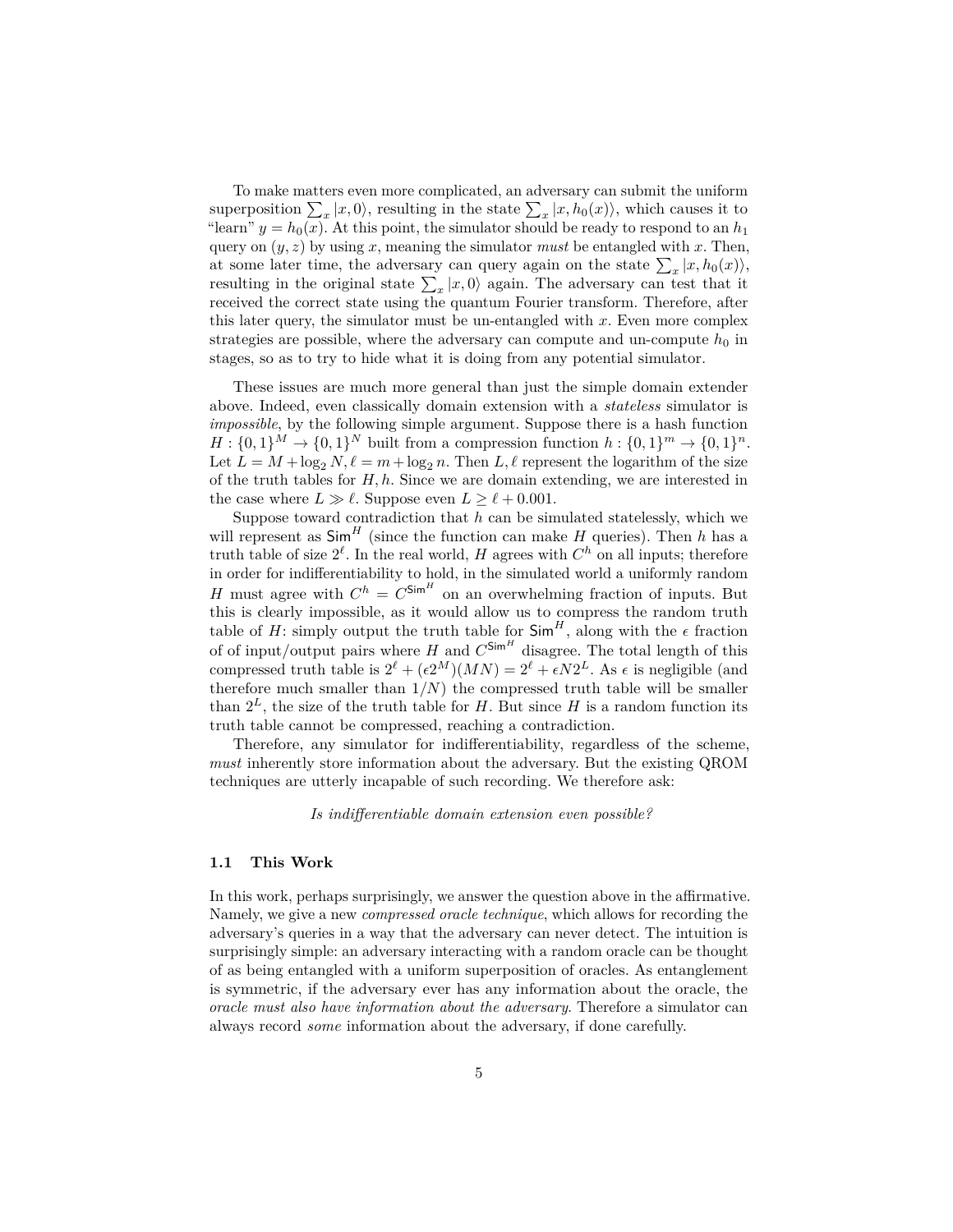We then use the technique to prove the indifferentiability of the Merkle-Damgård construction. We believe our new technique will be of independent interest; for example our technique can be used to prove the security of the Fujisaki-Okamoto transformation [\[FO99\]](#page-28-8), and also gives very short proofs of several quantum query lower bounds.

*The Compressed Oracle Technique.* In order to prove indifferentiability, we devise a new way of analyzing quantum query algorithms

Consider an adversary interacting with an oracle  $h: \{0,1\}^m \to \{0,1\}^n$ . It is well established that the usual quantum oracle mapping  $|x, y\rangle \mapsto |x, y \oplus h(x)\rangle$ is equivalent to the "phase" oracle, which maps  $|x, u\rangle \mapsto (-1)^{u \cdot h(x)} |x, u\rangle$  (we discuss this equivalence in Section [3\)](#page-10-0). For simplicity, in this introduction we will focus on the phase oracle, which is without loss of generality.

Next, we note that the oracle *h* being chosen at random is equivalent (from the adversary's point of view) to *h* being in uniform superposition  $\sum_h |h\rangle$ . Indeed, the superposition can be reduced to a random *h* by measuring, and measuring the *h* registers (which is outside of *A*'s view) is undetectable to *A*. To put another way, the superposition over *h* is a *purification* of the adversary's mixed state.

Therefore, we will imagine the *h* oracle as containing  $\sum_h |h\rangle$ . When *A* makes a query on  $\sum_{x,u} \alpha_{x,u} |x, u\rangle$ , the joint system of the adversary and oracle are

$$
\sum_{x,u}\alpha_{x,u}|x,u\rangle\otimes\sum_{h}|h\rangle
$$

The query introduces a phase term  $(-1)^{u \cdot h(x)}$ , so the joint system becomes

$$
\sum_{x,u} \alpha_{x,u} |x,u\rangle \otimes \sum_{h} |h\rangle (-1)^{u \cdot h(x)}
$$

We normally think of the phase as being returned to the adversary, but the phase really affects the entire system, so it is equivalent to think of the phase as being added to the oracle's state.

Now, we will think of *h* as a vector of length  $2^m \times n$  by simply writing down *h*'s truth table. We will think of each *x*, *u* pair as a point function  $P_{x,u}$  which outputs *u* on *x* and 0 elsewhere. Using our encoding of functions as vectors, we can write  $u \cdot h(x)$  as  $P_{x,u} \cdot h$ . We can therefore write the post-query state as

$$
\sum_{x,u} \alpha_{x,u} |x,u\rangle \otimes \sum_{h} |h\rangle (-1)^{h \cdot P_{x,u}}
$$

In general, the state after making *q* queries can be written as

$$
\sum_{x_1,...,x_q,u_1,...,u_q} \alpha_{x_1,...,x_q,u_1,...,u_q} |\psi_{x_1,...,x_q,u_1,...,u_q} \rangle \otimes \sum_h |h\rangle (-1)^{h \cdot (P_{x_1,u_1} + \dots + P_{x_q,u_q})}
$$

Next, notice that by applying the Quantum Fourier transform to *h*, the *h* registers will now contain  $(P_{x_1, u_1} + \cdots + P_{x_q, u_q})$  mod 2. Working in the Fourier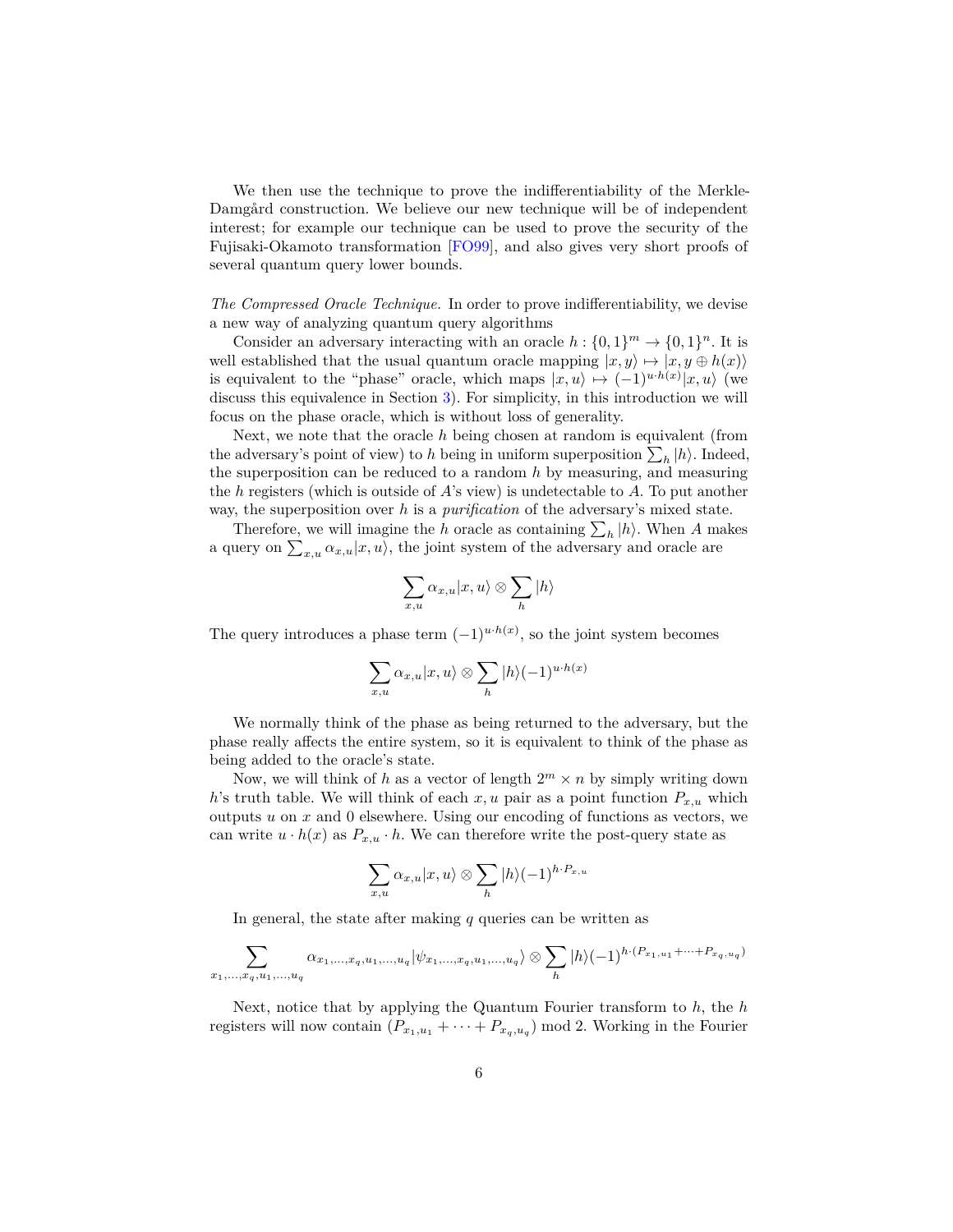domain, we see that each query simply adds  $P_{x,u}$  (modulo 2) to the result. In the Fourier domain, the initial state is 0.

Therefore, from *A*'s point of view, it is indistinguishable whether the oracle for *h* is a random oracle, or it is implemented as follows:

- − The oracle keeps as state a vector  $D \in \{0,1\}^{n \times 2^m}$ , initially set to 0.
- **−** On any oracle query, the oracle performs the map  $|x, u\rangle \otimes |D\rangle \mapsto |x, u\rangle \otimes$  $|D \oplus P(x,u)\rangle$

Thus, with this remarkably simple change in perspective, the oracle can actually be implemented by recording and updating phase information about the queries being in made.

We can now take this a couple steps further. Notice that after *q* queries, *D* is non-zero on at most *q* inputs (since it is the sum of *q* point functions). Therefore, we can store the database in an extremely compact form, namely the list of  $(x, y)$ pairs where  $y = D(x)$  and  $y \neq 0$ . Notice that this allows us to efficiently simulate a random oracle, without an a priori bound on the number of queries. Previously, simulating an unbounded number of queries efficiently required computational assumptions, and simulation was only computationally secure. In contrast, simulating random oracles exactly required 2*q*-wise independent functions [\[Zha12b\]](#page-29-2) and hence required knowing *q* up front. We therefore believe this simulation will have independent applications for the efficient simulation of quantum oracles. We will call this the compressed Fourier oracle.

We can then take our compressed Fourier oracle, and convert it back into a primal-domain oracle. Namely, for each  $(x, y)$  pair, we perform the QFT on the *y* registers. The result is a superposition of databases of (*x, w*) pairs, where *w* approximately represents  $h(x)$ . For any pair not in the database,  $h(x)$  is implicitly a uniform superposition of inputs independent of the adversary's view. We call this the compressed standard oracle. It intuitively represents what the adversary knows about the function  $h:$  if  $(x, y)$  is in the database then the adversary "knows"  $h(x) = y$ , and otherwise, the adversary "knows" nothing about  $h(x)$ . In Section [3,](#page-10-0) we show how to directly obtain the compressed standard oracle.

*Applying Compressed Oracles to Indifferentiability.* The compressed standard oracle offers a simple way to keep track of the queries the adversary has made. In particular, it tracks exactly the kind of information needed in the classical indifferentiability proof above, namely whether or not a particular value has been queried by the adversary, and what the value of the oracle at that point is. We use this to give a quantum indifferentiability proof for Merkle-Damgård construction using prefix-free encodings [\[CDMP05\]](#page-28-6).

To illustrate our ideas, consider our simple example above with  $h_0, h_1$  and *H*. Our simulator will simulate  $h_0$  as in the compressed standard oracle, keeping a (superposition over) list  $D_0$  of  $(x, y)$  pairs. Next, our simulator must handle  $h_1$  queries. When given a phase query  $|y, z\rangle$ , the simulator does the following. If first looks for a pair  $(x, y')$  in  $D_0$  with  $y' = y$ . If one is found, it reasonably guesses that the adversary is interested in computing  $H(x, z)$ , and so it makes a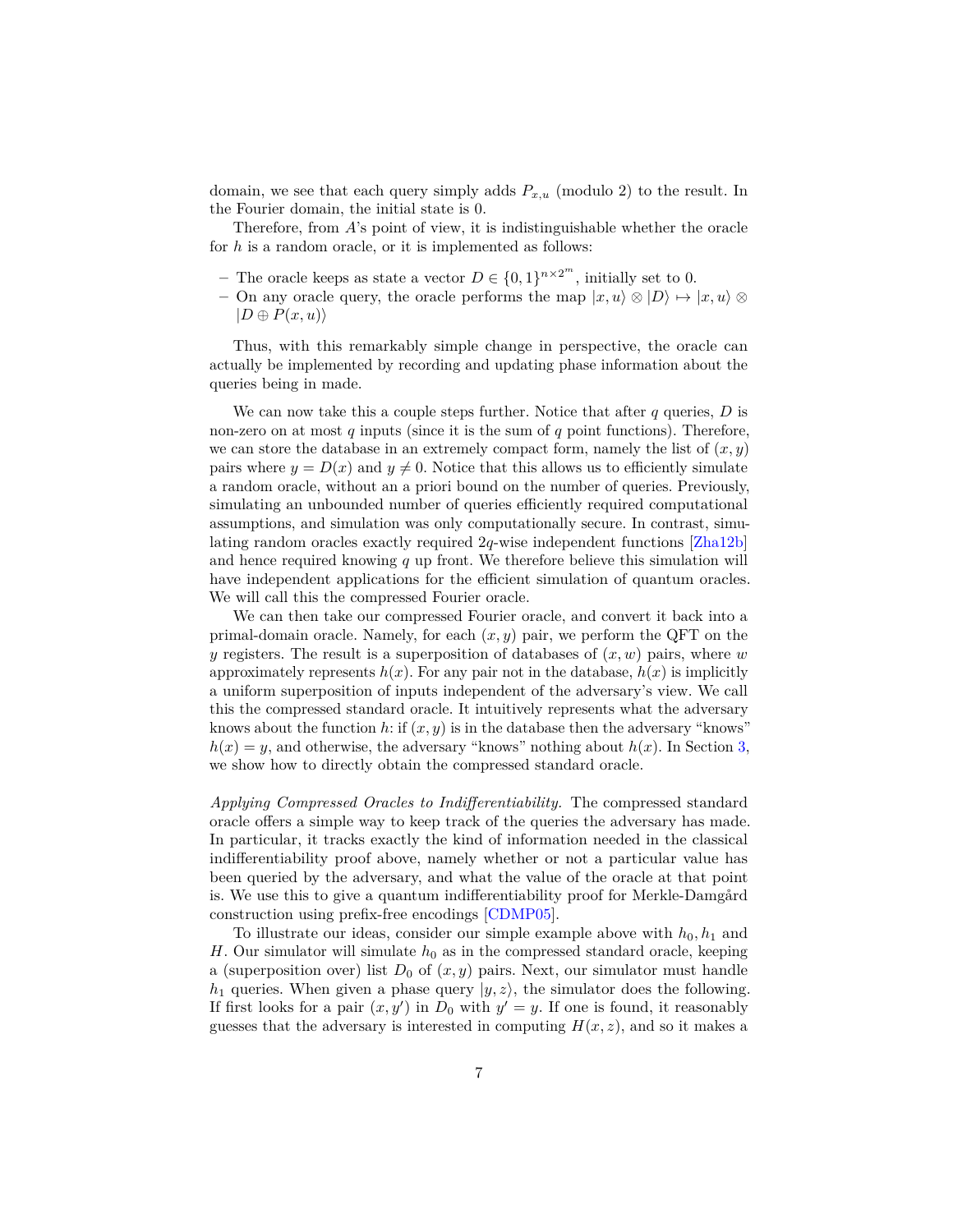query on  $(x, z)$  to *H*. Otherwise, it is reasonable to guess that the adversary is not trying to compute *H* on any input, since the adversary does not "know" any inputs to  $h_0$  that would result in a query to  $h_1$  on  $(y, z)$ .

While the above appears to work, we need to make sure the simulator does not disturb the compressed oracle. Unfortunately, some disturbance is necessary. Indeed, determining the value of  $h_0(x)$  is a measurement in the primal domain. On the other hand, the update procedure for the compressed oracles needs to decide whether or not *x* belongs in the database, and this corresponds to a measurement in the *Fourier* domain (since in the Fourier domain,  $h_0(x)$  must be non-zero). These two measurements do not commute, so by the uncertainty principle it is impossible to perform both measurements perfectly.

Nonetheless, we show that the errors are small. Intuitively, we observe that the simulator does not actually need to know the entire value of  $h_0(x)$ , just whether or not it is equal to *y*. We call such information a "test". Similarly, the compressed oracle implementation just needs to know whether or not  $h_0(x)$  is equal to 0, but in the Fourier domain.

Now, these primal and Fourier tests still do not commute. Fortunately, they "almost" commute, which we formalize in Appendix [E.](#page-48-0) The intuition is that, if a primal test of the form "is  $h_0(x) = y$ " has a non-negligible chance of succeeding,  $h_0(x)$  must be very "far" from the uniform superposition. This is because a uniform superposition puts an exponentially small weight on every outcome. Recall that the uniform superposition maps to  $h_0(x) = 0$  in the Fourier domain. Thus by being "far" from uniform, the Fourier domain test has a negligiblysmall chance of succeeding. Therefore, one of the two tests is always "almost" determined, meaning the measurement negligibly affects the state. This means that, no matter what initial state is, the two tests "almost" commute.

Thus, the simulator can perform these tests without perturbing the state significantly. This shows that  $h_0$  queries are correctly simulated; we also need to show that  $h_1$  queries are correctly simulated and consistent with  $H$ . The intuition above suggests that  $h_1$  should be consistent with  $H$ , and indeed in Section  $5$  we show this using a careful sequence of hybrids. Then in Section [D,](#page-41-0) we use the same ideas to prove the indifferentiability of Merkle-Damgård.

*The Power of Forgetting.* Surprisingly, our simulator ends up strongly resembling the classical simulator. It is natural to ask, therefore, how the simulator gets around the difficulties outlined above.

First, notice that if we translate the query  $\sum_{x,u}|x,u\rangle$  in our example to a phase query, it becomes  $\sum_{x} |x, 0\rangle$ . This query has no effect on the oracle's state. This means the oracle remains un-entangled with the adversary, as desired.

Second, a query  $\sum_{x} |x, 0\rangle$  becomes  $\sum_{x, u} |x, u\rangle$  for a phase query. Consider applying the query to the compressed Fourier oracle. The joint quantum system of the adversary and simulator becomes

$$
\sum_{x,u\neq 0} |x,u\rangle |\{(x,u)\}\rangle + \sum_{x} |x,0\rangle |\{\}\rangle
$$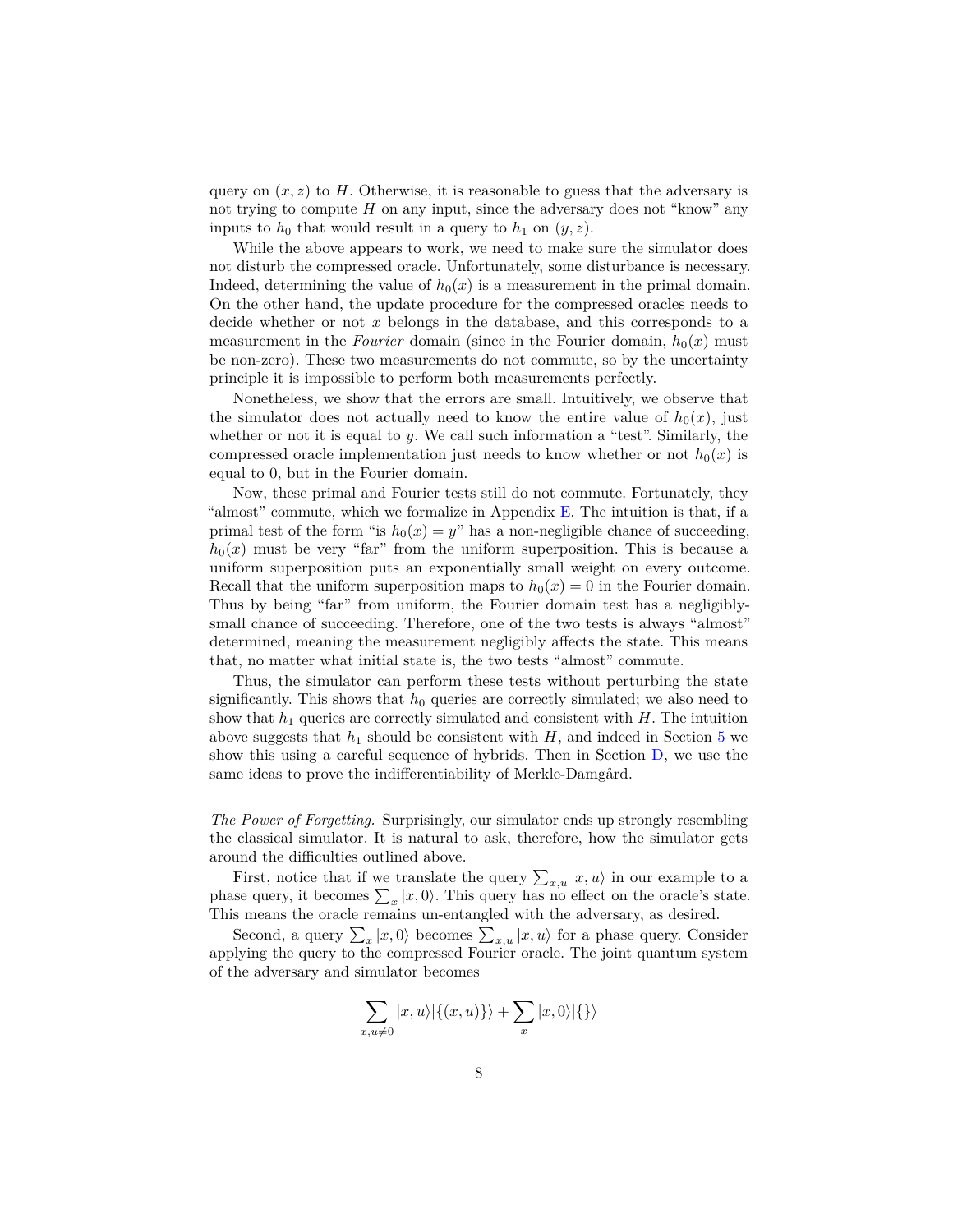A similar expression holds for the compressed standard oracle. Note that the simulator can clearly tell (whp) that the adversary has queried on *x*. Later, when the adversary queries on the same state a second time, (*x, u*) will get mapped to  $(x, 0)$ , and will hence be removed from the database. Thus, after this later query, the database contains no information about *x*. Hence, the adversary is un-entangled with  $x$ , and so it's tests will output the correct value.

Ultimately then, the key difference between our simulator and the natural quantum analog of the classical simulator is that our simulator must be ready to *forget* some of the oracle points it simulated previously. By implementing  $h_0$  as a compressed oracle, it will forget *exactly* when it needs to so that the adversary can never detect that it is interacting with a simulated oracle.

**Other results** We expect our compressed oracle technique will have applications beyond indifferentiability. Here, we list two additional sets of results we are able to obtain using our technique:

*Post-quantum security of Fujisaki-Okamoto.* The Fujisaki-Okamoto transform [\[FO99\]](#page-28-8) transforms a weak public key encryption scheme into a public key encryption scheme that is secure against *chosen ciphertext attacks*, in the random oracle model. Unfortunately, the classical proof does not work in quantum random oracle model, owing to similar issues with indifferentiability proofs. Namely, in one step of the proof, the reduction looks at the queries made by the adversary in order to decrypt chosen ciphertext queries. This is crucial to allow the reduction to simulate the view of the adversary without requiring the secret decryption key. But in the quantum setting, it is no longer straightforward to read the adversary's queries without disrupting its state.

Targhi and Unruh [\[TU16\]](#page-29-4) previously modified the transformation by including an additional random oracle hash in the ciphertext. In the proof, the hash function is set to be injective, and the reduction can invert the hash in order to decrypt.

In Section [F,](#page-50-0) we show how to adapt our compressed oracle technique to prove the security of the original transform without the extra hash. In addition, we show security against even *quantum* chosen ciphertext queries, thus proving security in the stronger model of Boneh and Zhandry [\[BZ13\]](#page-27-6). We note that recently, Jiang et al.  $[JZC+18]$  $[JZC+18]$  proved the security of the FO transformation when used as a key encapsulation mechanism. Their proof is tight, whereas ours is somewhat loose. On the other hand, we note that their proof does not apply if FO is used directly as an encryption scheme, and does not apply in the case of quantum chosen ciphertext queries.

*Simple Quantum Query Complexity Lower Bounds.* We also show that our compressed oracles can be used to give very simple and optimal quantum query complexity lower bounds for problems for *random functions*, such as pre-image search, collision finding, and more generally *k*-SUM.

Our proof strategy is roughly as follows. First, since intuitively the adversary has no knowledge of values of *h* outside of *D*, except with very small probability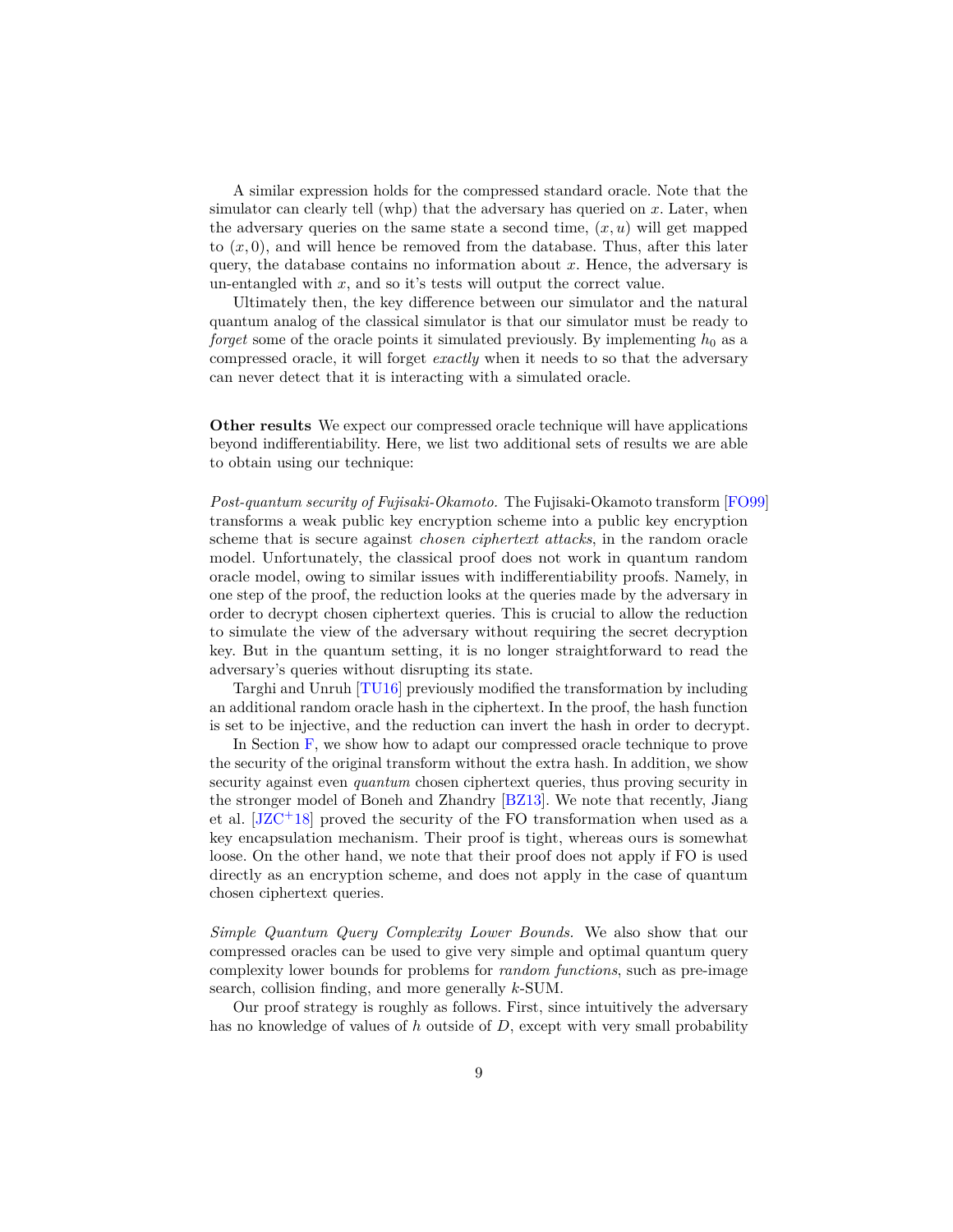any successful algorithm will output points in *D*. Therefore it suffices to bound the number of queries required to get  $D$  to contain a pre-image/collision/ $k$ -sum.

For pre-image search, we re-prove the optimal lower bound of  $\Omega(2^{n/2})$  queries of [\[BBBV97\]](#page-27-7), but for random functions; note that pre-image search for random functions and worst-case functions is equivalent using simple reductions. The proof appears superficially similar to [\[BBBV97\]](#page-27-7): we show that each query can increase the "amplitude" on "good" databases by a small *O*(2−*n/*<sup>2</sup> ) amount. After *q* queries, this amplitude becomes  $O(q/2^{n/2})$ , which we then square to get the probability of a "good" database. The proof is only slightly over a page once the compressed oracle formalism has been given.

We then re-prove the optimal collision lower bound of  $\Omega(2^{n/3})$  queries for random functions, matching the worst case bound [\[AS04\]](#page-27-8) and the more recent average case bound [\[Zha15\]](#page-29-3). Remarkably, our proof involves only a few lines of modification to the pre-image lower bound. We show that the amplitude on "good" databases increases by  $O(\sqrt{q} \times 2^{n/2})$  for each query, where the extra  $\sqrt{q}$ intuitively comes from the fact that the database has size at most  $q$ , giving  $q$ opportunities for a collision every time a new entry is added to the database<sup>[3](#page-9-0)</sup>.

In contrast to our very simple extension, the prior collision bounds involved very different techniques and were much more complicated. Also note that prior works could not prove directly that finding collisions were hard. Instead, they show that distinguishing a function with many collisions from an injective function was hard. This then only works directly for expanding functions, which are of little interest to cryptographers. Zhandry [\[Zha15\]](#page-29-3) shows for random functions a reduction from expanding functions to compressing functions, giving the desired lower bound for compressing functions. Our proof, in contrast, works directly with functions of arbitrary domain and range. These features suggests that our proof technique is fundamentally different than those of prior works.

By generalizing our collision bound slightly, we can obtain an  $\Omega(2^{n/(k+1)})$ lower bound for finding a set of distinct points  $x_1, \ldots, x_k$  such that  $\sum_i H(x_i) = 0$ . This bound is tight as long as  $n \leq km$  by adapting the collision-finding algorithm of [\[BHT98\]](#page-27-5) to this problem. Again, our proof is obtained by modifying just a few lines of the pre-image search proof.

### **1.2 Related Works**

Ristenpart, Shacham, and Shrimpton [\[RSS11\]](#page-28-10) shows that indifferentiability is insufficient for replacing a concrete hash function with a random oracle in the setting of multi-stage games. Nonetheless, Mittelbach [\[Mit14\]](#page-28-11) shows that indifferentiability can still be useful in these settings. Exploring the quantum analogs of these results is an interesting direction for future research.

<span id="page-9-0"></span><sup>3</sup> and the square root comes from the fact that the norm of the sum of *q* unit vectors of disjoint support is <sup>√</sup>*<sup>q</sup>*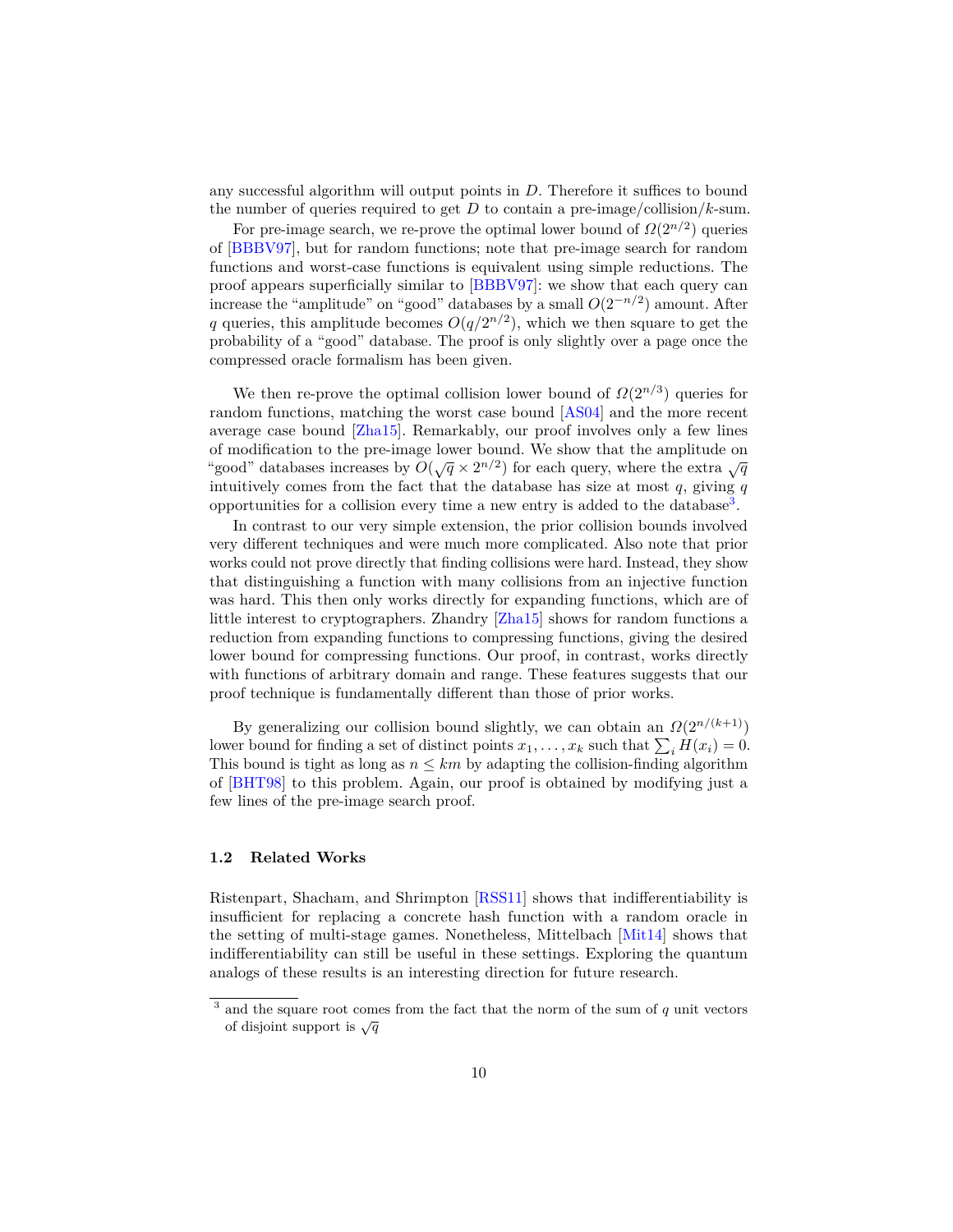# **2 Preliminaries**

*Distinguishing quantum states.* The density matrix captures all statistical information about a mixed state. That is, if two states have the same density matrix, then they are perfectly indistinguishable.

For density matrices  $\rho$ ,  $\rho'$  that are not identical, we define the trace distance as  $T(\rho, \rho') = \frac{1}{2} \sum_{i} |\lambda_i|$ , where  $\lambda_i$  are the eigenvalues of  $\rho - \rho'$ . The trace distance captures the maximum distinguishing advantage amongst all possible measurements of the state.

We will need the following Theorem of Bennett et al. (which we have slightly improved, see Appendix [B.1](#page-31-0) for the improved proof):

**Lemma 1 (** $[\text{BBBV97}]$ ). Let  $|\phi\rangle$  and  $|\psi\rangle$  be quantum states with Euclidean  $distance \epsilon$ . Then  $T(|\phi\rangle\langle\phi|, |\psi\rangle\langle\psi|) = \epsilon \sqrt{1 - \epsilon^2/4} \leq \epsilon$ .

<span id="page-10-1"></span>We will also need the following relaxation of commuting operations:

**Definition 1.** Let  $U_0, U_1$  be unitaries over the same quantum system. We say *that*  $U_0, U_1$   $\epsilon$ *-almost commute if, for any initial state*  $\rho$ *, the images of*  $\rho$  *under*  $U_0U_1$  *and*  $U_1U_0$  *are at most*  $\epsilon$ -far *in trace distance*.

# <span id="page-10-0"></span>**3 Oracle Variations**

Here, we describe several oracle variations. The oracles will all be equivalent; the only difference is that the oracle registers and/or the query registers are encoded in different ways between queries. We start with the usual quantum random oracle, which comes in two flavors that we call the *standard oracle* and *phase oracle*. Then we will give our *compressed standard and phase oracles*.

*Standard Oracle.* Here, the oracle  $H: \{0,1\}^m \to \{0,1\}^n$  is represented as its truth table: a vector of size  $2^m$  where each component is an *n*-bit string.

The oracle takes as input a state consisting of three sets of registers: *m*qubit *x* registers representing inputs to the function, *n*-qubit *y* registers for writing the response, and  $n2^m$ -qubit *H* registers containing the truth table of the actual function. The *x, y* registers come from the adversary, and the *H* registers are the oracle's state, which is hidden from the adversary accept by making queries. On basis states  $|x, y\rangle \otimes |H\rangle$ , the oracle performs the map  $|x, y\rangle \otimes |H\rangle \mapsto |x, y \oplus H(x)\rangle \otimes |H\rangle$ 

For initialization, the oracle *H* will be initialized to the uniform superposition over all  $H: \frac{1}{\sqrt{2^{m \times 2^n}}} \sum_H |H\rangle$ . We will call this oracle StO.

The only difference between StO and the usual quantum random oracle model is that, in the usual model, *H* starts out as a uniformly chosen random function rather than a superposition (that is, the *H* registers are the completely mixed state). We will call the oracle with this different initialization  $StO'$ .

**Lemma 2.** StO and StO' are perfectly indistinguishable. That is, for any adversary *A* making oracle queries, let  $A^{StO}(n)$  and  $A^{StO}(n)$  denote the algorithm inter*facing with* StO and StO', respectively. Then  $Pr[A^{StO}(i) = 1] = Pr[A^{StO}(i) = 1]$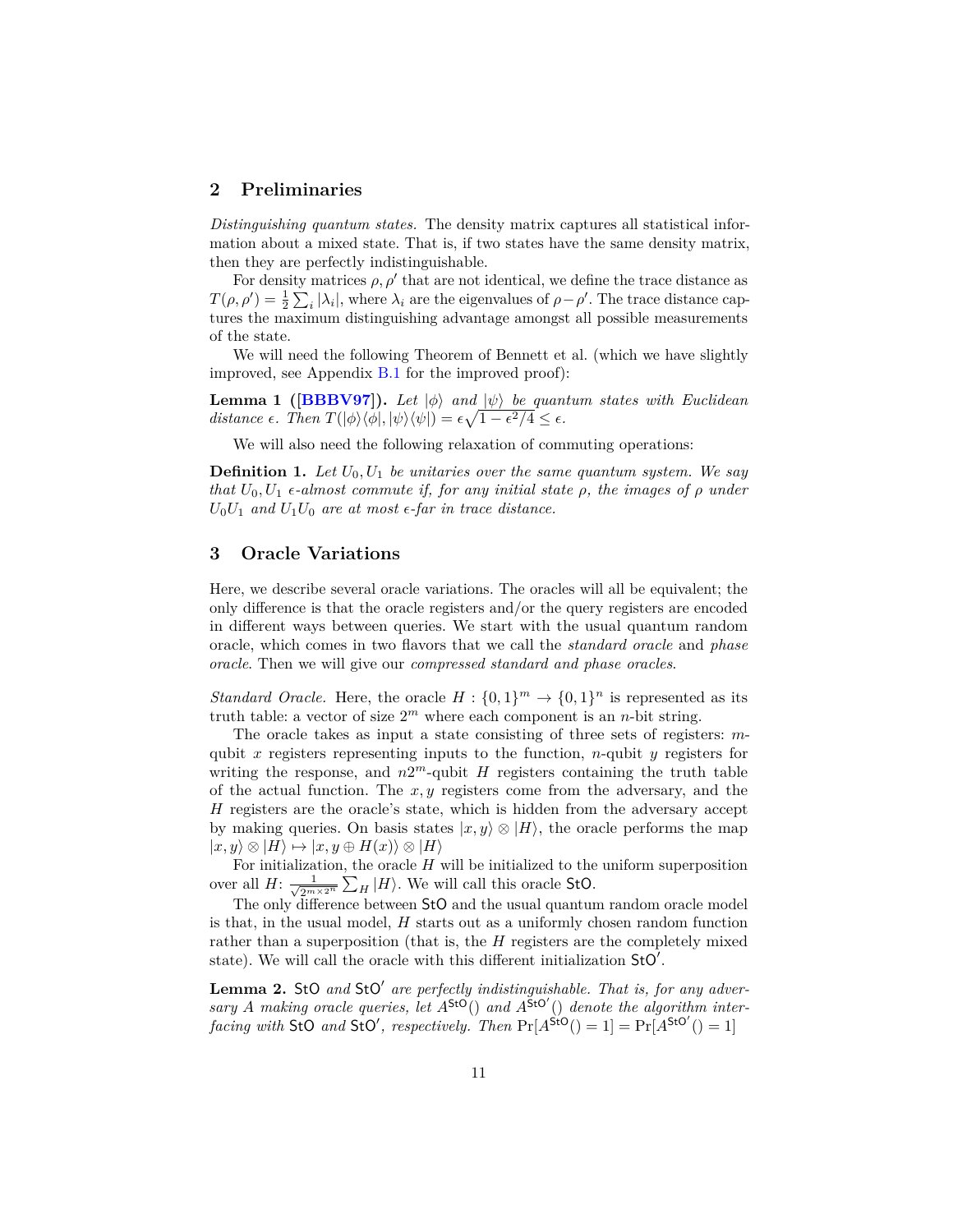*Proof.* This can be seen by tracing out the oracle registers. The mixed state of the adversary in both cases will be identical.  $\Box$ 

Thus, our initialization is equivalent to *H* being a uniformly random oracle.

*Phase Oracle.* We will also consider the well-known phase model of oracle queries. This model technically offers a different interface to the adversary, but can be mapped to the original oracle by simple Hadamard operations.

The oracle takes as input a state consisting of three sets of registers: *x* registers representing inputs to the function, *z* phase registers, and *H* registers containing the truth table of the actual function. On basis states  $|x, y \rangle \otimes |H\rangle$ , it performs the map  $|x, z \rangle \otimes |H\rangle \mapsto (-1)^{y \cdot H(x)} |x, z \rangle \otimes |H\rangle.$ 

For initialization, *H* is the uniform superposition as before. We will call this oracle PhO. Analogous to the above, this is equivalent to the case where *H* is uniformly random. The following Lemma is implicit in much of the literature on quantum-accessible oracles:

**Lemma 3.** *For any adversary A making queries to* StO*, let B be the adversary that is identical to A, except it performs the Hadamard transformation*  $H^{\otimes n}$ *to the response registers before and after each query. Then*  $Pr[A^{StO}() = 1] =$  $Pr[B^{PhO}() = 1]$ 

*Compressed Standard Oracles.* We now define our compressed standard oracles. The intuition for our compressed standard oracle is the following. Let  $|\tau\rangle$  be the uniform superposition. In the standard (uncompressed) oracle, suppose for each of the  $2^m$  output registers, we perform the computation mapping  $|\tau\rangle \mapsto |\tau\rangle |1\rangle$ and  $|\phi\rangle \mapsto |\phi\rangle|0\rangle$  for any  $|\phi\rangle$  orthogonal to  $|\tau\rangle$ . In other words, this computation tests whether or not the state of the output registers is 0 in the Fourier basis. We will write the output of the computation in some auxiliary space. Now the state of the oracle is a superposition over truth tables, and a superposition over vectors in  $\{0,1\}^{2^m}$  containing the output of the tests. A straightforward exercise (and a consequence of our analysis below) shows that if we perform these tests after *q* queries, all vectors in the test vector superposition have at most *q* positions containing a 0. The reason is, roughly, if we do the tests before any queries the vector will be identically 1 since we had a uniform superposition (which is 0 in the Fourier basis). Then, each query affects only one position of the superposition, increasing the number of 0's by at most 1.

Also notice that anywhere the vector contains a 1, the corresponding truth table component contains exactly the uniform superposition  $|\tau\rangle$ . Anywhere the vector contains a 0, the corresponding truth table component contains a state that is guaranteed to be orthogonal to  $|\tau\rangle$ .

What we can do then is compress this overall state. We will simply write down all the positions where the test vector contained a 0, and keep track of the truth table component for that position. Everywhere else we can simply ignore since we know what the truth table contains. The result is a (superposition over) database consisting of at most *q* input/output pairs.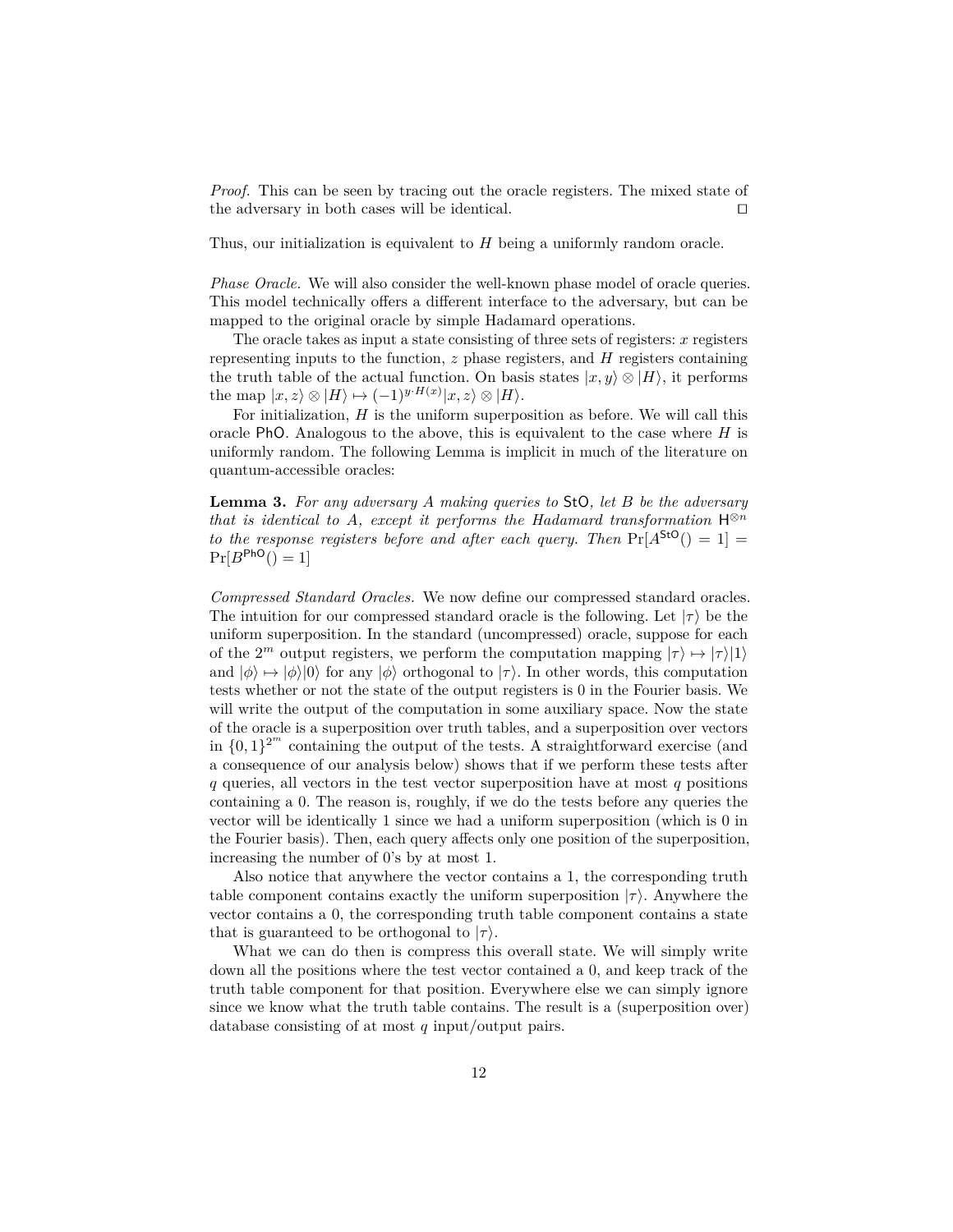In more detail, a database  $D$  will be a collection of  $(x, y)$  pairs, where  $(x, y) \in D$  means the function has been specified to have value *y* on input *x*. We will write  $D(x) = y$  in this case. If, for an input x there is no pair  $(x, y) \in D$ , then we will write  $D(x) = \perp$ , indicating that the function has not been specified. We will maintain that a database *D* only contains at most one pair for a given *x*.

Concretely, if we have an upper bound *t* on the number of specified points, a database *D* will be represented an element of the set  $S^t$ , where  $S = (\{0, 1\}^m \cup$  $\{\perp\}\times\{0,1\}^n$ . Each value in *S* is an  $(x, y)$  pair; if  $x \neq \perp$  the pair means  $D(x) = y$ , and  $x = \perp$  means the pair is unused. For  $x_1 < x_2 < \cdots < x_\ell$  and  $y_1, \ldots, y_\ell$ , the database representing that input  $x_i$  has been set to  $y_i$  for  $i \in [\ell]$ , with all other points unspecified, will be represented as:

$$
((x_1,y_1),(x_2,y_2),\ldots,(x_{\ell},y_{\ell}),(\perp,0^n),\ldots,(\perp,0^n))
$$

where the number of  $(\perp, 0^n)$  pairs is equal to  $t - \ell$ .

After query *q*, the state of the oracle will be a superposition of databases in this form, using the upper bound  $t = q$ . So initially the state is empty. We will maintain several invariants:

- **–** For any database in the support of the superposition, for any (*x, y*) pair where  $x = \perp$ , we have that  $y = 0^n$ . All  $(\perp, 0^n)$  pairs are at the end of the list.
- **–** For any database in the support of the superposition, if (*x, y*) occurs before  $(x', y')$ , it must be that  $x < x'$ .
- For any of the  $\ell$  positions that have been specified, the  $\eta$  registers are in a state that is orthogonal to the uniform superposition  $|\tau\rangle$  (indicating that in the Fourier domain, the registers do *not* contain 0).

We also need to describe several procedures on databases. Let |*D*| be the number of pairs  $(x, y) \in D$  for  $x \neq \bot$ . For a database *D* with  $|D| < t$  and  $D(x) = \perp$ , write  $D \cup (x, y)$  to be the new database obtained by adding the pair  $(x, y)$  to *D*, inserting in the appropriate spot to maintain the ordering of the *x* values. Since  $|D|$  was originally less than *t*, there will be at least one  $(\perp, 0^n)$  pair, which is deleted. Therefore, the overall number of pairs (including ⊥s) in *D* and  $D \cup \{(x, y)\}\$ are the same.

Before describing how to process a query, we need to describe a local decompression procedure StdDecomp<sub>x</sub> which acts on databases. This is a unitary operation. It suffices to describe its action on a set of orthonormal states. Let *t* be the current upper bound on the number of set points.

**–** For *D* such that *D*(*x*) = ⊥ and |*D*| *< t*,

$$
\text{StdDecomp}_x|D\rangle = \frac{1}{\sqrt{2^n}}\sum_y |D\cup (x,y)\rangle
$$

That is,  $\mathsf{StdDecomp}_x$  inserts into  $D$  the pair  $(x,|\tau\rangle)$ . This corresponds to decompressing the value of the database at position *x*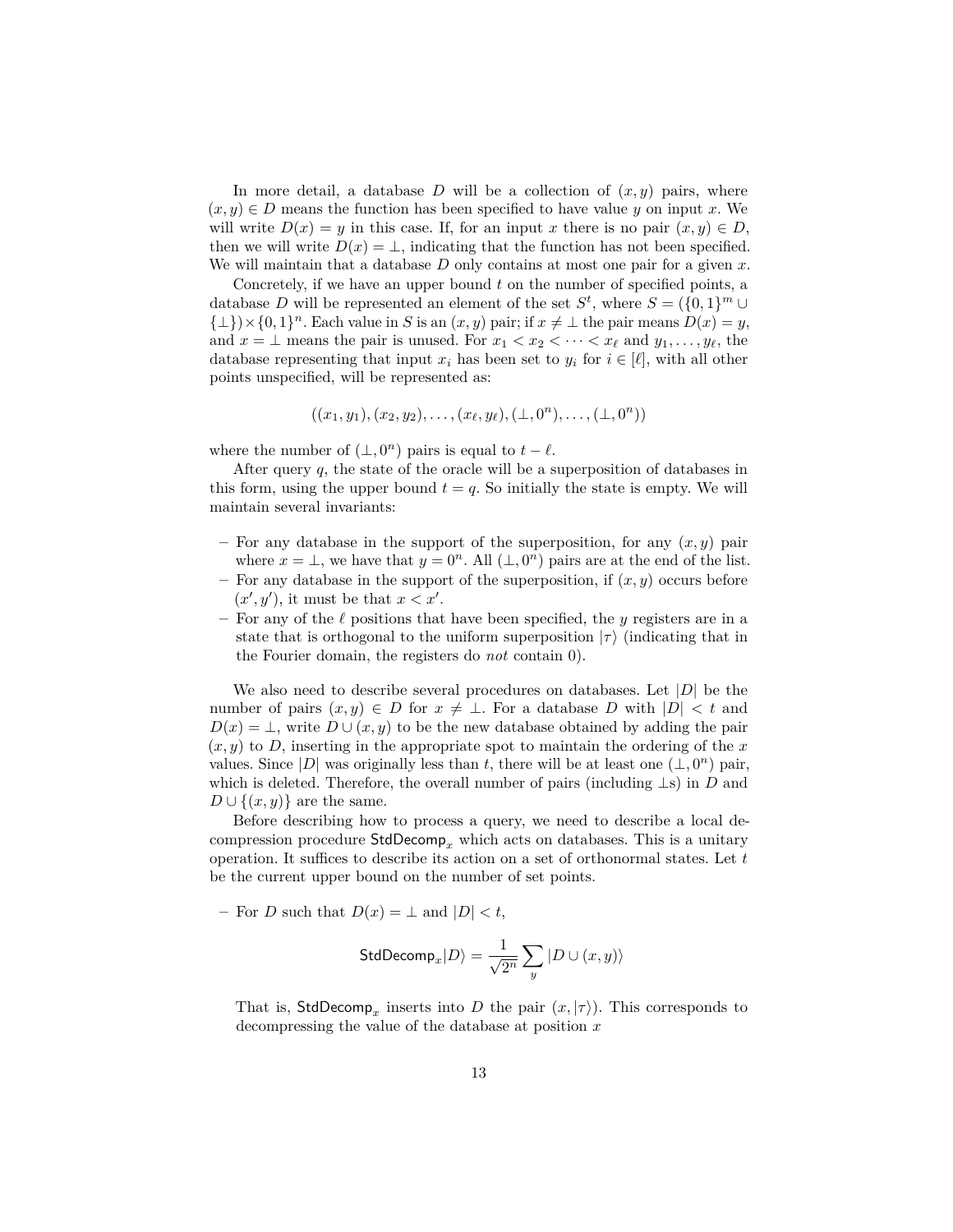- $−$  For *D* such that  $D(x) = \bot$  and  $|D| = t$ , StdDecomp<sub>*x*</sub> $|D⟩ = |D⟩$ . This means, if there is no room to expand for decompression, StdDecomp*<sup>x</sup>* does nothing. Note that these states are illegal and  $\mathsf{StdDecomp}_x$  will never by applied to such states.
- **−** For a *D'* such that  $D'(x) = \bot$  and  $|D'| < t$ ,

$$
\begin{aligned} \text{StdDecomp}_x \left( \frac{1}{\sqrt{2^n}} \sum_y (-1)^{z \cdot y} |D' \cup (x, y) \rangle \right) &= \frac{1}{\sqrt{2^n}} \sum_y (-1)^{z \cdot y} |D' \cup (x, y) \rangle \rangle \text{ for } z \neq 0 \\ \text{StdDecomp}_x \left( \frac{1}{\sqrt{2^n}} \sum_y |D' \cup (x, y) \rangle \rangle \right) &= |D' \rangle \end{aligned}
$$

In other words, if *D* already is specified on *x*, and moreover if the corresponding *y* registers are in a state orthogonal to  $|\tau\rangle$  (meaning they do not contain 0 in the Fourier domain), then there is no need to decompress and StdDecomp*<sup>x</sup>* is the identity. On the other hand, if *D* is specified at *x* and the corresponding *y* registers are in the state  $|\tau\rangle$ , StdDecomp<sub>*x*</sub> will remove *x* and the *y* register superposition from *D*.

Note that the left-hand sides of last two cases form an orthonormal basis for the span of  $|D\rangle$  such that  $D(x) \neq \bot$ . The left-hand sides of the first two cases form an orthonormal basis for the remaining  $D$ . Thus,  $\mathsf{StdDecomp}_x$  is defined on an orthonormal basis, which by linearity defines it on all states. The right-hand sides are the same basis states just in a different order. As such, this operation maps orthogonal states to orthogonal states, and is therefore unitary. Note that  $StdDecomp_x$  is actually an involution, as applying it twice results in the identity. Let StdDecomp be the related unitary operating on a quantum system over  $x, y, D$  states, defined by it's action on the computational basis states as:

$$
|x,y\rangle\otimes|D\rangle=|x,y\rangle\otimes\text{StdDecomp}_x|D\rangle
$$

In other words, in superposition it applies  $\mathsf{StdDecomp}_x$  to  $|D\rangle$ , where  $x$  is taken from the *x* registers.

For some additional notation, we will take  $y \oplus \bot = y$  and  $y \cdot \bot = 0$ . Let Increase be the procedure which initializes a new register  $|(\perp, 0^n)\rangle$  and appends it to the end. In other words,  $\text{increase}|x, y\rangle \otimes |D\rangle = |x, y\rangle \otimes |D\rangle |(\perp, 0^n)\rangle$ , where  $|D\rangle|(\perp, 0^n)$  is interpreted as a database computing the same partial function as *D*, but with the upper bound on number of points increased by 1.

Let CStO', CPhsO' be unitaries defined on the computational basis states as

$$
\begin{aligned} \mathsf{CStO}'|x,y\rangle \otimes |D\rangle &= |x,y \oplus D(x)\rangle \otimes |D\rangle \\ \mathsf{CPhsO}'|x,y\rangle \otimes |D\rangle &= (-1)^{y \cdot D(x)}|x,y\rangle \otimes |D\rangle \end{aligned}
$$

Finally, we describe the CStO and CPhsO oracles:

 $CStO = StdDecomp \circ CStO' \circ StdDecomp \circ Increase$  $\mathsf{CPhsO} = \mathsf{StdDecomp} \circ \mathsf{CPhsO}' \circ \mathsf{StdDecomp} \circ \mathsf{Increase}$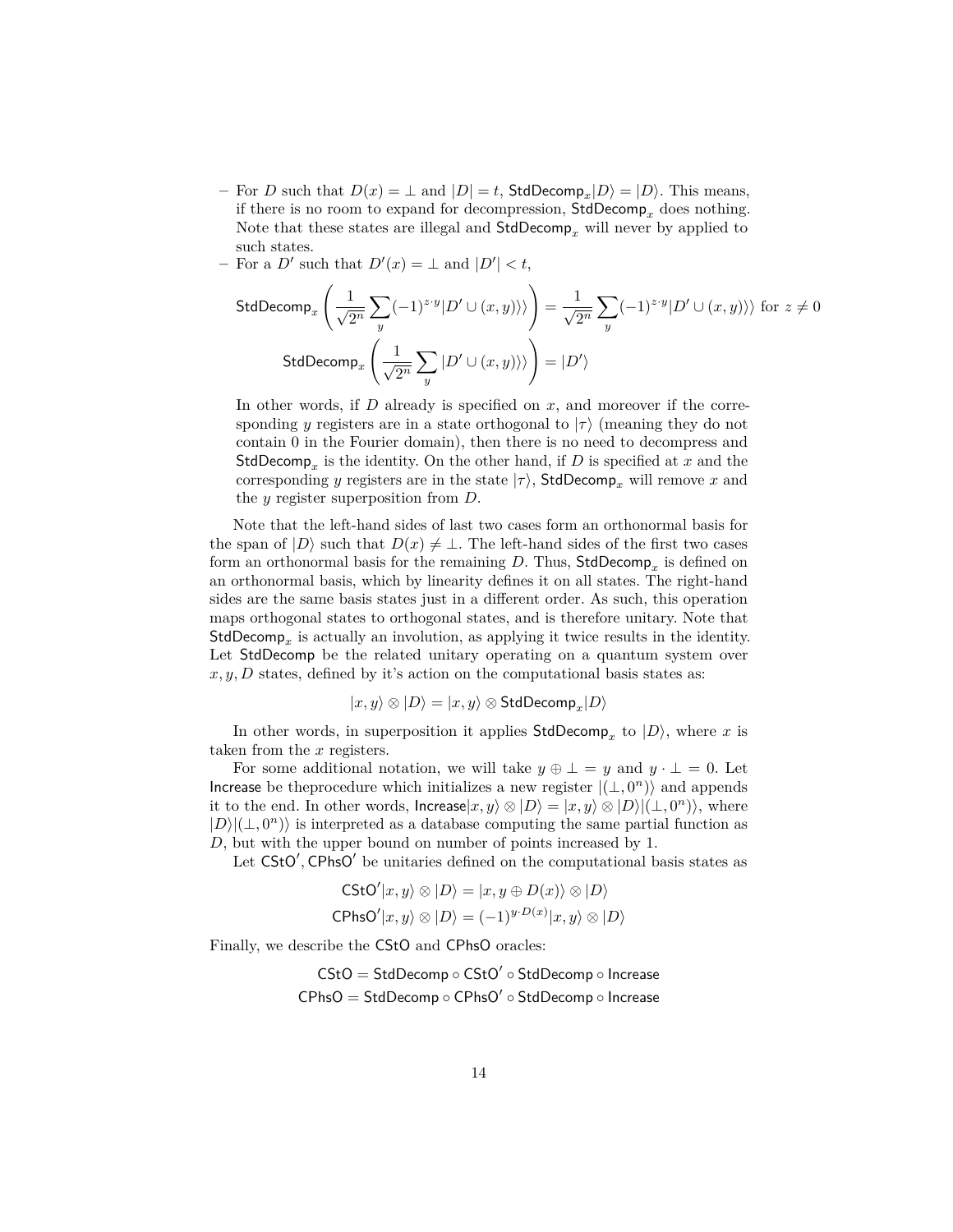In other words, increase the bound on the number of specified points, then uncompress at *x* (which is ensured to have enough space since we increased the bound), apply the query (which is ensured to be specified since we decompressed), and then re-compress.

<span id="page-14-0"></span>**Lemma 4.** CStO *and* StO *are perfectly indistinguishable.* CPhsO *and* PhO *are perfectly indistinguishable. That is, for any adversary A, we have*  $Pr[A^{CStO}( ) =$  $1$  = Pr[ $A^{StO}(i) = 1$ ]*, and for any adversary B, we have* Pr[ $B^{CPhsO}(i) = 1$ ] =  $Pr[A^{PhO}() = 1].$ 

*Proof.* We prove the case for CStO and StO, the other case being almost identical. We prove security through a sequence of hybrids.

*Hybrid 0.* In this case, the adversary interacts with StO. That is, the oracle's database is initialized to the uniform superposition over all *H*, and each query performs the unitary mapping  $|x, y\rangle \otimes |H\rangle \mapsto |x, y \oplus H(x)\rangle \otimes |H\rangle$ .

*Hybrid 1.* In this hybrid, we use a slightly different way of representing the function  $H$ . Instead of writing  $H$  as a truth table, we represent it as a complete database  $D = ((0, H(0)), (1, H(1)), \ldots, (2<sup>m</sup> - 1, H(2<sup>m</sup> - 1)))$ . Here, the upper bound on the number of determined points is exactly 2 *<sup>m</sup>*. The oracle's state starts out as

$$
\frac{1}{\sqrt{2^{n2^m}}}\sum_{H} |((0, H(0)), (1, H(1)), \dots, (2^m - 1, H(2^m - 1)))\rangle
$$

The update procedure for each query is simply  $CStO'$ , meaning that each query maps  $|x, y⟩ \otimes |((0, H(0)), (1, H(1)), \ldots, (2<sup>m</sup> − 1, H(2<sup>m</sup> − 1))))$  to  $|x, y ⊕ H(x)) ⊗$  $|((0, H(0)), (1, H(1)), \ldots, (2<sup>m</sup> - 1, H(2<sup>m</sup> - 1))))$ .

**Hybrid 1** is identical to **Hybrid 0**, except that we have inserted the input points  $1, \ldots, 2^m - 1$  into the oracle's state, which has no effect on the adversary.

Hybrid 2. Next, introduce a global decompression procedure StdDecomp', which applies  $\textsf{StdDecomp}_x$  for all *x* in the domain, one at a time from 0 up to  $2^m - 1$ .

We observe that when the upper bound on determined points is  $2^m$ , then  $\mathsf{StdDecomp}_x$  commutes with  $\mathsf{StdDecomp}_{x'}$  for any  $x, x'.$  This readily follows from the fact that when the upper bound is  $t = 2^m$ ,  $D(x) = \perp$  implies  $|D| < t$ .

In **Hybrid 2**, the oracle starts out as the empty database with upper bound  $2^m$ . Then, each query is implemented as  $StdDecomp' \circ CStO' \circ StdDecomp'$ .

Notice that StdDecomp' only affects the oracle's registers and therefore commutes with the any computation on the adversary's side. Also notice that between each two queries, StdDecomp' is applied twice and that it is an involution. Therefore the two applications cancel out. At the beginning, StdDecomp' is applied to an empty database, which maps it to the uniform superposition

$$
\frac{1}{\sqrt{2^{n2^m}}} \sum_{H} |((0, H(0)), (1, H(1)), \dots, (2^m - 1, H(2^m - 1)))\rangle
$$

before the first application of  $CStO'$ . Therefore, this hybrid is perfectly indistinguishable from **Hybrid 1**.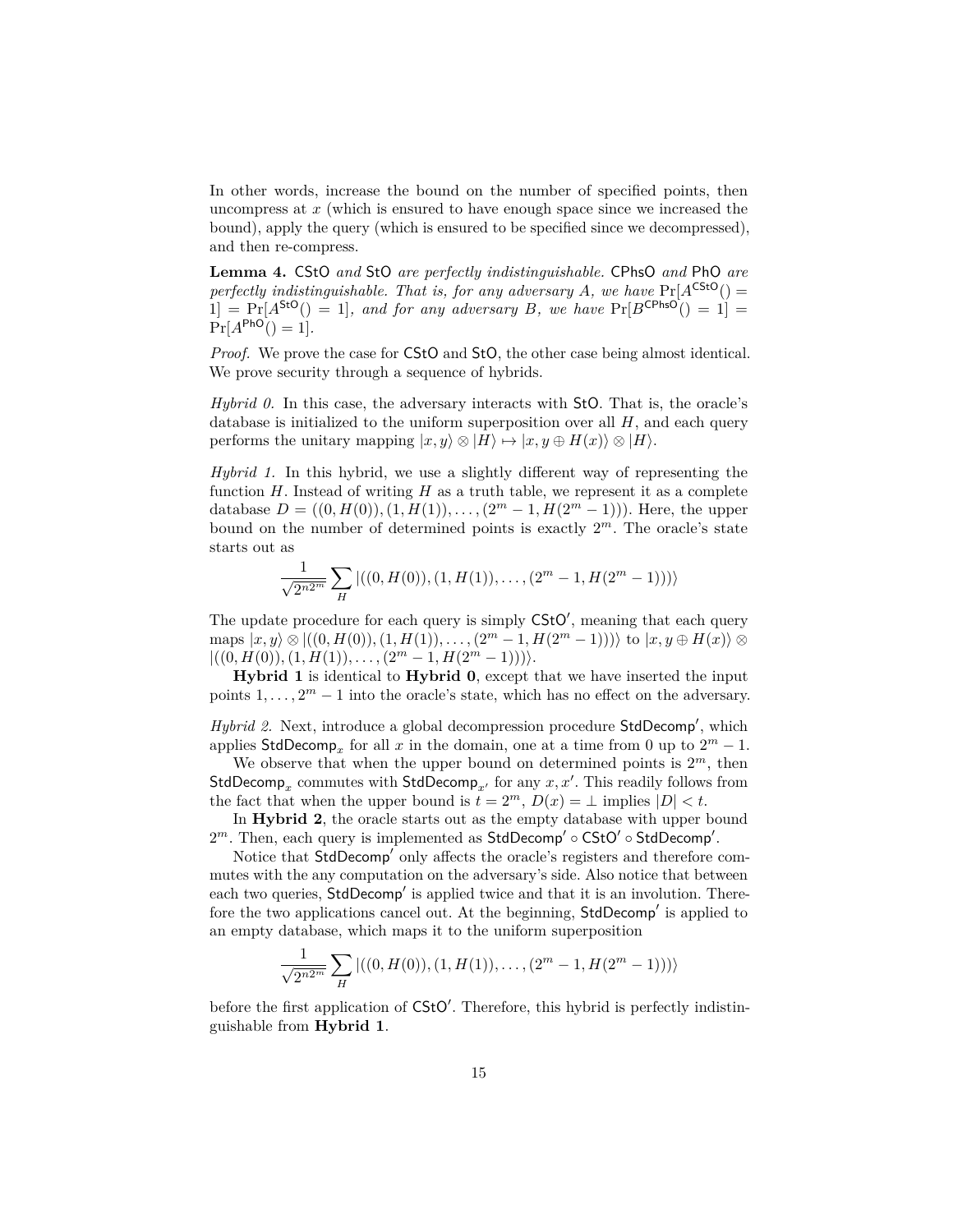*Hybrid 3*. This hybrid applies StdDecomp ∘ CStO' ∘ StdDecomp for each query.

To prove indistinguishability from **Hybrid 2**, consider a database *D* with upper bound  $2^m$  but where  $|D| = \ell$  for some  $\ell \leq 2^m$ . Notice that for any  $D'$  in the support of  $\textsf{StdDecomp}_{x'}|D\rangle$ ,  $D'(x) = D(x)$  for all  $x \neq x'$ . This means

```
\mathsf{CStO}' \circ \mathsf{StdDecomp}_{x'}\left(|x,y\rangle \otimes |D\rangle\right) = \mathsf{StdDecomp}_{x'}\left(|x,y \oplus D(x)\rangle \otimes |D\rangle\right)= StdDecomp_{x'} \circ CStO'(\ket{x,y} \otimes \ket{D})
```
In other words, when the query register contains  $x \neq x'$ , StdDecomp<sub>x</sub><sup>*l*</sup> and CStO' commute. Therefore,

 $\mathsf{StdDecomp}' \circ \mathsf{CStO}' \circ \mathsf{StdDecomp}'(\ket{x,y} \otimes \ket{D}) = \mathsf{StdDecomp}_x \circ \mathsf{CStO}' \circ \mathsf{StdDecomp}_x(\ket{x,y} \otimes \ket{D})$  $=$  StdDecomp  $\circ$  CStO $'$   $\circ$  StdDecomp $(\ket{x,y} \otimes \ket{D})$ 

This shows that **Hybrid 2** and **Hybrid 3** are identical.

*Hybrid 4.* Finally, this hybrid is the compressed standard oracle: the oracle's state starts out empty, and CStO is applied for each query.

To prove equivalence, first notice that for any  $x, y, D$ , StdDecomp  $\circ$  CStO'  $\circ$ StdDecomp( $|x, y \rangle \otimes |D\rangle$ ) has support on databases *D'* such that  $|D'| \leq |D| + 1$ . Indeed, all  $D'$  are defined on the same inputs except for possibly the input  $x$ .

This means that after *q* queries in **Hybrid 3**, the oracle's registers only have support on *D* containing at most *q* defined points; the remaining  $\geq 2^m - q$  points are all  $(\perp, 0^n)$ . Therefore, we can discard all but the first *q* pairs in *D*, without affecting the adversary's state. The result is identical to **Hybrid 4**.  $\Box$ 

In Appendix [C,](#page-38-0) we give several more oracle variations; while not used in this work, they may be useful in other settings. These variations also provide an alternative way to arrive at the compressed standard oracles.

### **3.1 A Useful Lemma**

Here, we provide a lemma which relates the adversary's knowledge of an oracle output to the probability that point appears in the compressed oracle database. This lemma is proved in Appendix [B.3,](#page-32-0) and follows from a straightforward (albeit delicate) analysis off the action of CStO.

<span id="page-15-0"></span>**Lemma 5.** *Consider a quantum algorithm A making queries to a random oracle H* and outputting tuples  $(x_1, \ldots, x_k, y_1, \ldots, y_k, z)$ . Let R be a collection of such *tuples. Suppose with probability p, A outputs a tuple such that (1) the tuple is in R* and (2)  $H(x_i) = y_i$  for all *i*. Now consider running *A* with the oracle CStO, and suppose the database  $D$  is measured after  $A$  produces its output. Let  $p'$  be *the probability that (1) the tuple is in R, and (2)*  $D(x_i) = y_i$  *for all i (and in*) *particular*  $D(x_i) \neq \bot$ . Then  $\sqrt{p} \leq \sqrt{p'} + \sqrt{k/2^n}$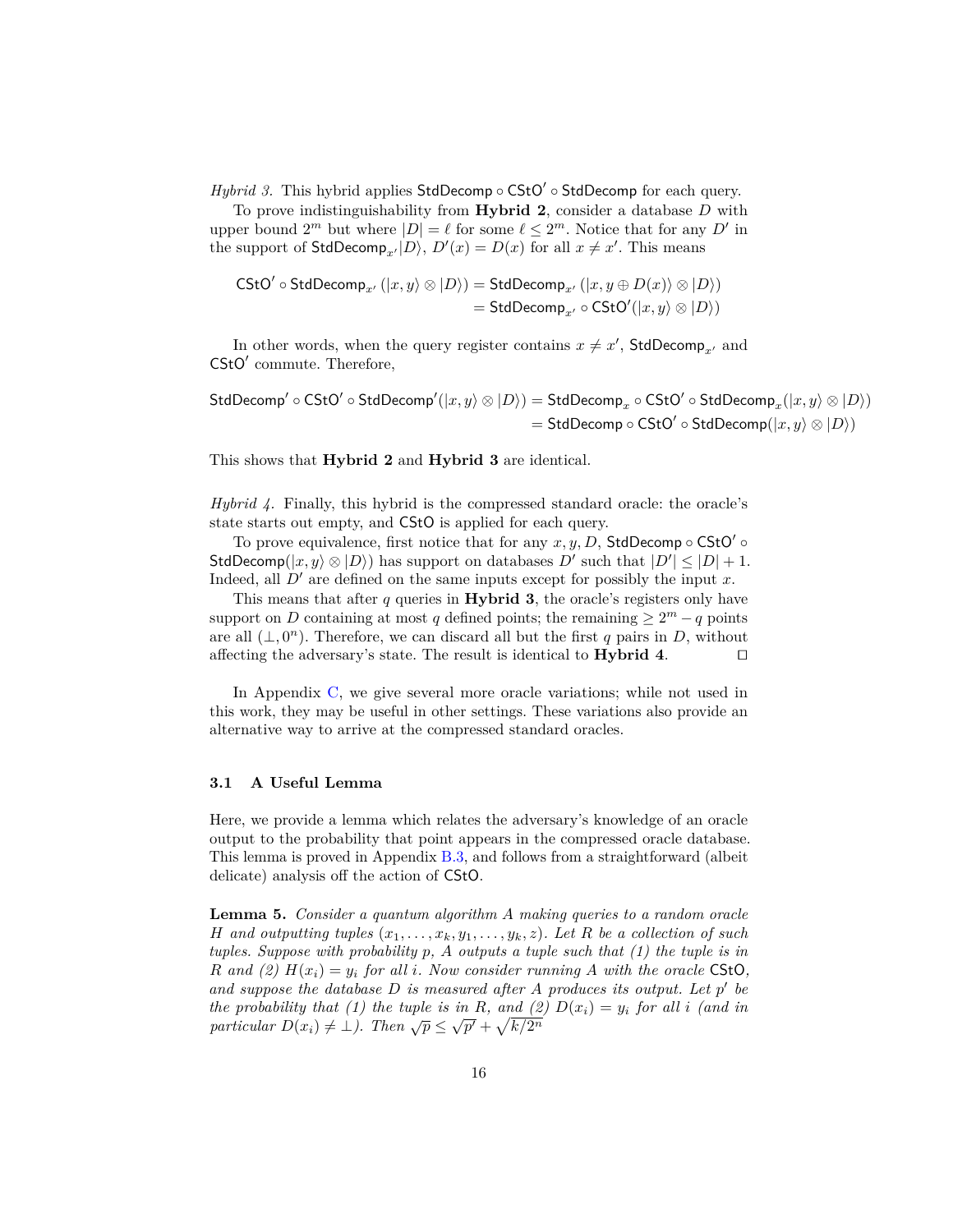# **4 Quantum Query Bounds Using Compressed Oracles**

In this section, we re-prove several known query complexity lower bounds, as well as provide some new bounds. All these bounds follow from simple applications of our compressed oracles.

### **4.1 Optimality of Grover Search**

Here, we re-prove that the quadratic speed-up of Grover search is optimal. Specifically, we prove that for a random function  $H: \{0,1\}^m \to \{0,1\}^n$ , any *q* query algorithm has a success probability of at most  $O(q^2/2^n)$  for finding a pre-image of  $0<sup>n</sup>$  (or any fixed value).

<span id="page-16-0"></span>**Theorem 1.** *For any adversary making q queries to* CStO *or* CPhsO *and an arbitrary number of database read queries, if the database D is measured after the q queries, the probability it contains a pair of the form*  $(x, 0^n)$  *is at most*  $O(q^2/2^n)$ .

*Proof.* Let  $0^n \in D$  mean that *D* contains a pair of the form  $(x, 0^n)$ . The compressed oracle's database starts out empty, so the probability  $0^n \in D$  is zero. We will show that the probability cannot rise too much with each query. We consider compressed phase queries, CPhsO. Compressed standard queries are handled analogously. Consider the joint state of the adversary and oracle just before the *q*th CPhsO query:

$$
|\psi\rangle = \sum_{x,y,z,D} \alpha_{x,y,z,D} |x,y,z\rangle \otimes |D\rangle
$$

Where *D* represents the compressed phase oracle, *x, y* as the query registers, and *z* as the adversary's private storage. Define *P* as the projection onto the span of basis states  $|x, y, z \rangle \otimes |D\rangle$  such that  $0^n \in D$ . Our goal will be to relate the norms of  $P|\psi\rangle$  (the magnitude before the query) to  $P \cdot \mathsf{CPhso}|\psi\rangle$  (the magnitude after the query).

Define projections  $Q$  onto states such that (1)  $0^n \notin D$  (meaning the database does not yet contain  $0^n$ ), (2)  $y \neq 0$  (meaning CPhsO will affect *D*), and (3)  $D(x) = \perp$  (meaning *D* has not yet been specified at *x*). Define projection *R* onto states such that  $0^n \notin D$ ,  $y \neq 0$  and  $D(x) \neq \bot$ ; projection *S* onto states such that  $0^{n} \notin D, y = 0.$  Then  $P + Q + R + S = I$ .

Consider  $Q|\psi\rangle$ . CPhsO maps basis states  $|x, y, z\rangle \otimes |D\rangle$  in the support of  $Q|\psi\rangle$ to  $|x,y,z\rangle\otimes\frac{-1}{\sqrt{2}}$  $\frac{1}{2^n}$  ∑<sub>*w*</sub>(-1)<sup>*y*</sup>·<sup>*w*</sup>|*D* ∪ (*x, w*)). Since 0<sup>*n*</sup> ∉ *D*, applying *P* to this state will yield  $|x,y,z\rangle \otimes \frac{1}{\sqrt{2}}$  $\frac{1}{2^n}|D\cup(x,0^n)\rangle$ . Notice that the images of the different basis states are orthogonal. Therefore,  $||P \cdot \mathsf{CPhsO} \cdot Q|\psi\rangle|| = \frac{1}{\sqrt{2}}$  $\frac{1}{2^n}$  $||Q|\psi\rangle||.$ 

For basis vectors in the support of *R*, we must have  $D(x) \notin \{\perp, 0^n\}$ . Let *D'* be the database with *x* removed, and write  $D = D' \cup (x, w)$  for  $w = D(x)$ . Then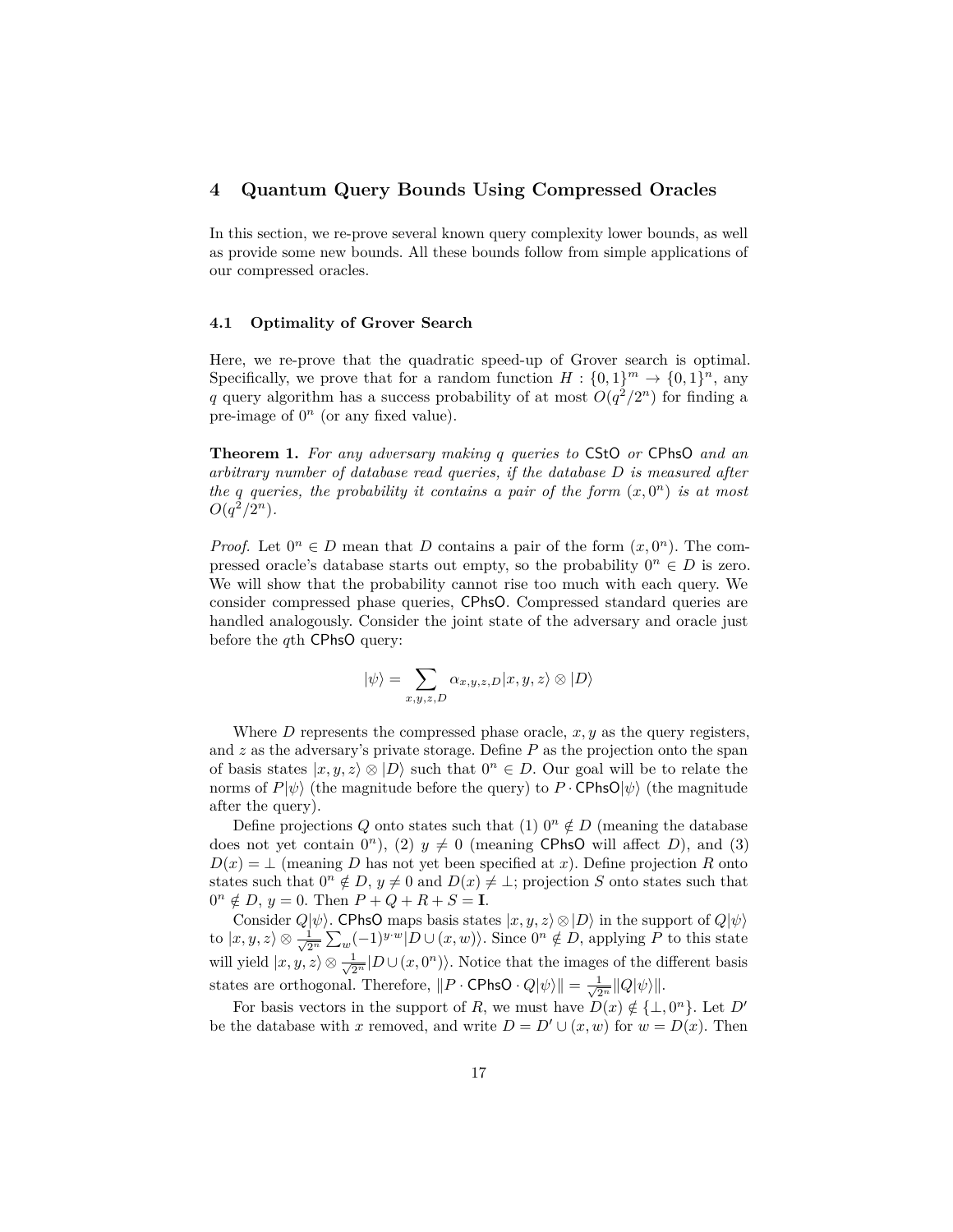some algebraic manipulations show that  $\mathsf{CPhsO}|x, y, z\rangle \otimes |D' \cup (x, w)\rangle$  is:

$$
|x, y, z\rangle \otimes \left( (-1)^{y \cdot w} \left( |D' \cup (x, w) \rangle + \frac{1}{\sqrt{2^n}} |D' \rangle \right) + \frac{1}{2^n} \sum_{y'} (1 - (-1)^{y \cdot w} - (-1)^{y \cdot y'}) |D' \cup (x, y') \rangle \right)
$$

Then  $P \cdot \text{CPhs}Q | x, y, z \rangle \otimes | D' \cup (x, w) \rangle = \frac{-(-1)^{y \cdot w}}{2^n} | x, y, z \rangle \otimes | D' \cup (x, 0^n) \rangle.$  Write  $R|\psi\rangle = \sum_{x,y,z,D',w} \alpha_{x,y,z,D',w} |x,y,z\rangle \otimes |D' \cup (x,w)\rangle$ . Then  $||P \cdot \mathsf{CPhso} \cdot R|\psi\rangle||^2$ is equal to:

$$
\frac{1}{4^n} \sum_{x,y,z,D'} \|\sum_{w} \alpha_{x,y,z,D',w}(-1)^{y \cdot w}\|^2 \le \frac{1}{2^n} \sum_{x,y,z,D'} \sum_{w} \|\alpha_{x,y,z,D',w}\|^2 = \frac{1}{2^n} \|R|\psi\rangle\|^2
$$

Finally,  $||P \cdot \text{CPhsO} \cdot P|\psi\rangle|| \le ||P|\psi\rangle||$  and  $\text{CPhsO} \cdot S|\psi\rangle = S|\psi\rangle$ . Putting it all together, we have that  $||P \cdot \text{CPhsO}(\psi)|| \leq ||P|\psi\rangle|| + \frac{1}{\sqrt{2}}$  $\frac{1}{2^n}$ ( $||Q|\psi\rangle|| + ||R|\psi\rangle||$ )  $\leq$  $||P|\psi\rangle|| + \frac{1}{\sqrt{2}}$  $rac{1}{2^n}$ .

Therefore, after *q* queries, we have that the projection onto *D* containing a Therefore, after q queries, we have that the projection onto  $D$  containing a zero has norm at most  $q/\sqrt{2^n}$ . Now, the probability the database in  $|\psi\rangle$  contains a  $0^n$  is just the square of this norm, which is at most  $\frac{q^2}{2^n}$  $\frac{q^2}{2^n}$ .

The following is obtained by combining Theorem [1](#page-16-0) with Lemma [5:](#page-15-0)

**Corollary 1.** *After making q quantum queries to a random oracle, the probability of finding a pre-image of*  $0^n$  *is at most*  $O(q^2/2^n)$ *.* 

*Proof.* We will assume the adversary always makes a final query on it's output x, and outputs  $(x, H(x))$ . This comes at the cost of at most 1 query, so it does not affect the asymptotic result. Then we can use the relation  $R(x, y)$  which accepts if and only if  $y = 0<sup>n</sup>$ . In the second experiment of Lemma [5,](#page-15-0) the only way for the adversary to win is to have the database contain a pre-image of  $0<sup>n</sup>$ . As such, Theorem [1](#page-16-0) shows  $p' = O(q^2/2^n)$ . Then Lemma [5](#page-15-0) shows that  $p = O(q^2/2^n)$ , which is exactly the probability the adversary outputs a pre-image of  $0<sup>n</sup>$  when interacting with the real random oracle.

### **4.2 Collision Lower Bound**

<span id="page-17-0"></span>**Theorem 2.** *For any adversary making q queries to* CStO *or* CPhsO *and an arbitrary number of database read queries, if the database D is measured after the q queries, the resulting database will contain a collision with probability at most*  $O(q^3/2^n)$ 

*Proof.* The proof involves changing just a few lines of the proof of Theorem [1.](#page-16-0) We define *P* to project onto databases *D* containing a collision, and re-define  $Q, R, S$  accordingly. Write  $Q|\psi\rangle = \sum_{x,y,z,D} \alpha_{x,y,z,D}|x,y,z\rangle \otimes |D\rangle$ . Then

$$
P \cdot \mathsf{CPhsO} \cdot Q |\psi\rangle = \sum_{x,y,z,D} \alpha_{x,y,z,D} |x,y,z\rangle \otimes \frac{1}{\sqrt{2^n}} \sum_{w \in D} |D \cup (x,w)\rangle
$$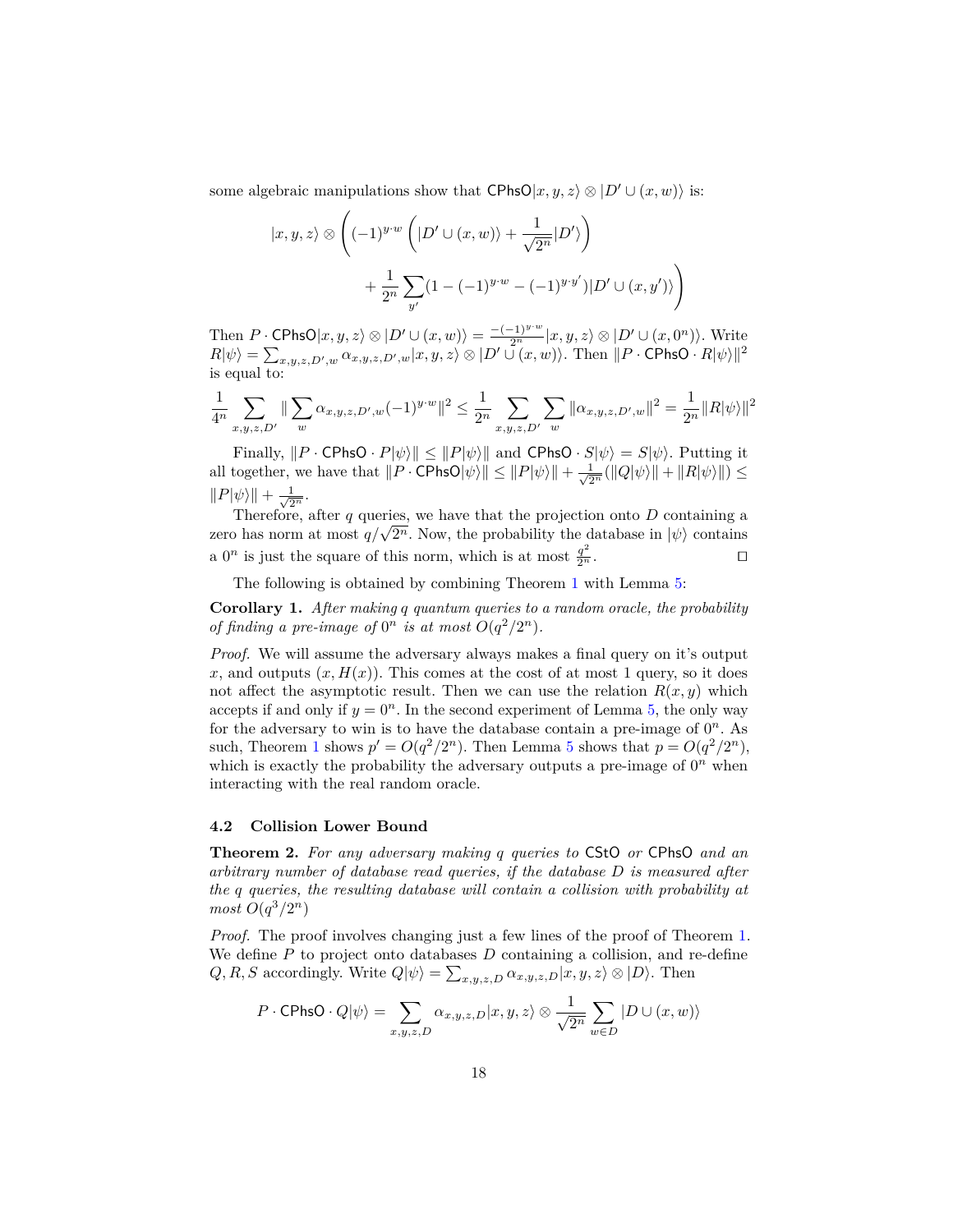We can write this as the  $\frac{1}{\sqrt{2}}$  $\frac{1}{2^n} \sum_i |\phi_i\rangle$ , where  $|\phi_i\rangle$  is the partial sum which sets *w* to be the *i*th element in *D* (provided it exists). The  $|\phi_i\rangle$  are orthogonal, and satisfy  $\|\phi_i\| \leq \|Q|\psi\|$ . Moreover, after *q* queries *D* has size at most *q*, and so there are at most *q* of the  $|\phi_i\rangle$ . Therefore,  $||P \cdot \text{CPhsO} \cdot Q|\psi\rangle|| \leq \sqrt{q/2^n} ||Q|\psi\rangle||$ .

By a similar argument,  $||P \cdot \mathsf{CPhsO} \cdot R|\psi\rangle|| \leq \sqrt{q/2^n} ||R|\psi\rangle||$ . Putting everything together, this shows that the norm of  $P|\psi\rangle$  increases by at most  $\sqrt{q/2^n}$  with each query. Therefore, after *q* queries, the total norm is at most  $\sqrt{q^3/2^n}$ , giving a probability of *q* <sup>3</sup>*/*2  $n$ .

**Corollary 2.** *After making q quantum queries to a random oracle, the probability of finding a collision is at most*  $O(q^3/2^n)$ *.* 

### **4.3 More General Settings**

We can easily generalize even further. Let R be a relation on  $\ell$ -tuples over  $\{0,1\}^n$ . Say that *R* is *satisfied* on a database *D* if *D* contains  $\ell$  distinct pairs  $(x_i, y_i)$  such that  $R(y_1, \ldots, y_\ell) = 1$ . Let  $k(q)$  be the maximum number of *y* that can be added to an unsatisfied database of size at most  $q-1$  to make it satisfied.

**Theorem 3.** *For any adversary making q queries to* CStO *or* CPhsO *and an arbitrary number of database read queries, if the database D is measured after the q queries, the resulting database will be satisfied with probability at most*  $O(q^2k(q)/2^n)$ .

For the *k*-sum problem, there are at most  $\binom{q}{k-1}$  incomplete tuples that can be completed by adding a new point. As such,  $k(q) \leq {q \choose k-1} \leq q^{k-1}$ . This gives:

**Corollary 3.** *After making q quantum queries to a random oracle, the probability of finding k distinct inputs*  $x_i$  *such that*  $\sum_i H(x_i) = 0^n$  *is at most*  $O(q^{k+1}/2^n)$ *.* 

# <span id="page-18-0"></span>**5 Indifferentiability of A Simple Domain Extender**

#### **5.1 Definitions**

Let  $h: \{0,1\}^m \to \{0,1\}^n$  be a random oracle, and let  $C^h: \{0,1\}^M \to \{0,1\}^N$ be a polynomial-sized stateless classical circuit that makes oracle queries to *h*.

**Definition 2.** Let  $H : \{0,1\}^M \to \{0,1\}^N$  be a random function. A stateful *quantum polynomial-time simulator*  $\text{Sim}^H: \{0, 1\}^m \to \{0, 1\}^n$  *is* indifferentiable *for C if, for any polynomial-time distinguisher* D *making queries to h, H,*

$$
|\Pr[\mathcal{D}^{h,C^h}() = 1] - \Pr[\mathcal{D}^{\mathsf{Sim}^H,H}() = 1]| < \mathsf{negl}
$$

**Definition 3.** *C h is quantum indifferentiable from a random oracle if there exists an indifferentiable simulator* Sim *for C.*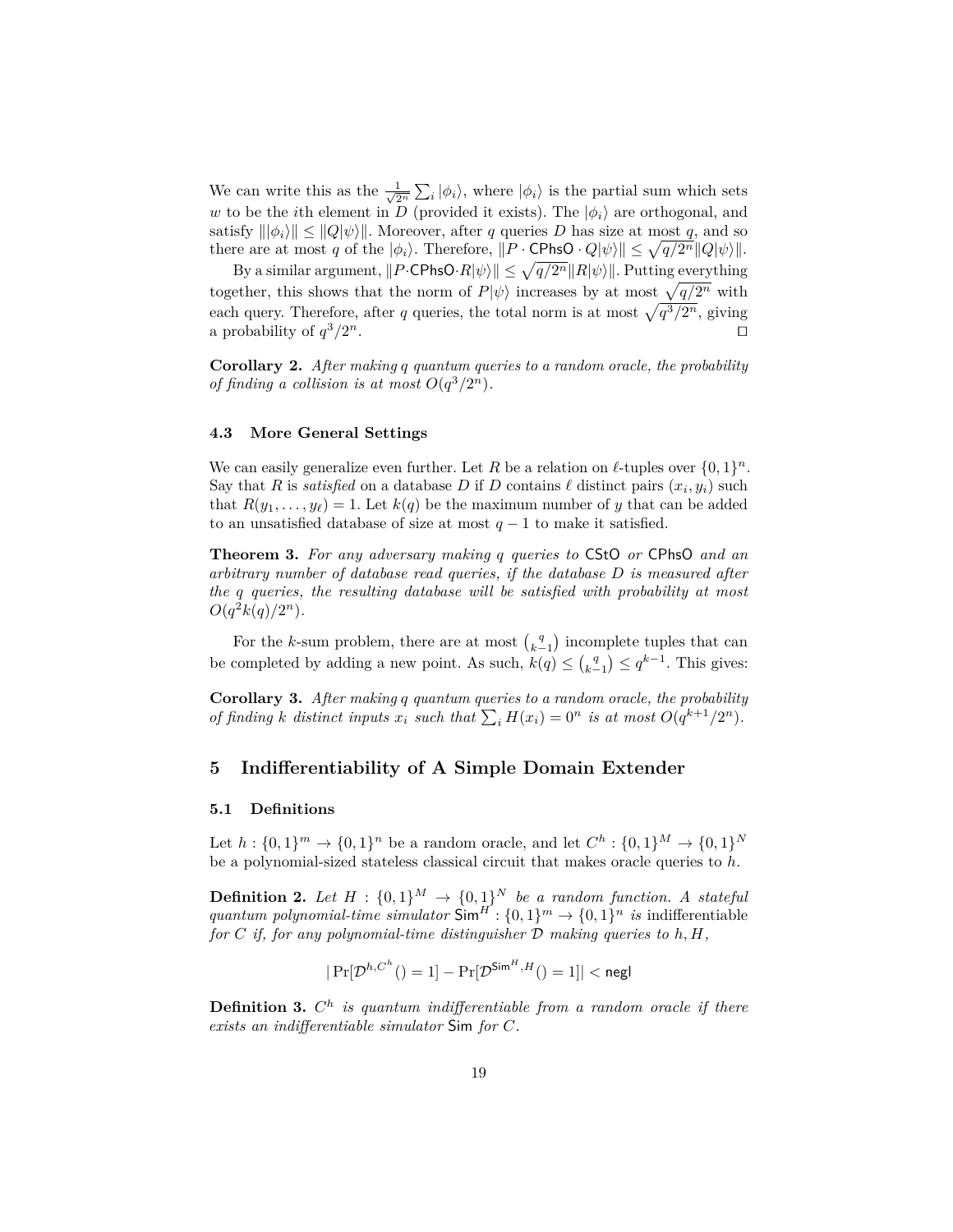Intuitively, in the "real" world, *h* is a random function and *H* is set to be  $C<sup>h</sup>$ .  $C<sup>h</sup>$  is indifferentiable if this real world is indistinguishable from an "ideal" world, where  $H$  is a random function, and  $h$  is set to be  $\mathsf{Sim}^h$  for some efficient simulator Sim.

In order to help us prove indifferentiability of a simulator Sim, we introduce two weaker requirements. The first is *indistinguishability*, a weakened version of indifferentiability where the distinguisher is not allowed any queries to *H*:

**Definition 4.** *A simulator* Sim *is* indistinguishable *if, for any polynomial-time distinguisher* D *making queries to h,*

$$
|\Pr[\mathcal{D}^h() = 1] - \Pr[\mathcal{D}^{\mathsf{Sim}^H}( ) = 1]| < \mathsf{negl}
$$

Next, we introduce the notion of *consistency*. Here, we set *h* to be simulated by  $\textsf{Sim}^H$ , and we ask the adversary to distinguish honest evaluations of *H* from evaluations of  $C^h$  (where again *h* is still simulated by  $\mathsf{Sim}^H$ ).

**Definition 5.** *A simulator* Sim *is* consistent *if, for any polynomial-time distinguisher*  $D$  *making queries to*  $h$ ,  $H$ *, if*  $H$  *is simulated by*  $\text{Sim}^H$ *, then* 

$$
|\Pr[\boldsymbol{\mathcal{D}}^{\mathsf{Sim}^H, H}() = 1] - \Pr[\boldsymbol{\mathcal{D}}^{\mathsf{Sim}^H, \boldsymbol{\mathcal{C}}^{\mathsf{Sim}^H}}() = 1]| < \mathsf{negl}
$$

<span id="page-19-0"></span>**Lemma 6.** *Any consistent and indistinguishable simulator is indifferentiable.*

The proof of Lemma [6](#page-19-0) is straightforward, and proved in Appendix [B.2.](#page-32-1)

Finally, it is straightforward to adapt the definitions and Lemma [6](#page-19-0) to handle the case of many random compression functions  $h_1, \ldots, h_\ell$ . In this case, *C* makes queries to  $h_1, \ldots, h_\ell, \mathcal{D}$  has quantum oracle access to  $h_1, \ldots, h_\ell$  and *H*, while *S* makes quantum queries to *H* and simulates  $h_1, \ldots, h_\ell$ .

#### **5.2 A Simple Domain Extender**

We now consider a simple domain extender. Let  $h_1: \{0,1\}^m \to \{0,1\}^n, h_2$ :  $\{0,1\}^n \times \{0,1\}^{\ell} \to \{0,1\}^n$  be two functions. Let  $C^{h_1,h_2}(x_1,x_2) = h_2(h_1(x_1),x_2)$ 

<span id="page-19-1"></span>**Theorem 4.** If  $h_1, h_2$  are random oracles, the simple domain extender  $C$  is *indifferentiable from a random oracle.*

Coron et al. [\[CDMP05\]](#page-28-6) show that the indifferentiability of *C* is sufficient to prove the indifferentiability of Merkle-Damgård for a particular choice of prefixfree encoding (see paper for details). That part of the paper translates immediately to the quantum setting, so Theorem [4](#page-19-1) then shows quantum indifferentiability for the same prefix free encoding. In Section [D,](#page-41-0) we show more generally that Merkle-Damgård is indifferentiable for *any* choice of prefix-free encoding. All the main ideas for the full proof are already contained in the proof of Theorem [4](#page-19-1) below, just the details get a bit more complicated in the more general setting.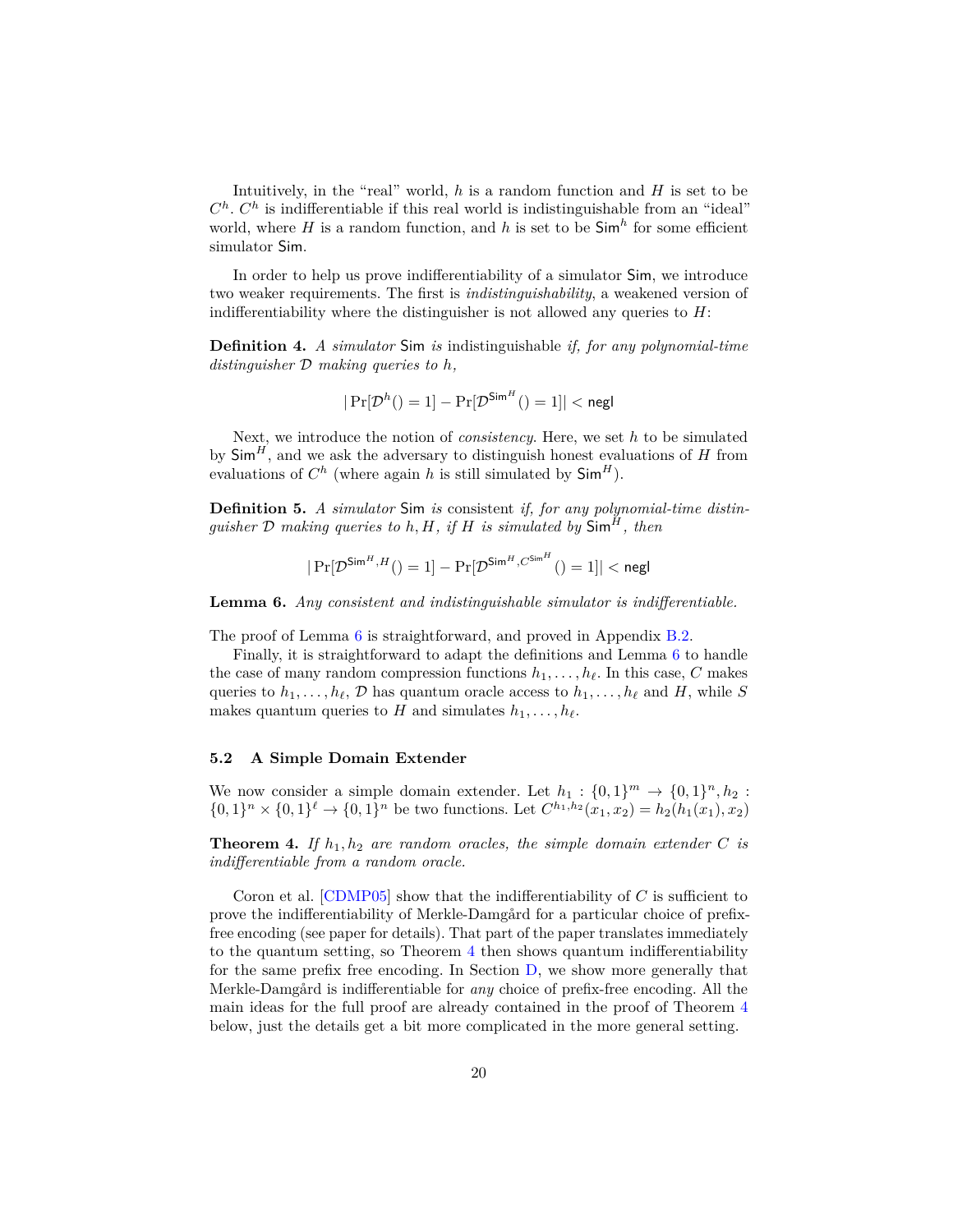#### **5.3 Our Simulator**

Before describing our simulator, we need some terminology. For a database *D* of input/output pairs, a *collision* is two pairs  $(x_1, y_1), (x_2, y_2) \in D, x_1 \neq x_2$  such that  $y_1 = y_2$ . For an input  $(y, x_2) \in \{0, 1\}^n \times \{0, 1\}^{\ell}$ , a *completion* in *D* is a pair  $(x_1, y) \in D$ . For such a completion, we will call  $w = (x_1, x_2)$  the associated input.

We define a classical procedure FindInput. FindInput takes as input  $x \in$  $\{0,1\}^n \times \{0,1\}^{\ell}$ , and a database *D*. It parses *x* as  $(y,x_2) \in \{0,1\}^n \times \{0,1\}^{\ell}$ . Then, it looks for a completion  $(x_1, y) \in D$ . If found, it will take, say, the completion with the smallest  $x_1$  value, and output  $(b = 1, w = (x_1, x_2))$ . If no completion is found, it will output  $(b = 0, w = 0^{m+\ell})$ . Note that for the output values in  $D$ , Findlnput only needs to apply an equality check on those values, testing if they contain *y*. By applying such an equality check to each output register, it can compute *b* and *w*. Looking forward, when we implement FindInput in superposition, this means FindInput only touches the output registers of *D* by making a computational basis test.

We are now ready to describe our simulator. Sim will keep a (superposition over) database  $D_a$ , which represents the simulation of the random oracle  $h_a$ that it will update according to the CStO update procedure.  $D_a$  is originally empty. It will also have a private random oracle  $h_b$ . For concreteness,  $h_b$  will be implemented using another instance of CStO, but it will be notationally convenient to treat *h<sup>b</sup>* as being a uniformly random function.

On  $h_1$  queries, Sim makes a query to  $h_a$ , performing the appropriate CStO update procedure to  $D_a$ . On  $h_2$  queries, Sim performs a unitary operation with the following action on basis states:

$$
|x, y\rangle \otimes |D_a\rangle \mapsto \begin{cases} |x, y \oplus h_b(x)\rangle \otimes |D_a\rangle & \text{ if FindInput}(x, D_a) = (0, 0^{m+\ell})\\ |x, y \oplus H(w)\rangle \otimes |D_a\rangle & \text{ if FindInput}(x, D_a) = (1, w) \end{cases}
$$

This unitary is straightforward to implement with a single query to each of *h<sup>b</sup>* and *H*, and is detailed in Appendix [B.4.](#page-34-0)

In the next three subsections, we prove that our simulator is indifferentiable. In Section [5.4,](#page-20-0) we prove a useful commutativity lemma. Then in Sections [5.5](#page-21-0) and [5.6,](#page-24-0) we prove the indistinguishability and consistency, respectively, of Sim. By Lemma [6,](#page-19-0) this proves that Sim is indifferentiable, proving Theorem [4.](#page-19-1)

#### <span id="page-20-0"></span>**5.4 The Almost Commutativity of StdDecomp and FindInput**

<span id="page-20-1"></span>**Lemma 7.** *Consider a quantum system over*  $x, D, x', z$ . The following two uni- $\tan 10^{1/\sqrt{2^n}}$ -almost commute:

- **–** StdDecomp*, acting on the x, D registers.*
- $-$  FindInput, taking as input the  $D, x'$  registers and XORing the output into  $z$ .

The intuition is that, for **StdDecomp** to have any effect, either (1)  $D(x) = \perp$  or (2)  $D(x)$  is in uniform superposition; StdDecomp will simply toggle between the two cases. Now, a uniform superposition puts a weight of  $1/\sqrt{2^n}$  on each possible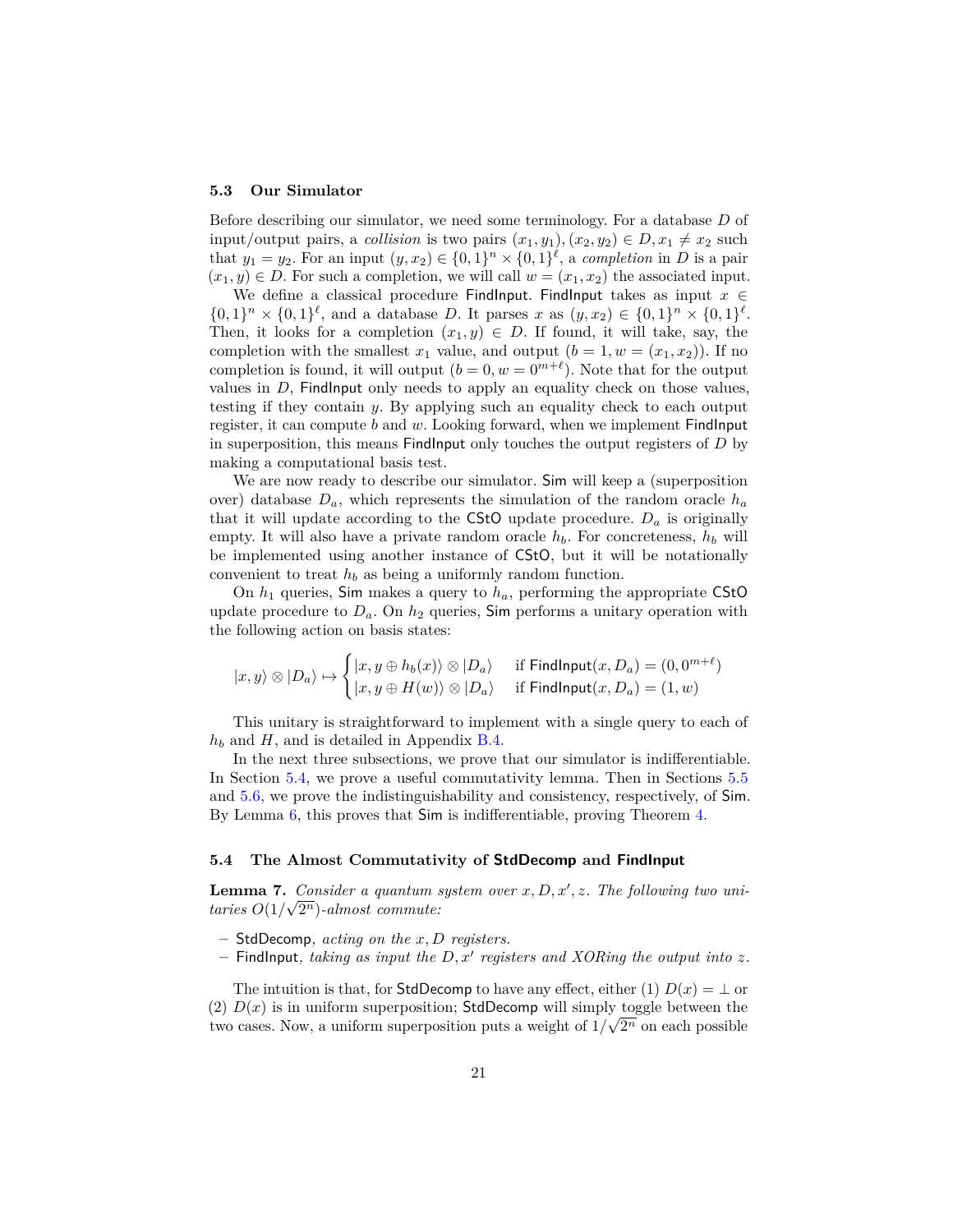*y* value. Since there is only a single possible *y* value for  $D(x)$  that matches  $x'$ , it is exponentially unlikely that FindInput will find a match at input *x* in Case (2). On the other hand, it will *never* find a match at input *x* in Case (1). Hence, there is an exponentially small error between the action of FindInput on these two cases. We prove the lemma formally in Appendix [B.5.](#page-35-0)

### <span id="page-21-0"></span>**5.5 Indistinguishability**

<span id="page-21-1"></span>**Lemma 8.** Sim *is indistinguishable. In particular, for any distinguisher* D *making at most q queries to*  $h_1, h_2$ *,* 

$$
|\Pr[\mathcal{D}^{h_1,h_2}()=1]-\Pr[\mathcal{D}^{\mathsf{Sim}^H}()=1]|
$$

*Proof.* Recall that in the ideal world where  $h_1, h_2$  are simulated by  $\text{Sim}^H$ ,  $h_1$ is implemented by a CStO oracle on database  $D_a$ . By applying Lemma [4,](#page-14-0) we can think of the simulator's other oracle  $h_b$  as another instance of CStO for a database  $D_b$ . Additionally,  $H$  can be simulated with yet another instance of CStO for a database  $E$ . Similarly, in the real world,  $h_1, h_2$  will be implemented by independent instances of CStO with databases *Da, Db*. Note that, in either case,  $h_1$  is implemented by a CStO oracle on database  $D_a$ . Therefore, the only difference between the two cases is how  $h_2$  is implemented.

We define a classical encoding procedure **Encode** for pairs  $D_a$ ,  $D_b$  of databases. Intuitively, Encode will scan the values  $((z, x_2), y)$  in  $D_b$ , seeing if any of the  $(z, x_2)$  values correspond to a completion in  $D_a$ . If so, such a completion will have an associated input *w*. Encode will reasonably guess that such a completion corresponds to an evaluation of  $H(w) = C^{h_1, h_2}(w)$ . Therefore, **Encode** will remove the value  $((z, x_2), y)$  in  $D_b$ , and add the pair  $(w, y)$  to a new database  $E$ , intuitively representing the oracle *H*. In more detail, Encode does the following:

- **–** For each pair ((*z, x*2)*, y*) ∈ *Db*, run FindInput((*z, x*2)*, Da*) = (*b, w*). If *b* = 1, re-label the pair to  $(w, y)$
- **–** Remove all re-labeled pairs *D<sup>b</sup>* (which are easily identifiable since the input will be larger) and place them in a new database *E*.

We define the following **Decode** procedure, which operates on triples  $D_a, D_b, E$ :

- **–** Merge the databases *Db, E*
- For each pair  $(w, y)$  that was previously in *E*, where  $w = (x_1, x_2)$ , evaluate  $z = D_a(x_1)$ . Re-label  $(w, y)$  to  $((z, x_2), y)$ . If  $z = \perp$  or if the input  $(z, x_2)$  was already in the database, output  $\perp$  and abort.

Note that Encode*,* Decode are independent of the order elements are processed. It also follows immediately from the descriptions above that  $\text{Decode}(\text{Encode}(D_a, D_b))$  =  $(D_a, D_b)$ . Therefore, **Encode** can be implemented in superposition, giving the unitary that maps  $|D_a, D_b\rangle$  to  $|\text{Encode}(D_a, D_b)\rangle$ . Also note that  $\text{Encode}(\emptyset, \emptyset)$  =  $(\emptyset, \emptyset, \emptyset)$ .

With this notation in hand, we are now ready to prove security: consider a potential distinguisher D. We prove security through a sequence of hybrids.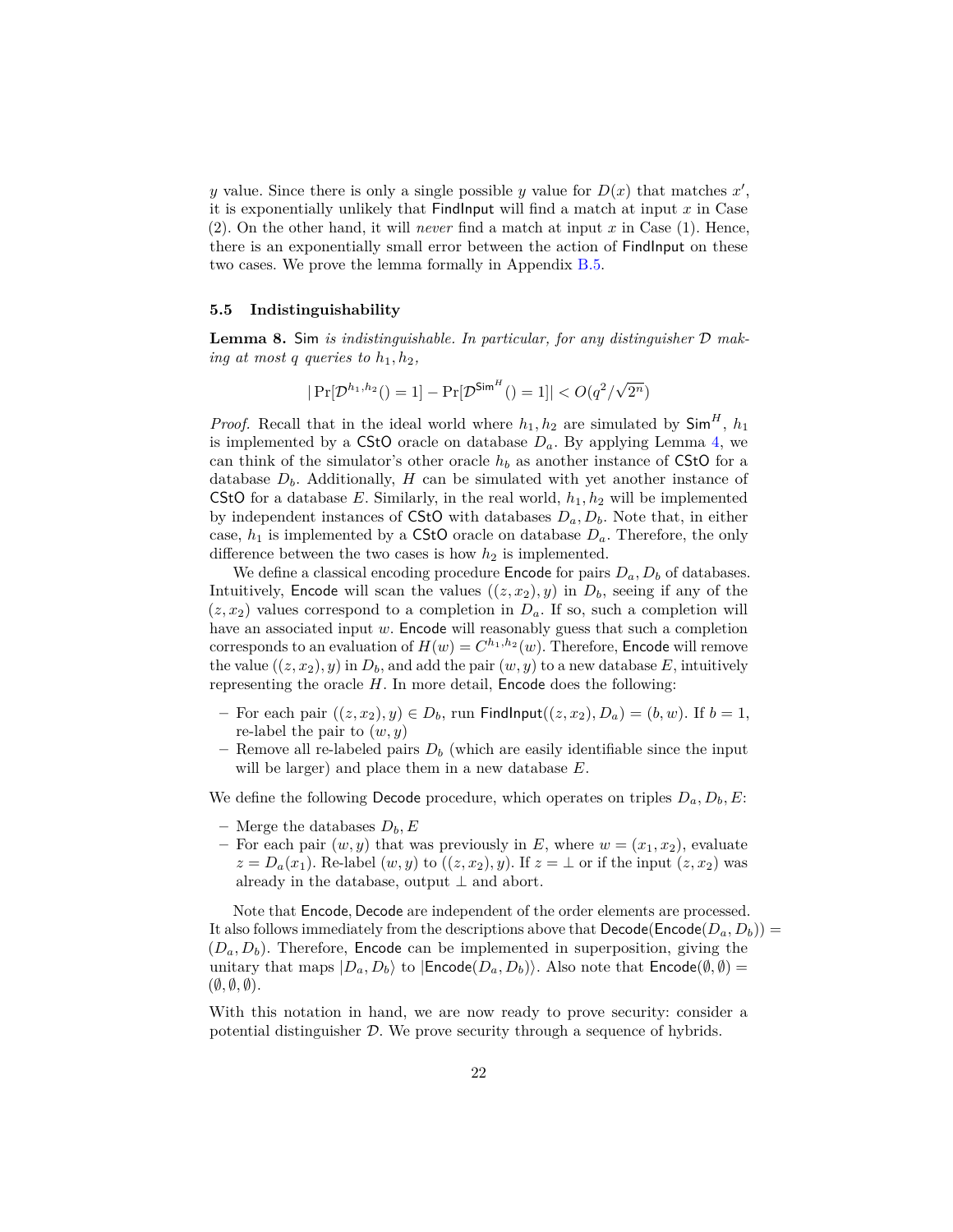*Hybrid 0.* This is the real world, where  $h_1, h_2$  are random oracles. Let  $p_0$  be the probability  $D$  outputs 1 in this case.

*Hybrid 1.* This is still the real world, but we add an abort condition. Namely, after any query to  $h_1$ , we measure if the database  $h_a$  contains a collision; if so, we immediately abort and stop the simulation. Let  $p_1$  be the probability  $\mathcal D$  outputs 1 in Hybrid 1.

<span id="page-22-0"></span> ${\bf Lemma~9.}~~|p_1-p_0| \leq O(\sqrt{q^3/2^n})$ 

*Proof.* First, suppose that before the *i*th query to *h*1, the superposition over  $h_a$  has support only on databases containing no collisions. Let  $|\psi\rangle$  be the joint state of the adversary and simulator just after the query to  $h_1$ . Then write  $|\psi\rangle = |\psi_0\rangle + |\psi_1\rangle$  where  $|\psi_0\rangle$  is the projection onto states where  $h_a$  has no collisions, and  $|\psi_1\rangle$  is the projection onto states where  $h_a$  contains at least one collision. Following the proof of Theorem [2,](#page-17-0) we know that  $\|\psi_1\rangle\| \leq \sqrt{i/2^n}$ .

Therefore, if we let  $|\psi_q\rangle$  be the joint state after the *q*th query in **Hybrid 0** and  $|\phi_q\rangle$  the joint state in **Hybrid 2**, we would have that  $\|\psi_q\rangle - \|\phi_q\rangle\| \le$  $\sum_{i=0}^{q} \sqrt{i/2^n} \leq O(\sqrt{q^3/2^n})$ . By Lemma [1,](#page-10-1) this means that  $|p_1-p_0| \leq O(\sqrt{q^3/2^n})$ as desired.

*Hybrid 2.* In this hybrid, there are three databases  $D_a, D_b, E$ , initialized to  $|\emptyset, \emptyset, \emptyset\rangle$ . Each query is answered in the following way:

- **–** Apply Decode to the *Da, Db, E* registers. Measure if Decode gives ⊥, in which case abort. Otherwise, there are now just two database registers  $D_a, D_b$ .
- **–** Answer an *h*<sup>1</sup> (resp. *h*2) query by applying the CStO update procedure to  $D_a$  (resp.  $D_b$ ).
- $-$  Apply Encode to  $D_a, D_b$ .
- <span id="page-22-1"></span>**–** Apply the collision check to the database *Da*.

Let  $p_2$  be the probability  $D$  outputs 1 in Hybrid 2.

### **Lemma 10.**  $p_1 = p_0$

*Proof.* We start with **Hybrid 1**. First, by Lemma [4,](#page-14-0) we can implement  $D_a, D_b$ in Hybrid 1 as independent instances of CStO. Now, between all the queries insert Encode followed by Decode. Also insert the two procedures before the first query. Now each query is preceded by a Decode and followed by a collision check and an Encode. Note that Encode*,* Decode do not affect the database *Da*, and so commute with the collision check. Therefore, we can swap the order of the collision check and Encode that follow each query.

By merging the Decode, query, Encode and collision check operations together, we get exactly the update procedure of Hybrid 2. All that's left is an initial Encode procedure at the very beginning, which produces  $|\emptyset, \emptyset, \emptyset \rangle$  as the database state, just as in Hybrid 2.  $\Box$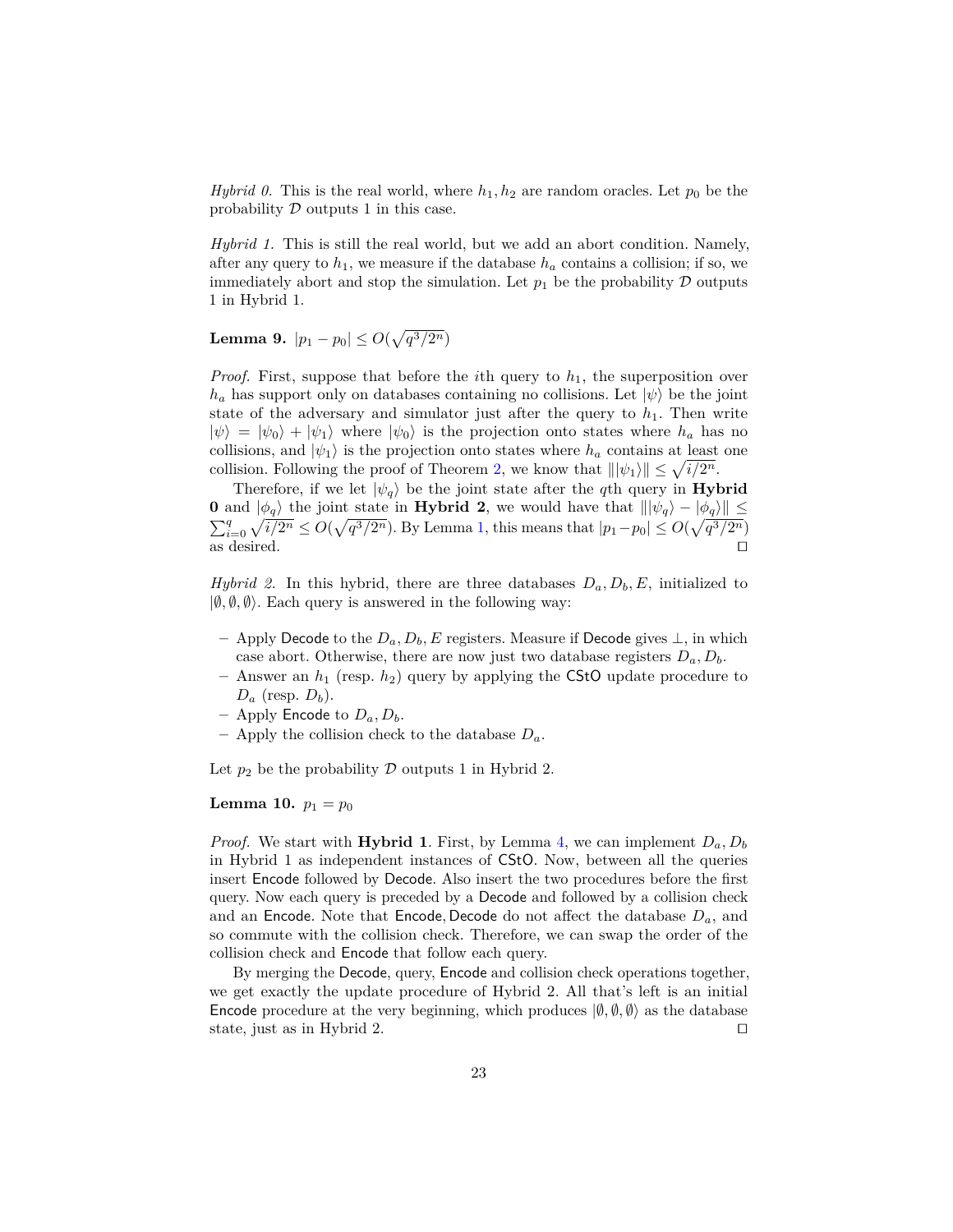*Hybrid 3.* This hybrid is the ideal world, where  $h_1, h_2$  queries are answered by Sim, except that we will have the abort condition if a collision in *h<sup>a</sup>* is ever found. In other words, instead of decoding, applying the query, and then encoding, in Hybrid 3 we act directly on the encoded state using the algorithms specified by Sim. For  $h_1$  queries, the difference from Hybrid 2 is just that the queries are made directly to *ha*, instead of Decode, then *h<sup>a</sup>* query, then Encode. For *h*<sup>2</sup> queries, the differences appear more substantial.  $h_2$  queries, on superpositions over  $x, y, D_a, D_b, E$ , can be summarized as follows:

- 1. Compute the unitary mapping  $|x, y, D_a, D_b, E\rangle \mapsto |x, y, D_a, D_b, E, (b, w) =$ FindInput $(x, D_a)$
- 2. In superposition, apply the following conditional procedures:
- 3. Conditioned on  $b = 0$ ,
	- (a) Apply StdDecomp to uncompress  $D_b$  at  $x$ .
	- (b) Apply in superposition the map  $|x, y, D_a, D_b, E, b, w \rangle \mapsto |x, y \oplus D_b(x), D_a, D_b, E, b, w \rangle$ .
	- (c) Apply StdDecomp to re-compress  $D_b$  at  $x$ .
- 4. Conditioned on  $b = 1$ ,
	- (a) Apply StdDecomp to uncompress *E* at *w*.
	- (b) Apply in superposition the map  $|x, y, D_a, D_b, E, b, w \rangle \mapsto |x, y \oplus E(w), D_a, D_b, E, b, w \rangle$ .
	- (c) Apply StdDecomp to re-compress *E* at *w*.
- 5. Uncompute  $(b, w)$  by running FindInput $(x, D_a)$  in superposition again.

Let  $p_3$  be the probability  $\mathcal D$  outputs 1 in this hybrid.

**Lemma 11.**  $|p_3 - p_2| \le O(q^2/\sqrt{3})$  $\overline{2^n}).$ 

*Proof.* We start with the very last query, and gradually change the queries one-by-one from how they were answered in Hybrid 2 to Hybrid 3.

For *h*<sup>1</sup> queries, we observe that it suffices to swap the order of Encode and CStO. Indeed, suppose we move the final Encode to come before CStO. The previous query ended with an Encode, and now the current query begins with Decode then Encode. Since Decode ◦ Encode is the identity, all thee of these operations collapse into a single Encode, which we keep at the end of the previous query. The result is that the current query is just a direct call to CStO, as in Hybrid 3. Then it remains to show that we can swap the order of Encode and CStO. For this, notice that Encode only interacts with  $D_a$  through FindInput. As such, all steps in Encode*,* CStO commute except for the two StdDecomp operations in CStO and the FindInput operation in Encode for each entry in  $D_b$  (plus another FindInput operation when un-computing the scratch-space of Encode in order to implement √ in superposition). By Lemma [7,](#page-20-1) these  $\leq 4q$  operations each  $O(1/\sqrt{2^n})$ -almost in superposition). By Lemma *i*, these  $\leq 4q$  operations each  $O(1)$ <br>commute, meaning Encode and CStO  $O(q/\sqrt{2^n})$ -almost commute.

For  $h_2$  queries, fix an  $x, D_a$  and suppose  $D_a$  contains no collisions as guaranteed. There are two cases:

 $-$  FindInput $(x, D_a) = (0, 0^{m+\ell})$ . Then in Hybrid 2, decoding/encoding does not affect the labeling for an  $(x, z)$  pair in  $D<sub>b</sub>$ . As such, Hybrid 2 will uncompress *D*<sup>*b*</sup> at *x*, apply the map  $|x, y, D_a, D_b, E\rangle \mapsto |x, y \oplus D_b(x), D_a, D_b, E\rangle$  and then re-compress  $D_b$  at *x*, for these  $x, D_a$ .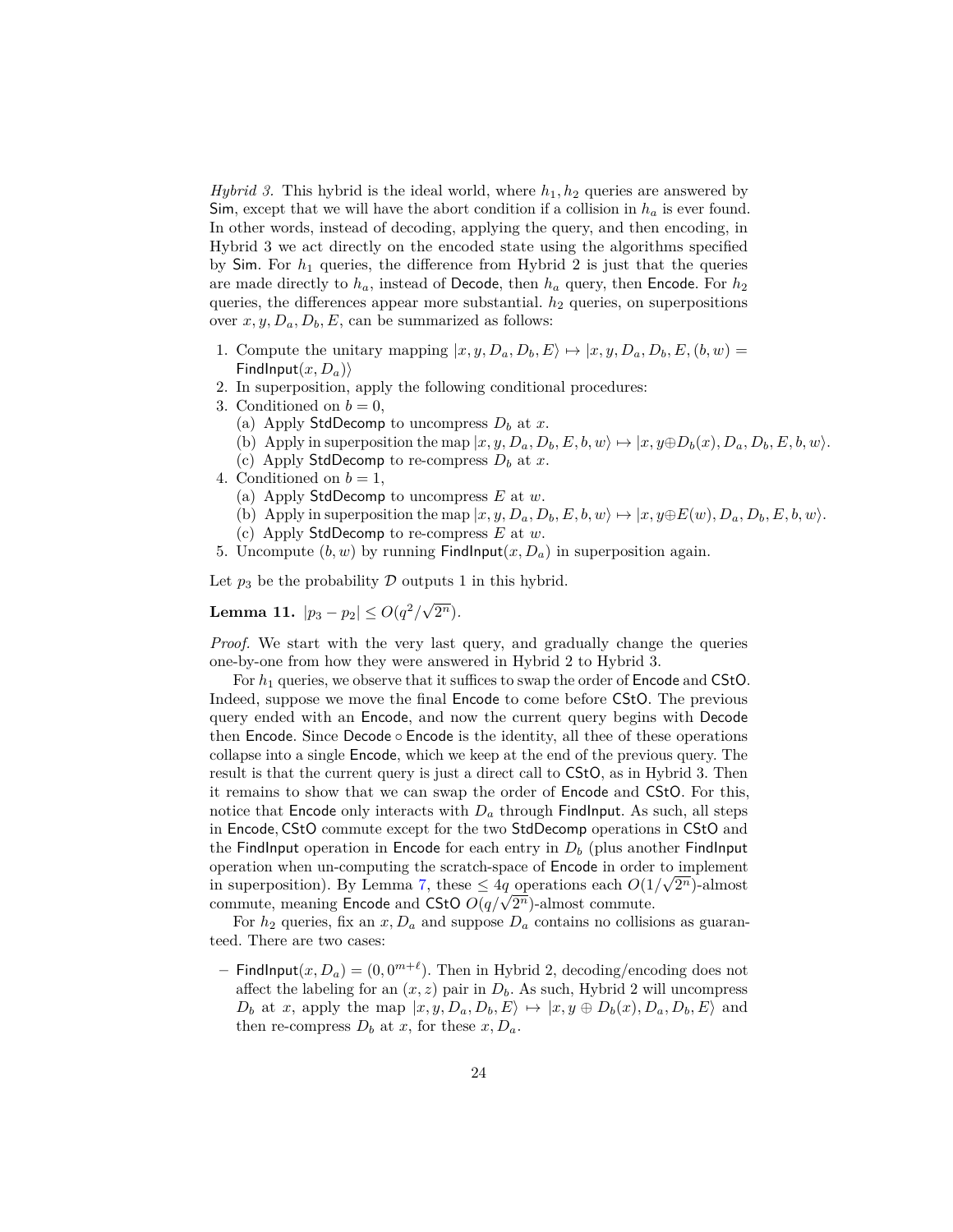$-$  FindInput $(x, D_a) = (1, w)$ . Then in Hybrid 2, by the collision-freeness of *D<sub>a</sub>*, decoding will re-label a  $(w, z) \in E$  (if present) to  $(x, z) \in D_b$ . The effect of Hybrid 2 in this case will be to uncompress *E* at *w*, apply the map  $|x, y, D_a, D_b, E\rangle \mapsto |x, y \oplus E(x), D_a, D_b, E\rangle$ , and then re-compress *E* at *w*.

In either case, answering  $h_2$  queries in Hybrid 2 and 3 act identically. Therefore, this change introduces no error.

After *q h*<sub>1</sub> or  $h_2$  queries, the total error between Hybrid 1 and Hybrid 2 is at most  $O(q^2/\sqrt{2})$  $\overline{n}$ ).

*Hybrid 4.* This is the ideal world, where we remove the abort condition from Hybrid 3. Let  $p_4$  be the probability  $\mathcal D$  outputs 1 in Hybrid 4. By an almost identical proof to that of Lemma [9,](#page-22-0) we have:

Lemma 12.  $|p_4 - p_3| \le O(\sqrt{q^3/2^n})$ 

Summing up, we have that  $|p_0 - p_4| < O(q^2/\sqrt{2})$  $\overline{2^n}$ , proving Lemma [8.](#page-21-1) utilization

#### <span id="page-24-0"></span>**5.6 Consistency**

<span id="page-24-6"></span>**Lemma 13.** Sim *is consistent. In particular, for any distinguisher* D *making at most q quantum queries to*  $h_1, h_2, H$ *,* 

$$
|\Pr[\mathcal{D}^{\mathsf{Sim}^H, H}() = 1] - \Pr[\mathcal{D}^{\mathsf{Sim}^H, C^{\mathsf{Sim}^H}}() = 1]| < O(\sqrt{q^3/2^n})
$$

In other words,  $h_1, h_2$  are simulated as  $\mathsf{Sim}^H$ , and the adversary cannot distinguish between *H* and  $C^{h_1,h_2}$ .

*Proof.* We first work out how *H* queries are answered using  $C^{h_1,h_2}$ , when we simulate  $h_1, h_2$  using  $\textsf{Sim}^H$ . The input registers will be labeled with  $x = (x_1, x_2)$ , and the output registers labeled with *y*.

- <span id="page-24-4"></span>1. First, make an  $h_1$  query on the  $x_1$  registers, writing the output to some new registers initialized to  $z = 0<sup>n</sup>$ . Since we are implementing  $h<sub>1</sub>$  using CStO, this is accomplished using the following steps:
	- (a) Apply StdDecomp to un-compress *D<sup>a</sup>* at *x*<sup>1</sup>
	- (b) Evaluate the map  $|x_1, z, x_2, y \rangle \otimes |D_a\rangle \mapsto |x_1, z \oplus D_a(x_1), x_2, y \rangle \otimes |D_a\rangle$ , where  $z$  is the new register that was initialized to 0.
	- (c) Re-compress  $D_a$  at  $x_1$  by applying StdDecomp again.
- <span id="page-24-3"></span><span id="page-24-1"></span>2. Next, make an  $h_2$  query on input  $(z, x_2)$  (where  $z$  where the registers created previously) with output registers *y*. This has the effect of mapping to:

$$
|x_1, z, x_2, y \oplus h_b(x) \rangle \otimes |D_a\rangle \text{ if FindInput}((z, x_2), D_a) = (0, 0^{m+\ell})
$$

- $|x_1, z, x_2, y ⊕ H(w)⟩ ⊗ |D<sub>a</sub>⟩$  if FindInput(*z*, *x*<sub>2</sub>)*, D<sub>a</sub>*) = (1*, w*)
- <span id="page-24-5"></span><span id="page-24-2"></span>3. Finally, make another *h*<sup>1</sup> query to un-compute the value of *z*. This is accomplished in the following steps:
	- (a) Apply StdDecomp to un-compress *D<sup>a</sup>* at *x*<sup>1</sup>
	- (b) Evaluate the map  $|x_1, z, x_2, y\rangle \otimes |D_a\rangle \mapsto |x_1, z \oplus D_a(x_1), x_2, y\rangle \otimes |D_a\rangle.$
	- (c) Re-compress  $D_a$  at  $x_1$  by applying StdDecomp again.
	- (d) Then discard the *z* registers.

### Let  $\mathcal D$  be a potential distinguisher. We consider the following hybrids: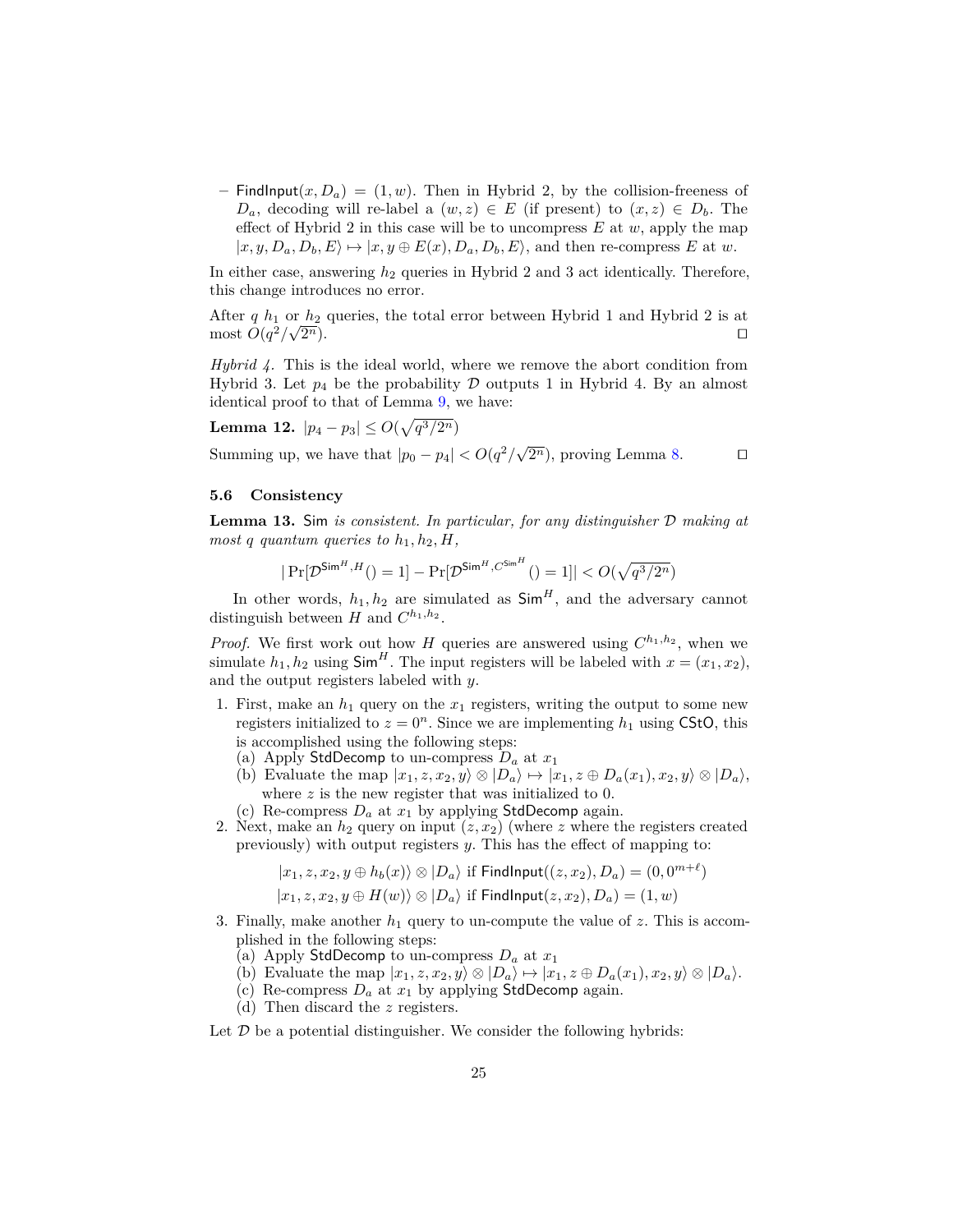*Hybrid 0.* In this hybrid, *H* queries are answered using  $C^{h_1,h_2}$ , as worked out above. Let  $p_0$  be the probability  $\mathcal D$  outputs 1.

*Hybrid 1.* This hybrid is identical to Hybrid 0, except that Steps [1c](#page-24-1) and [3a](#page-24-2) are removed. Let  $p_1$  be the probability  $\mathcal D$  outputs 1 in this hybrid.

**Lemma 14.**  $|p_1 - p_0| < O(q/\sqrt{2^n})$ *.* 

*Proof.* Since Steps [1c](#page-24-1) and  $3a$  are inverses of each other, Hybrid 1 is equivalent to moving Step [3a](#page-24-2) up to occur just after Step [1c.](#page-24-1) Note that Step [2](#page-24-3) only interacts with  $D_a$  through two applications of **Findle put** (one for computing, one for un-computing), which in turn  $O(1/\sqrt{2^n})$ -almost commutes with Step [1c.](#page-24-1) By Lemma [7,](#page-20-1) each query to *H* therefore creates an error  $O(1/\sqrt{2^n})$ , yielding a total error of *<sup>O</sup>*(*q/*<sup>√</sup> 2  $\overline{n}$ ).

*Hybrid 2.* This hybrid is identical to Hybrid 2, except that after each query we measure if the database  $D_a$  contains a collision. If so, we abort and stop the simulation. Let  $p_2$  be the probability  $\mathcal D$  outputs 1 in this hybrid. By an almost identical proof to that of Lemma [9,](#page-22-0) we have:

 ${\bf Lemma~15.}~~|p_2-p_1|< O(\sqrt{q^3/2^n})$ 

*Hybrid 3.* This hybrid is identical to Hybrid 2 as outlined above, except that:

- **–** Steps [1c](#page-24-1) and [3a](#page-24-2) are removed (as in Hybrid 1 and 2)
- **–** The operation in Step [2](#page-24-3) is replaced with

 $|x_1, z, x_2, y\rangle \otimes |D_a\rangle \mapsto |x_1, z, x_2, y \oplus H(x_1, x_2)\rangle \otimes |D_a\rangle$ 

In other words Hybrid 3 is identical to Hybrid 2, except that we change Step [2.](#page-24-3) Let  $p_3$  be the probability  $\mathcal D$  outputs 1 in this hybrid.

# **Lemma 16.**  $p_3 = p_2$ .

*Proof.* In either hybrid, since we do not apply the Steps [1c](#page-24-1) and [3a,](#page-24-2)  $D_a$  is guaranteed to contain the pair  $(x_1, z)$ , where *z* is the same as in Step [2.](#page-24-3) Therefore, in Hybrid 2, FindInput $((z, x_2), D_a)$  is guaranteed to find a completion. Moreover, for  $D_a$  that contain no collisions, FindInput $((z, x_2), D_a)$  will find exactly the completion  $(x_1, z)$ . In this case,  $w = (x_1, x_2)$ , and Hybrid 2 will make a query to *H* on  $(x_1, x_2)$  $(x_1, x_2)$  $(x_1, x_2)$ . The end result is that for  $D<sub>a</sub>$  containing no collisions, Step 2 is identical in both Hybrids. Since the collision check guarantees no collisions in  $D_a$ , this shows that the two hybrids are identical.  $\square$ 

*Hybrid 4.* In this hybrid, *H* queries are made directly to *H*, but we still have the abort condition. Let  $p_4$  be the probability  $\mathcal D$  outputs 1 in this hybrid.

### **Lemma 17.**  $p_4 = p_3$

*Proof.* In Hybrid 3, what remains of Steps [1](#page-24-4) and [3](#page-24-5) are exact inverses of each other and moreover commute with the new Step [2](#page-24-3) from Hybrid 3. Therefore, we can remove Steps [1](#page-24-4) and [3](#page-24-5) altogether without affecting how oracle queries are answered. The result is identical to Hybrid 4.  $\Box$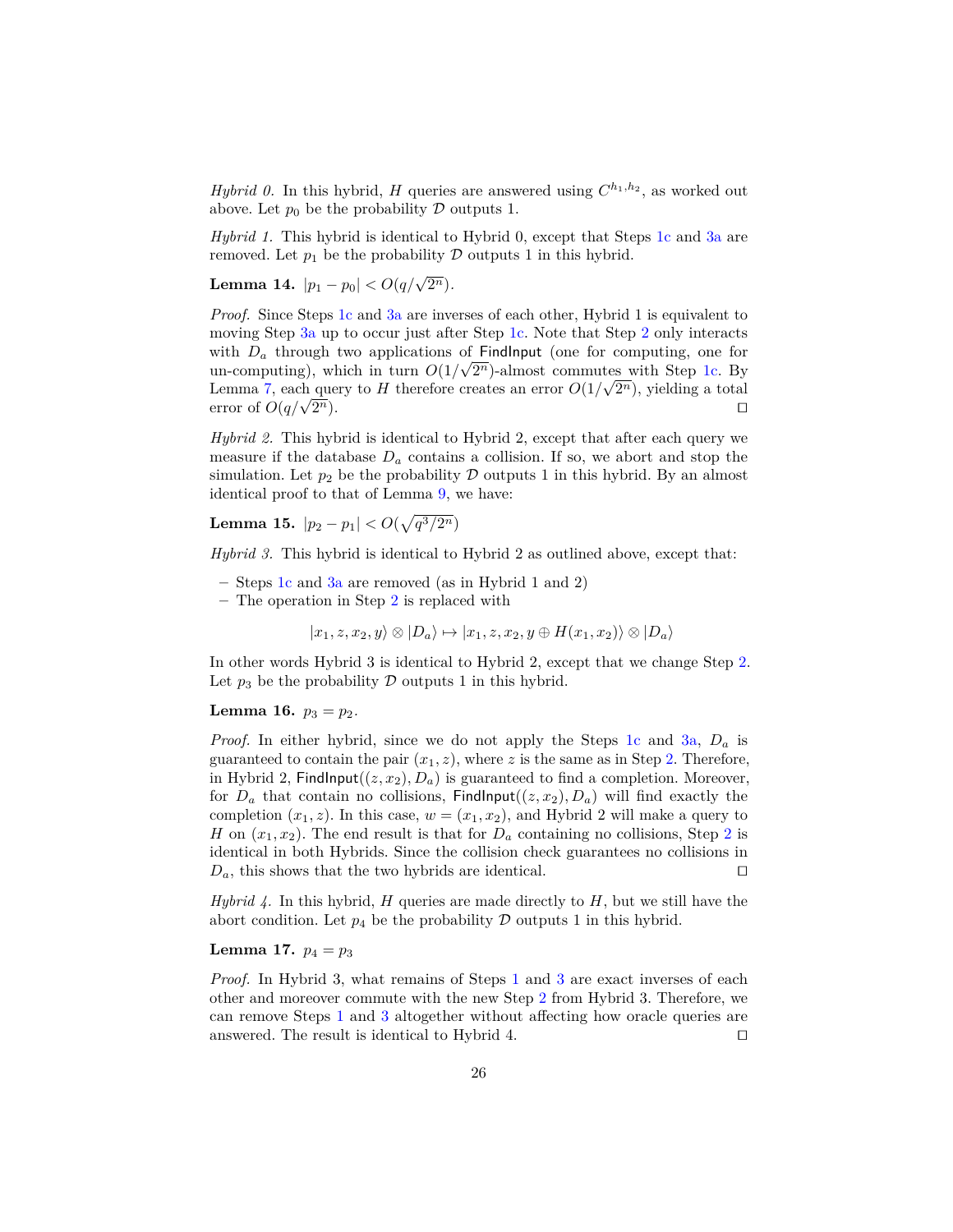*Hybrid 5.* This hybrid has *H* queries made directly to *H*, but without the abort condition. Let  $p_5$  be the probability D outputs 1 in this hybrid. By an almost identical proof to that of Lemma [9,](#page-22-0) we have:

 ${\bf Lemma \ 18.} \ \ |p_5-p_4| < O(\sqrt{q^3/2^n})$ 

Overall then  $|p_0 - p_5| < O(\sqrt{q^3/2^n})$ , finishing the proof of Lemma [13.](#page-24-6) □

# **6 Fujisaki Okamoto CCA-Secure Encryption**

Here, we summarize our results on the Fujisaki-Okamoto transformation [\[FO99\]](#page-28-8). The transformation starts with a symmetric key encryption scheme ( $Enc<sub>S</sub>$ ,  $Dec<sub>S</sub>$ ) and a public key encryption scheme (Gen*<sup>P</sup> ,* Enc*<sup>P</sup> ,* Dec*<sup>P</sup>* ). Assuming only mild security properties of these two schemes (which are much easier to obtain than strong CCA security), the conversion produces a new public key scheme (Gen*,* Enc*,* Dec) which is secure against chosen ciphertext attacks. Let *G, H* are two random oracles, where  $G$  outputs keys for  $\mathsf{Enc}_S$  and  $H$  outputs the random coins used by Enc<sub>*P*</sub>. The scheme is as follows:

- $-$  Gen  $=$  Gen<sub>*P*</sub>.
- **–** Enc(pk, m) chooses a random  $\delta \in \{0,1\}^n$ , and computes  $d \leftarrow \text{Enc}_S(H(\delta), m)$ . Then it computes  $c \leftarrow \mathsf{Enc}_P(\mathsf{pk}, \delta; G(\delta, d))$ , and outputs  $(c, d)$
- $-$  Dec(sk,  $(c, d)$ ) first computes  $\delta' \leftarrow \text{Dec}_P(\textsf{sk}, c)$ . Then it checks that  $\textsf{Enc}_P(\textsf{pk}, \delta'; G(\delta', d)) =$ *c*; if not, output ⊥. Finally it computes and outputs  $m' \leftarrow \text{Dec}_S(H(\delta'), d)$

The main difficulty in the classical proof of security is allowing the reduction to answer decryption queries. The key idea is that, in order for the adversary to generate a valid ciphertext, it must have queried the oracles on  $\delta$ . The reduction will simulate  $G, H$  on the fly by keeping track of tables of input/output pairs. When a chosen ciphertext query comes in, it will scan the tables looking for a *δ* that "explains" the ciphertext.

In the quantum setting, we run into a similar recording barrier as in the indifferentiability setting. Our key observation is that the output values of the *G, H* tables are only used for set membership tests. Just like equality tests used in our indifferentiability simulator, set membership tests in the primal and Fourier domain very nearly commute. As such, we can use our compressed oracles to mimic the classical proof following our techniques. Our reduction can even handle chosen ciphertext queries on quantum superpositions of ciphertexts. In Appendix [F,](#page-50-0) we prove the following theorem:

**Theorem 5.** If ( $Enc_S, Dec_S$ ) *is one-time secure and* ( $Gen, Enc_P, Dec_P$ ) *is wellspread and one-way secure, then* (Gen*,* Enc*,* Dec) *is quantum CCA secure in the quantum random oracle model.*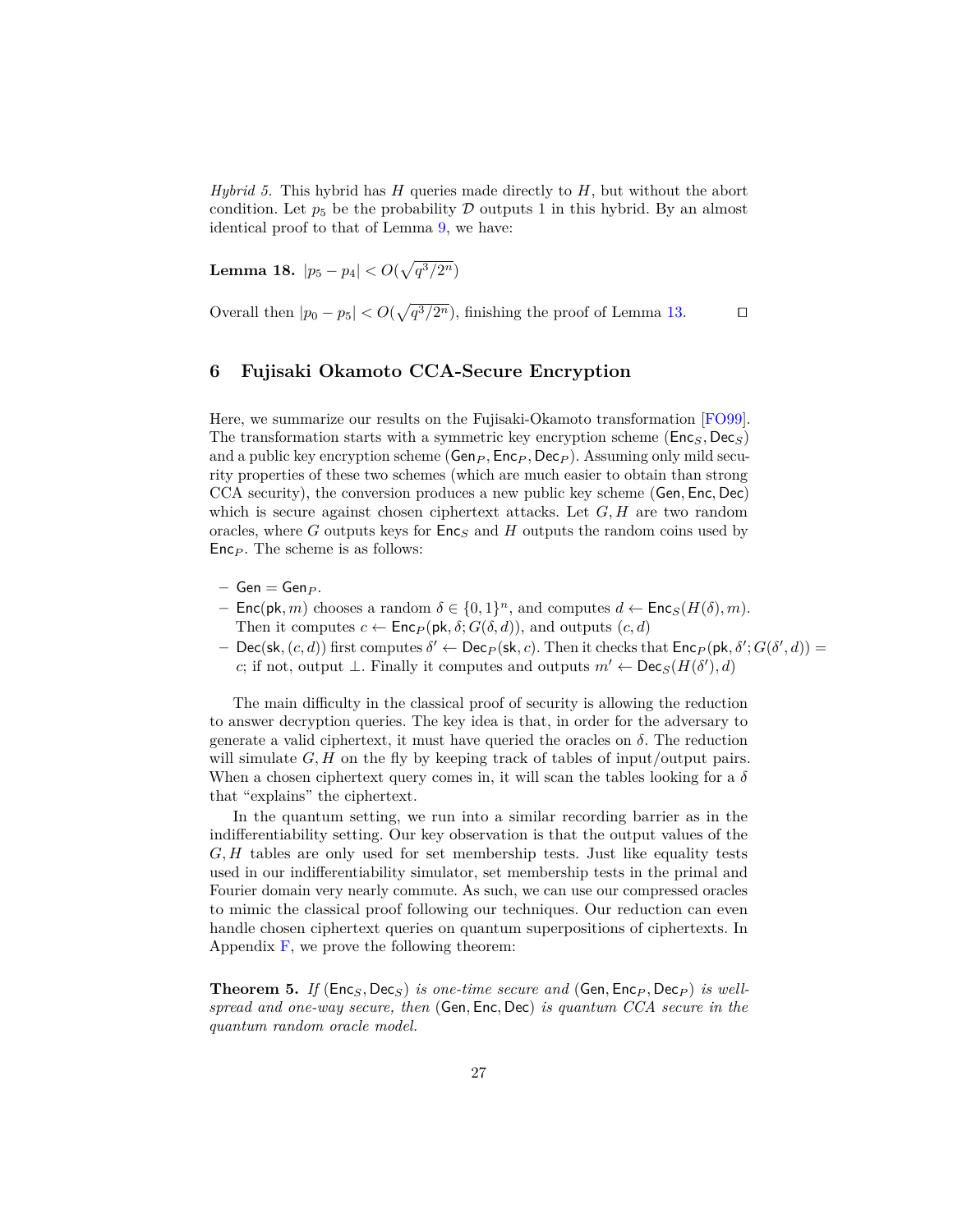# **Bibliography**

- <span id="page-27-8"></span>[AS04] Scott Aaronson and Yaoyun Shi. Quantum lower bounds for the collision and the element distinctness problems. *J. ACM*, 51(4):595– 605, July 2004.
- <span id="page-27-1"></span>[ATTU16] Mayuresh Vivekanand Anand, Ehsan Ebrahimi Targhi, Gelo Noel Tabia, and Dominique Unruh. Post-quantum security of the CBC, CFB, OFB, CTR, and XTS modes of operation. Cryptology ePrint Archive, Report 2016/197, 2016. [http://eprint.iacr.org/2016/](http://eprint.iacr.org/2016/197) [197](http://eprint.iacr.org/2016/197).
- <span id="page-27-7"></span>[BBBV97] Charles H. Bennett, Ethan Bernstein, Gilles Brassard, and Umesh Vazirani. Strengths and weaknesses of quantum computing. *SIAM J. Comput.*, 26(5):1510–1523, October 1997.
- <span id="page-27-9"></span><span id="page-27-5"></span><span id="page-27-4"></span>[BDF+11] Dan Boneh, Özgür Dagdelen, Marc Fischlin, Anja Lehmann, Christian Schaffner, and Mark Zhandry. Random oracles in a quantum world. In Dong Hoon Lee and Xiaoyun Wang, editors, *ASIACRYPT 2011*, volume 7073 of *LNCS*, pages 41–69. Springer, Heidelberg, December 2011.
	- [BES17] Marko Balogh, Edward Eaton, and Fang Song. Quantum collisionfinding in non-uniform random functions. Cryptology ePrint Archive, Report 2017/688, 2017. <http://eprint.iacr.org/2017/688>.
	- [BHT98] Gilles Brassard, Peter Høyer, and Alain Tapp. Quantum cryptanalysis of hash and claw-free functions. In *LATIN: : Theoretical Informatics, Latin American Symposium*, pages 163–169. Springer, Heidelberg, 1998.
		- [BR93] Mihir Bellare and Phillip Rogaway. Random oracles are practical: A paradigm for designing efficient protocols. In V. Ashby, editor, *ACM CCS 93*, pages 62–73. ACM Press, November 1993.
		- [BS13] Aleksandrs Belovs and Robert Spalek. Adversary lower bound for the k-sum problem. In *Proceedings of the 4th Conference on Innovations in Theoretical Computer Science*, ITCS '13, pages 323–328, New York, NY, USA, 2013. ACM.
		- [BZ13] Dan Boneh and Mark Zhandry. Secure signatures and chosen ciphertext security in a quantum computing world. In Ran Canetti and Juan A. Garay, editors, *CRYPTO 2013, Part II*, volume 8043 of *LNCS*, pages 361–379. Springer, Heidelberg, August 2013.
- <span id="page-27-6"></span><span id="page-27-2"></span><span id="page-27-0"></span>[CBH<sup>+</sup>17] Jan Czajkowski, Leon Groot Bruinderink, Andreas Hülsing, Christian Schaffner, and Dominique Unruh. Post-quantum security of the sponge construction. Cryptology ePrint Archive, Report 2017/771, 2017. <http://eprint.iacr.org/2017/771>.
- <span id="page-27-3"></span>[CDG<sup>+</sup>15] Daniel Cabarcas, Denise Demirel, Florian Göpfert, Jean Lancrenon, and Thomas Wunderer. An unconditionally hiding and long-term binding post-quantum commitment scheme. Cryptology ePrint Archive, Report 2015/628, 2015. [http://eprint.iacr.org/2015/](http://eprint.iacr.org/2015/628) [628](http://eprint.iacr.org/2015/628).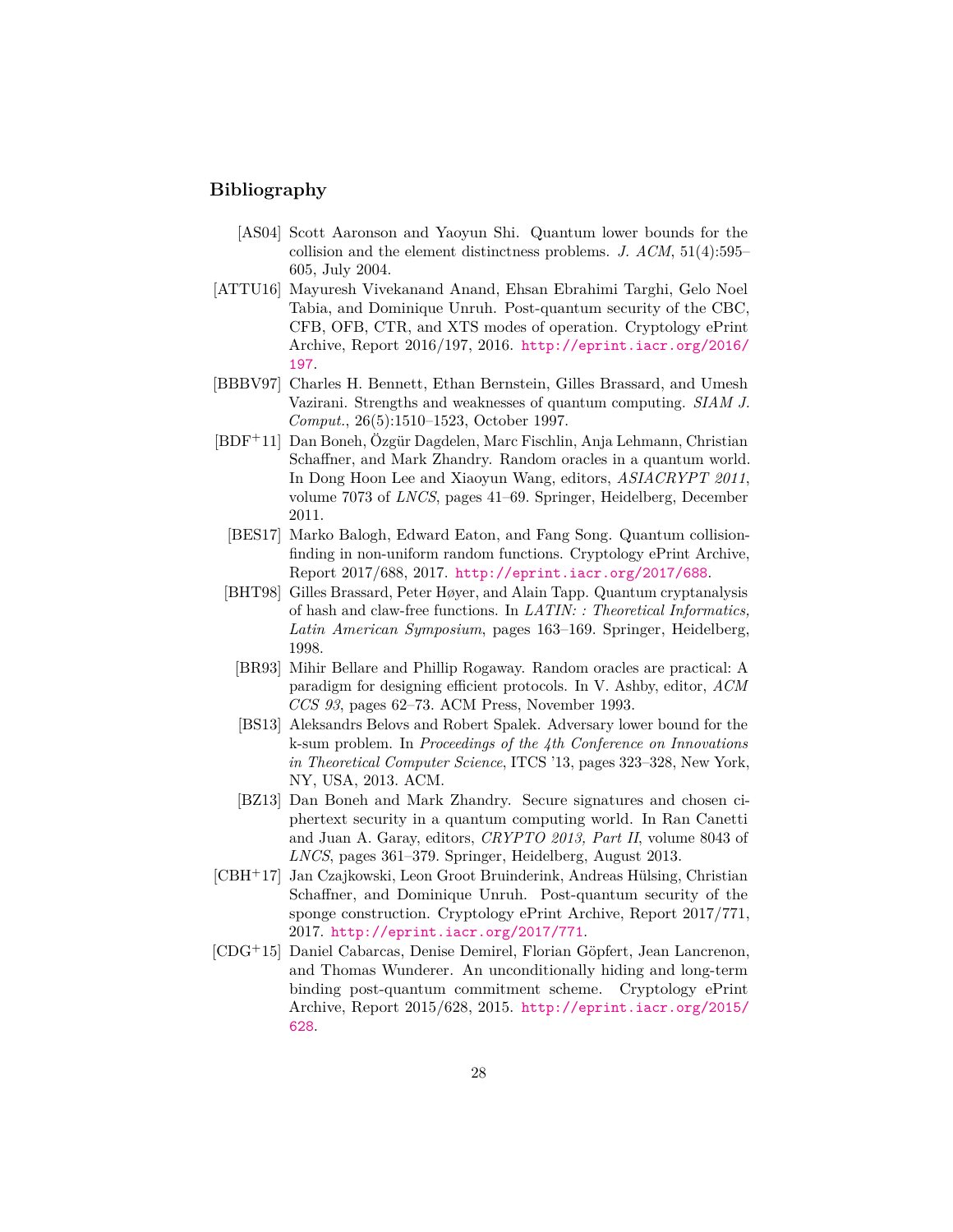- <span id="page-28-2"></span>[CDG<sup>+</sup>17] Melissa Chase, David Derler, Steven Goldfeder, Claudio Orlandi, Sebastian Ramacher, Christian Rechberger, Daniel Slamanig, and Greg Zaverucha. Post-quantum zero-knowledge and signatures from symmetric-key primitives. Cryptology ePrint Archive, Report 2017/279, 2017. <http://eprint.iacr.org/2017/279>.
- <span id="page-28-6"></span><span id="page-28-5"></span><span id="page-28-4"></span>[CDMP05] Jean-Sébastien Coron, Yevgeniy Dodis, Cécile Malinaud, and Prashant Puniya. Merkle-Damgård revisited: How to construct a hash function. In Victor Shoup, editor, *CRYPTO 2005*, volume 3621 of *LNCS*, pages 430–448. Springer, Heidelberg, August 2005.
	- [DFG13] Özgür Dagdelen, Marc Fischlin, and Tommaso Gagliardoni. The Fiat-Shamir transformation in a quantum world. In Kazue Sako and Palash Sarkar, editors, *ASIACRYPT 2013, Part II*, volume 8270 of *LNCS*, pages 62–81. Springer, Heidelberg, December 2013.
		- [Eat17] Edward Eaton. Leighton-micali hash-based signatures in the quantum random-oracle model. In *24th Annual Conference on Selected Areas in Cryptography (SAC2017)*, 2017. [https://eprint.iacr.org/2017/](https://eprint.iacr.org/2017/607) [607](https://eprint.iacr.org/2017/607).
		- [FO99] Eiichiro Fujisaki and Tatsuaki Okamoto. Secure integration of asymmetric and symmetric encryption schemes. In Michael J. Wiener, editor, *CRYPTO'99*, volume 1666 of *LNCS*, pages 537–554. Springer, Heidelberg, August 1999.
	- [Gro96] Lov K. Grover. A fast quantum mechanical algorithm for database search. In *28th ACM STOC*, pages 212–219. ACM Press, May 1996.
	- [IBM17] IBM. Ibm announces advances to ibm quantum systems and ecosystem, 2017. [https://www-03.ibm.com/press/us/en/](https://www-03.ibm.com/press/us/en/pressrelease/53374.wss) [pressrelease/53374.wss](https://www-03.ibm.com/press/us/en/pressrelease/53374.wss).
- <span id="page-28-9"></span><span id="page-28-8"></span><span id="page-28-3"></span><span id="page-28-0"></span>[JZC<sup>+</sup>18] Haodong Jiang, Zhenfeng Zhang, Long Chen, Hong Wang, and Zhi Ma. Ind-cca-secure key encapsulation mechanism in the quantum random oracle model, revisited. In Hovav Shacham and Alexandra Boldyreva, editors, *Advances in Cryptology – CRYPTO 2018*, pages 96–125, Cham, 2018. Springer International Publishing.
	- [Mit14] Arno Mittelbach. Salvaging indifferentiability in a multi-stage setting. In Phong Q. Nguyen and Elisabeth Oswald, editors, *EU-ROCRYPT 2014*, volume 8441 of *LNCS*, pages 603–621. Springer, Heidelberg, May 2014.
- <span id="page-28-11"></span><span id="page-28-7"></span>[MRH04] Ueli M. Maurer, Renato Renner, and Clemens Holenstein. Indifferentiability, impossibility results on reductions, and applications to the random oracle methodology. In Moni Naor, editor, *TCC 2004*, volume 2951 of *LNCS*, pages 21–39. Springer, Heidelberg, February 2004.
- <span id="page-28-1"></span>[NIS17] NIST. Candidate quantum-resistant cryptographic algorithms publicly available, 2017. [https://www.nist.gov/news-events/news/2017/12/](https://www.nist.gov/news-events/news/2017/12/candidate-quantum-resistant-cryptographic-algorithms-publicly-available) [candidate-quantum-resistant-cryptographic-algorithms-publicly-available](https://www.nist.gov/news-events/news/2017/12/candidate-quantum-resistant-cryptographic-algorithms-publicly-available).
- <span id="page-28-10"></span>[RSS11] Thomas Ristenpart, Hovav Shacham, and Thomas Shrimpton. Careful with composition: Limitations of the indifferentiability framework.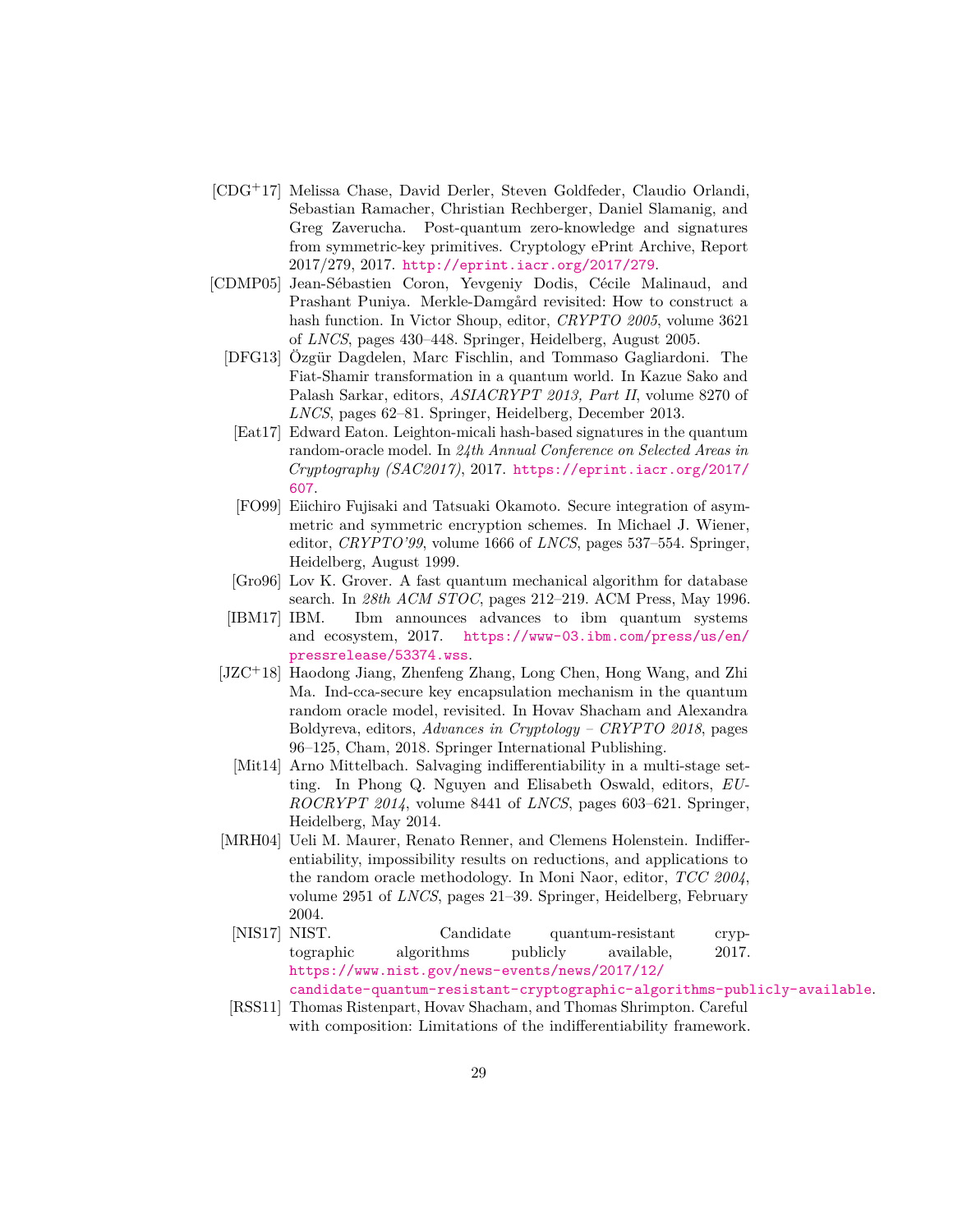In Kenneth G. Paterson, editor, *EUROCRYPT 2011*, volume 6632 of *LNCS*, pages 487–506. Springer, Heidelberg, May 2011.

- <span id="page-29-0"></span>[Son14] Fang Song. A note on quantum security for post-quantum cryptography. Cryptology ePrint Archive, Report 2014/709, 2014. [http:](http://eprint.iacr.org/2014/709) [//eprint.iacr.org/2014/709](http://eprint.iacr.org/2014/709).
- <span id="page-29-4"></span>[TU16] Ehsan Ebrahimi Targhi and Dominique Unruh. Post-quantum security of the Fujisaki-Okamoto and OAEP transforms. In Martin Hirt and Adam D. Smith, editors, *TCC 2016-B, Part II*, volume 9986 of *LNCS*, pages 192–216. Springer, Heidelberg, October / November 2016.
- <span id="page-29-6"></span>[Unr15] Dominique Unruh. Non-interactive zero-knowledge proofs in the quantum random oracle model. In Elisabeth Oswald and Marc Fischlin, editors, *EUROCRYPT 2015, Part II*, volume 9057 of *LNCS*, pages 755–784. Springer, Heidelberg, April 2015.
- <span id="page-29-7"></span>[Unr16] Dominique Unruh. Collapse-binding quantum commitments without random oracles. In Jung Hee Cheon and Tsuyoshi Takagi, editors, *ASIACRYPT 2016, Part II*, volume 10032 of *LNCS*, pages 166–195. Springer, Heidelberg, December 2016.
- <span id="page-29-1"></span>[YAJ<sup>+</sup>17] Youngho Yoo, Reza Azarderakhsh, Amir Jalali, David Jao, and Vladimir Soukharev. A post-quantum digital signature scheme based on supersingular isogenies. Cryptology ePrint Archive, Report 2017/186, 2017. <http://eprint.iacr.org/2017/186>.
- <span id="page-29-5"></span>[Zha12a] Mark Zhandry. How to construct quantum random functions. In *53rd FOCS*, pages 679–687. IEEE Computer Society Press, October 2012.
- <span id="page-29-2"></span>[Zha12b] Mark Zhandry. Secure identity-based encryption in the quantum random oracle model. In Reihaneh Safavi-Naini and Ran Canetti, editors, *CRYPTO 2012*, volume 7417 of *LNCS*, pages 758–775. Springer, Heidelberg, August 2012.
- <span id="page-29-3"></span>[Zha15] Mark Zhandry. A note on the quantum collision and set equality problems. *Quantum Information and Computation*, 15(7& 8), 2015.

# **A Quantum Background**

A quantum system *Q* is defined over a finite set *B* of classical states. We will generally consider  $B = \{0, 1\}^n$ . A pure state over *Q* is an  $L_2$ -normalized vector in  $\mathbb{C}^{|B|}$ , which assigns a (complex) weight to each element in *B*. Thus the set of pure states forms a complex Hilbert space. A **qubit** is a quantum system defined over  $B = \{0, 1\}$ . Given a quantum system  $Q_0$  over  $B_0$  and a quantum system  $Q_1$  over  $B_1$ , we can define the product system  $Q = Q_0 \times Q_1$  over  $B = B_0 \times B_1 = \{(b_0, b_1) : b_0 \in B_0, b_1 \in B_1\}$ . Given a state  $v_0 \in Q_0$  and  $v_1 \in Q_1$ , we define the product state  $v_0 \otimes v_1$  in the natural way. An *n*-qubit system is then  $Q = Q_0^{\oplus n}$  where  $Q_0$  is a single qubit.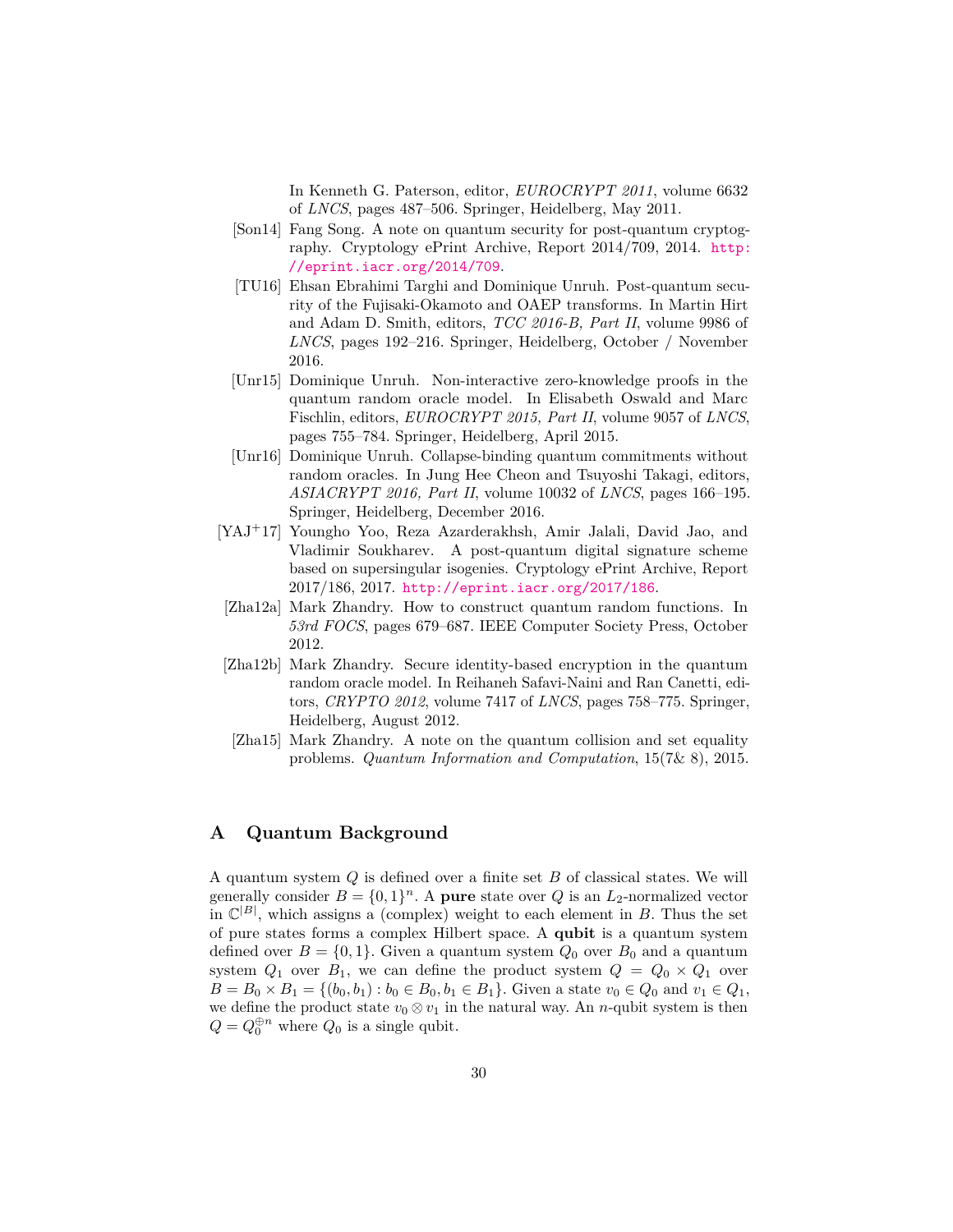*Bra-ket notation.* We will think of pure states as column vectors. The pure state that assigns weight 1 to *x* and weight 0 to each  $y \neq x$  is denoted  $|x\rangle$ . The set  $\{|x\rangle\}$  therefore gives an orthonormal basis for the Hilbert space of pure states. We will call this basis the "computational basis." If a state  $|\phi\rangle$  is a linear combination of several  $|x\rangle$ , we say that  $|\phi\rangle$  is in "superposition." For a pure state  $|\phi\rangle$ , we will denote the conjugate transpose as the row vector  $\langle \phi |$ .

*Entanglement.* In general, a pure state  $|\phi\rangle$  over  $Q_0 \times Q_1$  cannot be expressed as a product state  $|\phi_0\rangle \otimes |\phi_1\rangle$  where  $|\phi_b\rangle \in Q_b$ . If  $|\phi\rangle$  is not a product state, we say that the systems  $Q_0, Q_1$  are **entangled**. If  $|\phi\rangle$  is a product state, we say the systems are **un-entangled**.

*Evolution of quantum systems.* A pure state  $|\phi\rangle$  can be manipulated by performing a unitary transformation *U* to the state  $|\phi\rangle$ . We will denote the resulting state as  $|\phi'\rangle = U|\phi\rangle$ .

*Basic Measurements.* A pure state  $|\phi\rangle$  can be measured; the measurement outputs the value *x* with probability  $|\langle x|\phi\rangle|^2$ . The normalization of  $|\phi\rangle$  ensures that the distribution over *x* is indeed a probability distribution. After measurement, the state "collapses" to the state  $|x\rangle$ . Notice that subsequent measurements will always output *x*, and the state will always stay  $|x\rangle$ .

If  $Q = Q_0 \times Q_1$ , we can perform a **partial measurement** in the system  $Q_0$  or  $Q_1$ . If  $|\phi\rangle = \sum_{x \in B_0, y \in B_1} \alpha_{x,y} |x, y\rangle$ , partially measuring in  $Q_0$  will give *x* with probability  $p_x = \sum_{y \in B_1} |\alpha_{x,y}|^2$ .  $|\phi\rangle$  will then collapse to the state  $\sum_{y\in B_1} \frac{\alpha_{x,y}}{\sqrt{p_x}} |x, y\rangle$ . In other words, the new state has support only on pairs of the form  $(x, y)$  where x was the output of the measurement, and the weight on each pair is proportional to the original weight in  $|\phi\rangle$ . Notice that subsequent partial measurements over *Q*<sup>0</sup> will always output *x*, and will leave the state unchanged.

The above corresponds to measurement in the computational basis. Measurements in other bases are possible to, and defined analogously. We will generally only consider measurements in the computational basis; measurements in other bases can be implemented by composing unitary operations with measurements in the computational basis.

*Efficient Computation.* A quantum computer will be able to perform a fixed, finite set *G* of unitary transformations, which we will call **gates**. For concreteness, we will use so-called Hadamard, phase, CNOT and *π/*8 gates, but the precise choice is not important for this work, so long as the gate set is "universal" for quantum computing.

Let *Q* be a quantum system on *n* qubits. Each gate costs unit time to apply, and each partial measurement also costs unit time. Therefore, an efficient quantum algorithm will be able to make a polynomial-length sequence of operations, where each operation is either a gate from *G* or a partial measurement in the computational basis. Here, "polynomial" will generally mean polynomial in *n*.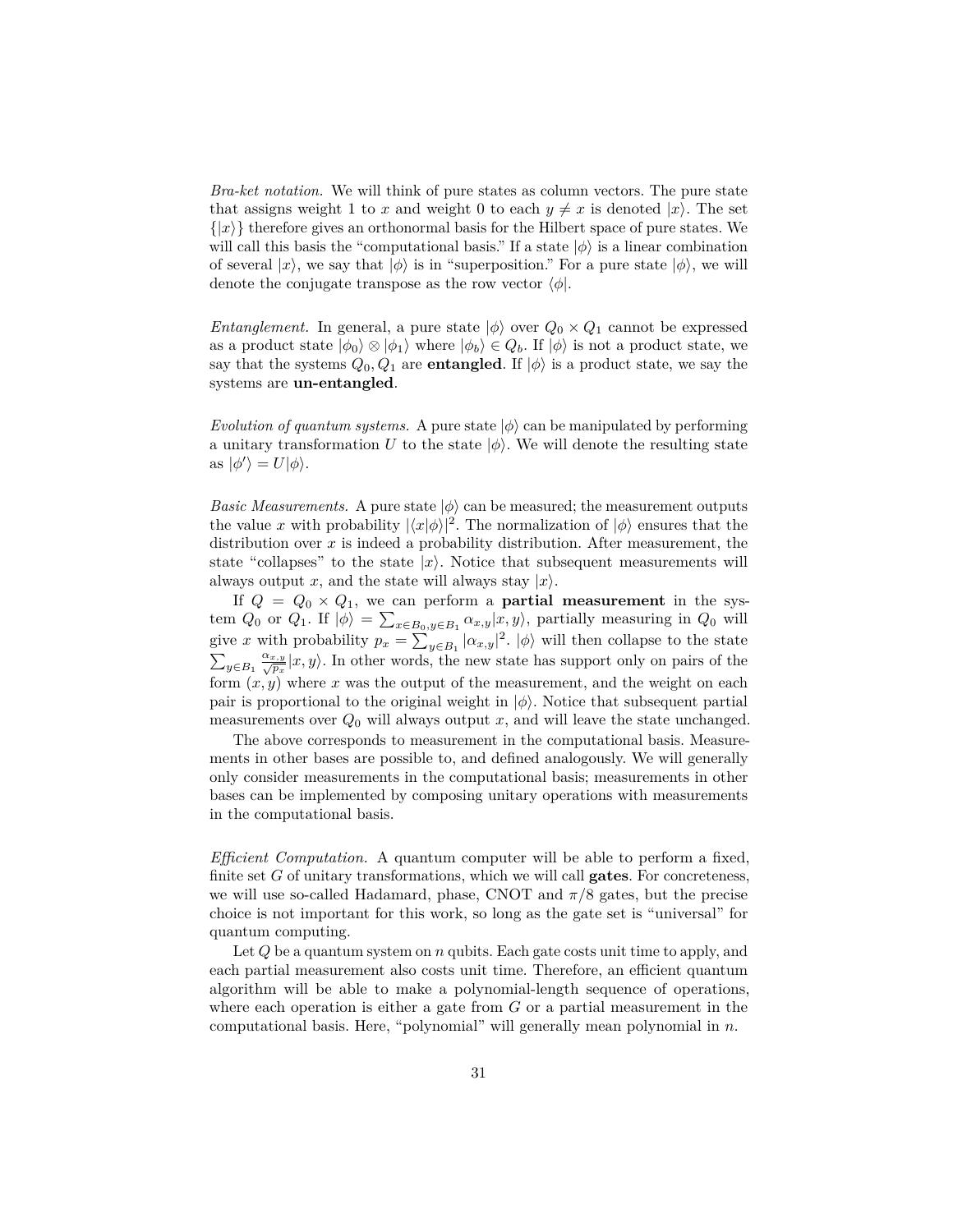#### *Examples of Quantum Computations.*

**– Quantum Fourier Transform.** Let  $Q_0$  be a quantum system over  $B = \mathbb{Z}_q$ for some integer *q*. Let  $Q = Q_0^{\otimes n}$ . The Quantum Fourier Transform (QFT) performs the following operation efficiently:

$$
\mathsf{QFT}|x\rangle=\frac{1}{\sqrt{q^n}}\omega_q^{x\cdot y}\sum_{y\in\{0,1\}^n}|y\rangle
$$

where  $\omega_q = e^{2\pi i/q}$ .

In this paper, we will always consider  $q = 2$ , so that  $\omega_q = (-1)$ .

**– Efficient Classical Computations.** Any function that can be computed efficiently classically can be computed efficiently on a quantum computer. More specifically, if *f* is computable by a polynomial-sized circuit, then there is a efficiently computable unitary  $U_f$  on the quantum system  $Q =$  $Q_{in} \otimes Q_{out} \otimes Q_{work}$  with the property that:  $U_f | x, y, 0 \rangle = | x, y + f(x), 0 \rangle$ . Here,  $Q_{in}$  is a quantum system over the set of possible inputs,  $Q_{out}$  is a quantum system over the set of possible outputs, and *Qwork* is another quantum system that is just used for workspace, and is reset after use.

*Mixed states.* A quantum system may, for example, be in a pure state  $|\phi\rangle$  with probability  $1/2$ , and a different pure state  $|\psi\rangle$  with probability  $1/2$ . This can occur, for example, if a partial measurement is performed on a product system.

This probability distribution on pure states cannot be described by a pure state alone. Instead, we say that the system is in a **mixed state**. The statistical behavior of a mixed state can be captured by **density matrix**. If the system is in pure state  $|\phi_i\rangle$  with probability  $p_i$ , then the density matrix for the system is defined as  $\rho = \sum_i p_i |\phi_i\rangle \langle \phi_i|$ .

The density matrix is therefore a positive semi-definite complex Hermitian matrix with rows and columns indexed by the elements of *B*. The density matrix for a pure state  $|\phi\rangle$  is given by the rank-1 matrix  $|\phi\rangle\langle\phi|$ . Any probability distribution over classical states can also be represented as a density matrix, namely the diagonal matrix where the diagonal entries are the probability values.

# **B Some Missing Details and Proofs**

### <span id="page-31-0"></span>**B.1 Proof of Lemma [1](#page-10-1)**

Here, we prove Lemma [1,](#page-10-1) which we have reproduced below:

**Lemma [1.](#page-10-1)** *Let*  $|\phi\rangle$  *and*  $|\psi\rangle$  *be quantum states with Euclidean distance*  $\epsilon$ *. Then the trace distance between*  $|\phi\rangle\langle\phi|$  *and*  $|\psi\rangle\langle\psi|$  *is*  $\epsilon\sqrt{1-\epsilon^2/4} \leq \epsilon$ .

*Proof.* Let  $|\tau\rangle = (|\phi\rangle + |\psi\rangle)/2$  and  $|\gamma\rangle = (|\phi\rangle - |\psi\rangle)/2$ . Then  $\|\gamma\rangle\| = \epsilon/2$  and by simple geometry  $\|\ket{\tau}\| = \sqrt{1 - \epsilon^2/4}$ . Moreover,  $|\tau\rangle$  and  $|\gamma\rangle$  are orthogonal. Now, we can write

$$
|\phi\rangle\langle\phi| - |\psi\rangle\langle\psi| = (|\tau\rangle + |\gamma\rangle)(\langle\tau| + \langle\gamma|) - (|\tau\rangle - |\gamma\rangle)(\langle\tau| - \langle\gamma|) = 2(|\tau\rangle\langle\gamma| + |\gamma\rangle\langle\tau|)
$$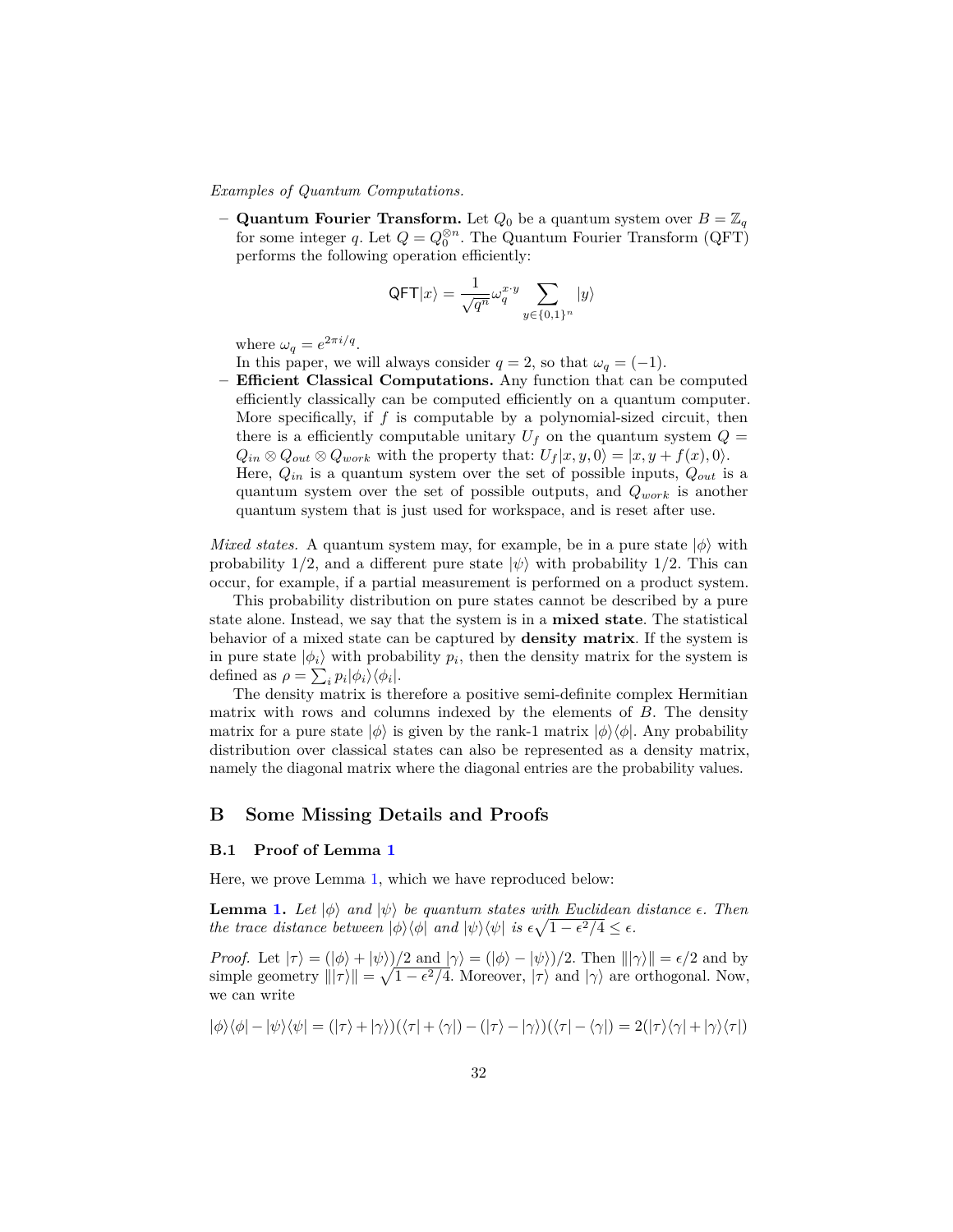This matrix is rank 2 and in the span of  $|\tau\rangle$  and  $|\gamma\rangle$ . Writing the matrix in the orthonormal basis  $\{(1/\sqrt{1-\epsilon^2/4})|\tau\rangle, (2/\epsilon)|\gamma\rangle\}$ , we see that the matrix is equal to  $\left(\begin{array}{cc} 0 & \epsilon \sqrt{1-\epsilon^2/4} \\ \sqrt{1-\frac{2}{\epsilon^2/4}} & 0 \end{array}\right)$  $\frac{0}{\epsilon\sqrt{1-\epsilon^2/4}}$   $\epsilon\sqrt{1-\epsilon^2/4}$ . This matrix has eigenvalues  $\pm\epsilon\sqrt{1-\epsilon^2/4}$ . Therefore, the trace norm is  $\epsilon \sqrt{1 - \epsilon^2/4}$ .

# <span id="page-32-1"></span>**B.2 Proof of Lemma [6](#page-19-0)**

Here, we prove Lemma  $6$ , which we have reproduced below:

**Lemma [5.](#page-15-0)** *Any consistent and indistinguishable simulator is indifferentiable.*

*Proof.* Consider a distinguisher D. Consider the following hybrid sequence:

*Hybrid 0.* This hybrid is the "real" world where *h* is a random oracle, and  $H = C<sup>h</sup>$ . Let  $p_0$  be the probability  $D$  outputs 1 in this hybrid.

*Hybrid 1.* In this hybrid, *h* is simulated by  $\textsf{Sim}^H$  for a random oracle *H*. However, instead of answering  $H$  queries using  $H$ , we instead answer  $H$  queries by running  $C^h$ , where *h* are again simulated by  $\textsf{Sim}^H$ . Let  $p_1$  be the probability  $D$  outputs 1 in this hybrid. Let  $\mathcal{E}^h = \mathcal{D}^{h,C^h}$ . Then *E* is an indistinguishability adversary with distinguishing advantage is exactly  $|p_0 - p_1|$ . Therefore  $|p_0 - p_1|$  < negl.

*Hybrid 2.* Finally, this hybrid is the "simulated" world where *H* is a random oracle and *h* is simulated by  $\textsf{Sim}^H$ . Let  $p_2$  be the probability  $D$  outputs 1 in this hybrid. By the consistency of  $\textsf{Sim}, |p_1 - p_2| < \textsf{negl}.$ 

Overall, then  $|p_0 - p_2|$  < negl, as desired.

$$
\qquad \qquad \Box
$$

# <span id="page-32-0"></span>**B.3 Proof of Lemma [5](#page-15-0)**

Here, we prove Lemma [5,](#page-15-0) which we have reproduced below:

**Lemma [5.](#page-15-0)** *Consider a quantum algorithm A making queries to a random oracle H* and outputting tuples  $(x_1, \ldots, x_k, y_1, \ldots, y_k, z)$ . Let R be a collection of such *tuples. Suppose with probability p, A outputs a tuple such that (1) the tuple is in R* and (2)  $H(x_i) = y_i$  for all *i*. Now consider running *A* with the oracle CStO, and suppose the database  $D$  is measured after  $A$  produces its output. Let  $p'$  be *the probability that (1) the tuple is in R, and (2)*  $D(x_i) = y_i$  *for all i (and in*) *particular*  $D(x_i) \neq \bot$ *). Then* 

$$
\sqrt{p} \le \sqrt{p'} + \sqrt{k/2^n}
$$

*Proof.* We first prove the case  $k = 1$ . Consider *A* interacting with CStO. We will write the final state of the adversary and oracle as:

$$
\sum_{x,y,z,D} \alpha_{x,y,z,D,0} |x,y,z,D\rangle + \sum_{r \neq 0^n, x,y,z,D} \alpha_{x,y,z,D,r} \frac{1}{\sqrt{2^n}} \sum_{y'} (-1)^{y' \cdot r} |x,y,z,D \cup (x,y')\rangle
$$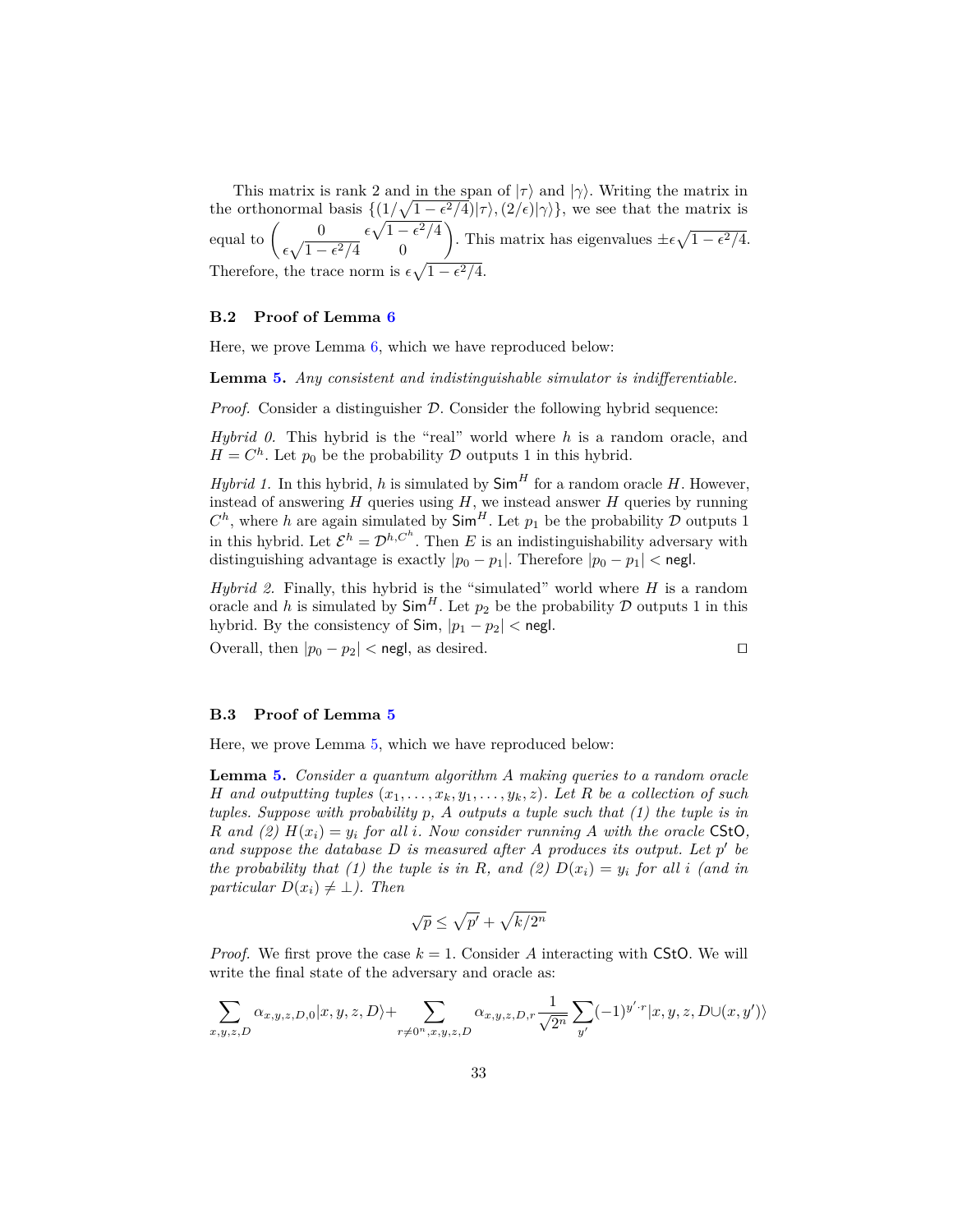Here, the sum is over *D* such that  $D(x) = \perp$  and *z* is some auxiliary work space of the adversary. Notice that the guarantee of CStO that the oracle's outputs do not contain  $0<sup>n</sup>$  in the Fourier domain mean that the sum on the right is only over  $r \neq 0^n$ . By normalization, we have that  $\sum_{x,y,z,D,r} ||\alpha_{x,y,z,D,r}||^2 = 1$ (here, we include the  $r = 0^n$  case). The assumptions of the lemma statement imply that

$$
p' = \frac{1}{2^n} \sum_{(x,y,z) \in R,D} || \sum_{r \neq 0^n} (-1)^{y \cdot r} \alpha_{x,y,z,D,r} ||^2
$$

We will think of  $p'$  as the norm squared of the vector  $u$  whose entries are  $\sum_{r\neq 0^n} (-1)^{y \cdot r} a_{x,y,z,D,r}/\sqrt{2^n}$  as  $(x, y, z) \in R$ , *D* vary. On the other hand, imagine performing an additional query to determine if  $H(x) = y$ . The query first applies StdDecomp, arriving at the state

$$
\sum_{r,(x,y,z)\in R,D} \alpha_{x,y,z,D,r} \frac{1}{\sqrt{2^n}} \sum_{y'} (-1)^{y'\cdot r} |x,y,z,D\cup (x,y')\rangle
$$

Then, it applies the query  $CStO'$ , writing the output into a new register:

$$
\sum_{r,(x,y,z)\in R,D} \alpha_{x,y,z,D,r} \frac{1}{\sqrt{2^n}} \sum_{y'} (-1)^{y'\cdot r} |x,y,y',z,D\cup (x,y')\rangle
$$

Next, StdDecomp is applied again, and then  $y, y'$  are measured. Since StdDecomp does not affect the  $y, y'$  registers, it can be ignored. Therefore, the probability  $p$ that  $y = y'$  is:

$$
p = \frac{1}{2^n} \sum_{(x,y,z) \in R,D} || \sum_{r} (-1)^{y \cdot r} \alpha_{x,y,z,D,r} ||^2
$$

We will think of  $p$  as the norm squared of the vector  $v$  whose entries are  $\sum_{r}$ (-1)<sup>*y*</sup>·*r* $\alpha_{x,y,z,D,r}/\sqrt{2^n}$ . Let  $w = v - u$ , which is just the vector of entries  $\alpha_{x,y,z,D,0}/\sqrt{2^n}$ . Therefore, by normalization, we know that *w* has norm at most  $1/\sqrt{2^n}$ . By the triangle inequality,  $\sqrt{p} = |v| \le |u| + |w| \le \sqrt{p'} + \sqrt{1/2^n}$ , as desired.

To generalize for  $k \geq 1$ , we modify the above proof as follows. *x*, *y*, *r* will be lists of *k* elements. We obtain the following identities:

$$
1 = \sum_{\mathbf{x}, \mathbf{y}, z, D, \mathbf{r}} ||\alpha_{\mathbf{x}, \mathbf{y}, \mathbf{z}, D, \mathbf{r}}||^2
$$
  

$$
p' = \frac{1}{2^{kn}} \sum_{(\mathbf{x}, \mathbf{y}, z) \in R, D} ||\sum_{\mathbf{r} \in Z} (-1)^{\mathbf{y} \cdot \mathbf{r}} \alpha_{\mathbf{x}, \mathbf{y}, z, D, \mathbf{r}}||^2
$$
  

$$
p = \frac{1}{2^{kn}} \sum_{(\mathbf{x}, \mathbf{y}, z) \in R, D} ||\sum_{\mathbf{r}} (-1)^{\mathbf{y} \cdot \mathbf{r}} \alpha_{\mathbf{x}, \mathbf{y}, z, D, \mathbf{r}}||^2
$$

Where  $Z$  is the set of **r** that are non-zero in every position. We will think of  $p'$  as the norm squared of the vector *u* whose entries are  $\sum_{\mathbf{r}\in Z}(-1)^{\mathbf{y}\cdot\mathbf{r}}\alpha_{\mathbf{x},\mathbf{y},z,D,\mathbf{r}}/\sqrt{2^{kn}}$ , and *p* as the norm squared of the vector *v* whose entries are  $\sum_{\mathbf{r}} (-1)^{\mathbf{y} \cdot \mathbf{r}} \alpha_{\mathbf{x},\mathbf{y},z,D,\mathbf{r}} / \sqrt{2^{kn}}$ .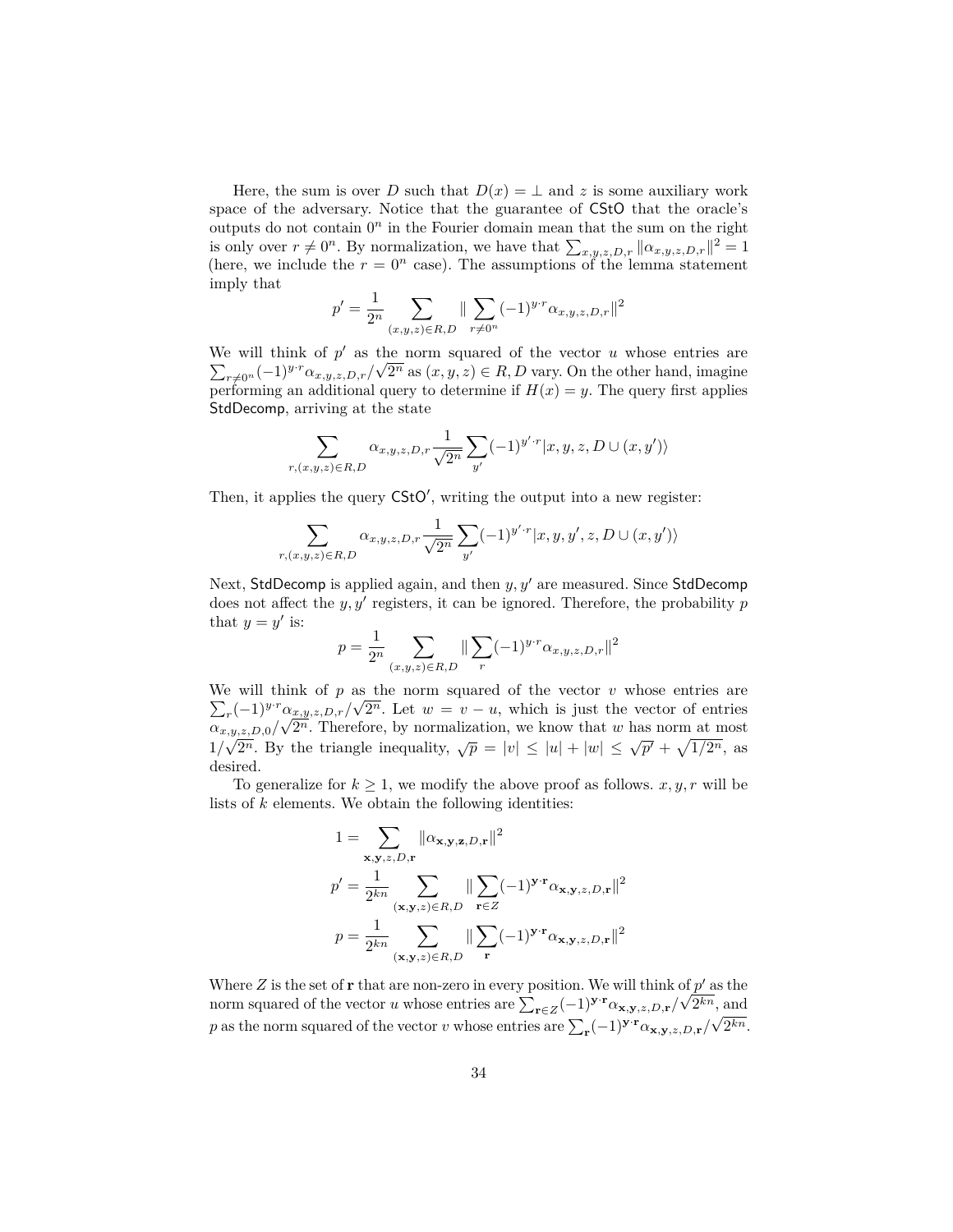Let  $\overline{Z}$  be the set of **r** that are zero in at least 1 position. Let  $\overline{Z}_i$  be the set of **r** such that  $r_i = 0$ , but  $r_j \neq 0$  for  $j < i$ . Then  $Z_i$  partition the space Z. Also note that  $\overline{Z}_i$  contains at most  $2^{(k-1)n}$  values; as such  $\overline{Z}$  contains at most  $k2^{(k-1)n}$ terms.

Next, note that  $w = v - u$  is the vector with entries  $\frac{1}{\sqrt{2}}$  $\frac{1}{2^{kn}}\sum_{\mathbf{r}\in\overline{Z}_i}(-1)^{\mathbf{y}\cdot\mathbf{r}}\alpha_{\mathbf{x},\mathbf{y},z,D,\mathbf{r}}.$ We now claim that *w* has norm at most  $\sqrt{k/2^n}$ . Toward that end, let  $\beta_{\mathbf{x},\mathbf{y},z,D,\mathbf{r}} =$  $(-1)^{\mathbf{y} \cdot \mathbf{r}} \alpha_{\mathbf{x},\mathbf{y},z,D,\mathbf{r}}$ . Then  $\sum_{\mathbf{x},\mathbf{y},z,D,\mathbf{r}} ||\beta_{\mathbf{x},\mathbf{y},\mathbf{z},D,\mathbf{r}}||^2 = 1$ . On the other hand,

$$
|w| = \frac{1}{2^{kn}} \sum_{\mathbf{x}, \mathbf{y}, z, D} \left\| \sum_{\mathbf{r} \in \overline{Z}} \beta_{\mathbf{x}, \mathbf{y}, \mathbf{z}, D, \mathbf{r}} \right\|^2
$$
  

$$
\leq \frac{1}{2^{kn}} \sum_{\mathbf{x}, \mathbf{y}, z, D} |\overline{Z}| \sum_{\mathbf{r} \in \overline{Z}} ||\beta_{\mathbf{x}, \mathbf{y}, \mathbf{z}, D, \mathbf{r}}||^2
$$
  

$$
\leq \frac{k}{2^n} \sum_{\mathbf{x}, \mathbf{y}, z, D, \mathbf{r} \in \overline{Z}} ||\beta_{\mathbf{x}, \mathbf{y}, \mathbf{z}, D, \mathbf{r}}||^2 \leq 1
$$

By the triangle inequality,  $\sqrt{p} = |v| \le |u| + |w| \le \sqrt{p'} + \sqrt{k/2^n}$ .

## <span id="page-34-0"></span>**B.4 Complete Description of our Simulator**

Here, we complete the description of our simulator for the simple domain extender from Section [5.](#page-18-0)

*Sim* will keep a (superposition over) database  $D_a$ , which represents the simulation of the random oracle  $h_a$  that it will update according to the  $CStO$ update procedure.  $D_a$  is originally just the empty database. It will also have a private random oracle *hb*. For concreteness, *h<sup>b</sup>* will be implemented using another instance of  $CStO$ , but we will often think of  $h<sub>b</sub>$  as being a uniformly random function.

On  $h_1$  queries, *Sim* makes a query to  $h_a$ , performing the appropriate CStO update procedure to *Da*.

On *h*<sup>2</sup> queries, *Sim* performs a unitary operation which maps the basis states  $|x, y\rangle \otimes |D_a\rangle$  to:

$$
|x, y \oplus h_b(x) \rangle \otimes |D_a\rangle
$$
 if FindInput $(x, D_a) = (0, 0^{3n})$   
 $|x, y \oplus H(w) \rangle \otimes |D_a\rangle$  if FindInput $(x, D_a) = (1, w)$ 

This unitary is implemented by the following procedure:

- **–** Initialize a new 3*n* + 1 qubit register to 0. Call these registers *b, w*.
- **–** Evaluate FindInput in superposition, XORing the output into the newly created *b, w* registers.
- **–** Initialize a new *n* qubit register to 0, and apply Hadamard so that the new register has the state  $\frac{1}{\sqrt{2}}$  $rac{1}{2^n}\sum_z|z\rangle.$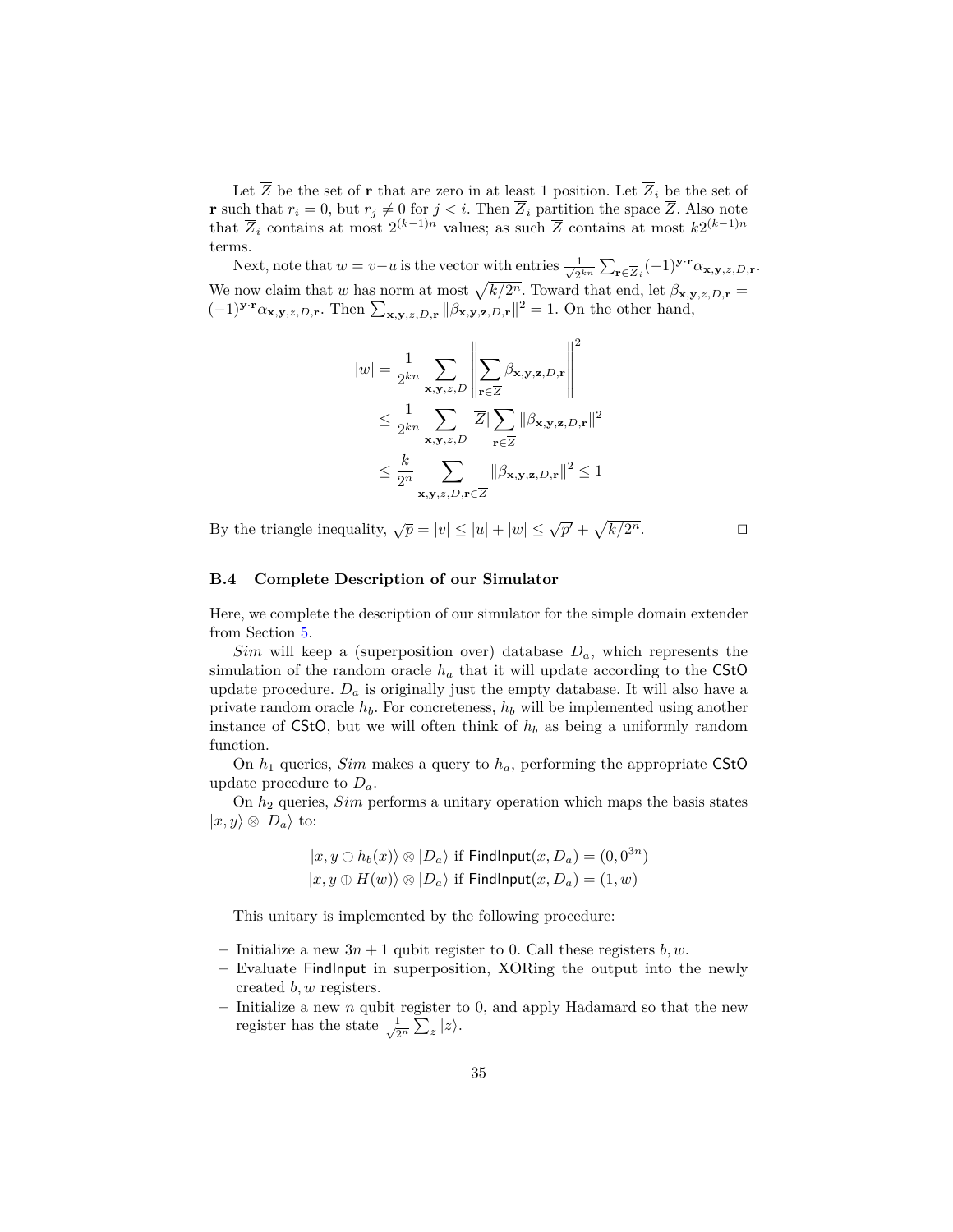- **–** Apply the following conditional swap operation. The controlling bit is *b*, and the two sets of registers to swap if  $b = 1$  are the adversary's query response registers *y* and the newly created *z* registers.
- **–** Make an *H* query on the *w, z* registers (here *z* is either the newly created register if  $b = 0$ , or the adversary's *y* register if  $b = 1$ .
- **–** Make an *h<sup>b</sup>* query on the *x, y* registers (where *y* is the adversary's *y* register if  $b = 0$  or the newly created *z* register if  $b = 1$ .
- **–** Apply the conditional swap operation a second time.
- **–** Apply Hadamard to the *z* registers, which are guaranteed to be in uniform superposition, so the result is  $|0\rangle$ . Discard these registers.
- **–** Uncompute FindInput by evaluating a second time and XORing into the *b, w* registers. At this point the registers are guaranteed to contain  $0^{3n+1}$ , so they can be discarded.

### <span id="page-35-0"></span>**B.5 Proof of Lemma [7](#page-20-1)**

**Lemma [5.](#page-15-0)** *Consider a quantum system over*  $x, D, x', z$ . The following two uni- $\tan 100(1/\sqrt{2^n})$ -almost commute:

- **–** StdDecomp*, acting on the x, D registers.*
- $-$  FindInput, taking as input the  $D, x'$  registers and XORing the output into  $z$ .

*Proof.* Let  $\Delta$  = StdDecomp ∘ FindInput – FindInput ∘ StdDecomp. Notice that since StdDecomp is an involution, StdDecomp  $\circ \Delta = -\Delta \circ$  StdDecomp. Write  $x' = (y, x_2)$ . We now examine several cases.

1. Let *D* be such that  $\textsf{FindInput}(D, (y, x_2)) = (1, (x_1, x_2))$ , meaning that  $D(x_1) =$ *y*, and  $x_1$  is the lowest such input. Suppose  $x > x_1$  and  $D(x) = \perp$ .

Consider the action of  $\Delta$  on  $|x, D, x', z \rangle$  or  $|x, D \cup (x, y'), x', z \rangle$ . Notice that after applying StdDecomp, in either case the database superposition will still have support on databases where  $D(x_1) = y$  and  $x_1$  is the lowest such input. Therefore, StdDecomp does not effect the output of FindInput. Therefore, for these inputs  $\Delta |x, D, x', z\rangle = 0.$ 

Let  $P_1$  be the projection onto  $x, D, x', z$  such that FindInput finds a completion  $(x_1, x_2)$  such that  $x_1 < x$ . Then for any state  $|\psi\rangle$ ,  $\Delta P_1|\psi\rangle = 0$ .

<span id="page-35-1"></span>2. Let *D* be such that FindInput $(D,(y,x_2)) = (1,(x_1,x_2))$  and  $D(x) = \perp$ , but now consider  $x < x_1$  (note that since  $D(x) = \bot \neq y = D(x_1)$ , *x* must be different from  $x_1$ ).

Now we have that  $\mathsf{StdDecomp} \circ \mathsf{FindInput}|x, D, x', z\rangle = \mathsf{StdDecomp}|x, D, x', z \oplus z\rangle$  $(1, x_1, x_2) = \frac{1}{\sqrt{2}}$  $\frac{1}{2^n} \sum_{y'} |x, D \cup (x, y'), x', z \oplus (1, x_1, x_2) \rangle$ . On the other hand, FindInput  $\circ$  StdDecomp $|x, D, x', z\rangle =$  FindInput  $\frac{1}{\sqrt{2}}$  $\frac{1}{2^n} \sum_{y'} |x, D \cup (x, y'), x', z\rangle =$ 

 $\frac{1}{\sqrt{2}}$  $\frac{1}{2^n}\Big(|x, D\cup (x,y'), x', z\oplus (1,x,x_2) + \sum_{y'\neq y}|x, D\cup (x,y'), x', z\oplus (1,x_1,x_2)\rangle\Big).$ Therefore,  $\Delta |x, D, x', z\rangle = \frac{1}{\sqrt{2}}$  $\frac{1}{2^n}|x, D \cup (x, y), x'\rangle(|z \oplus (1, x_1, x_2)\rangle - |z \oplus (1, x, x_2)\rangle.$ Let  $P_2$  be the projection onto  $x, D, x', z$  such that  $D(x) = \perp$  and FindInput

finds a completion  $(x_1, x_2)$  such that  $x_1 > x$ . Let  $M_1$  be the unitary mapping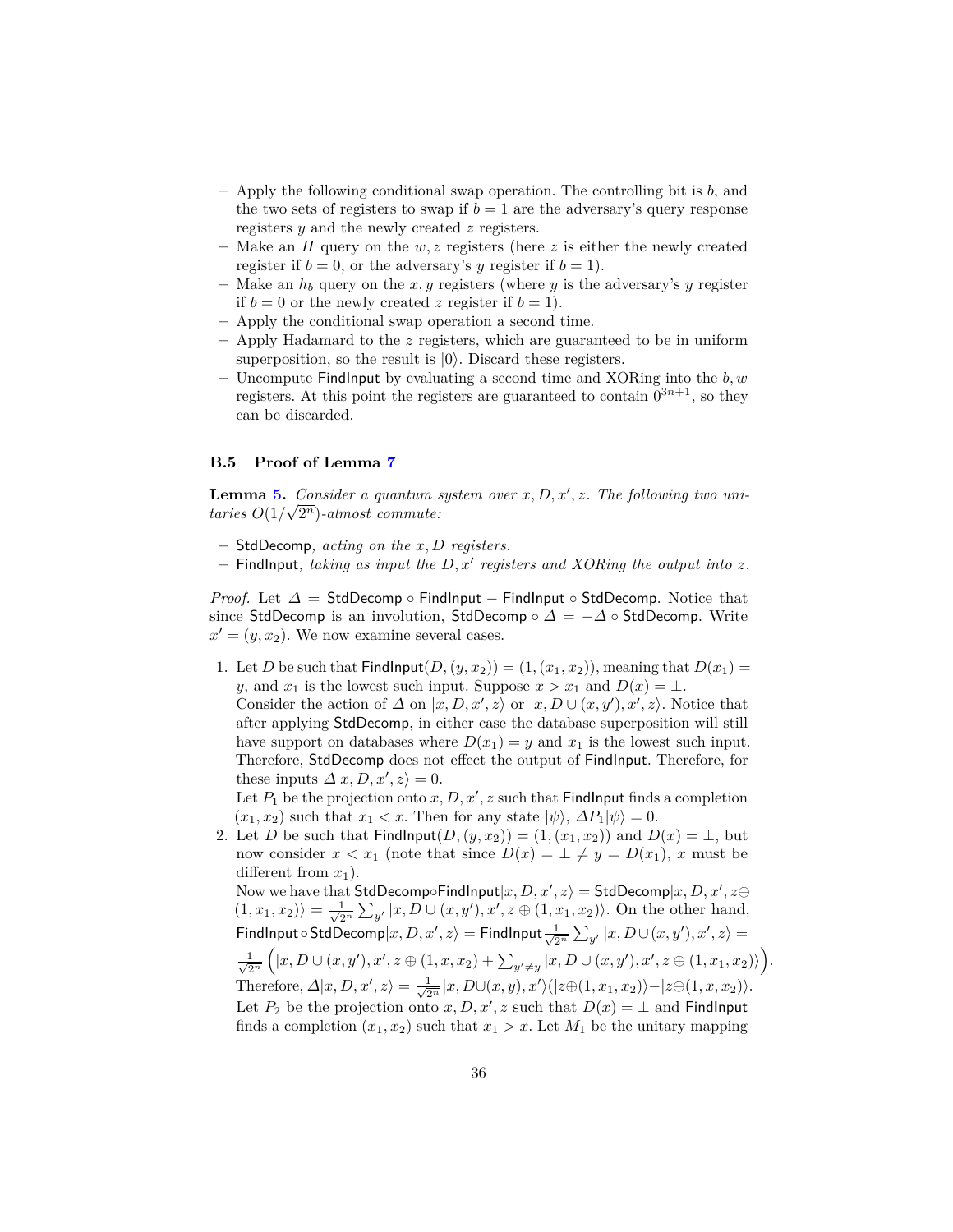$|x, D, (y, x_2), z\rangle \mapsto |x, D \cup (x, y), (y, x_2), z \oplus \textsf{FindInput}(D, (y, x_2))\rangle.$  Let  $M_2$  be the unitary mapping  $|x, D, (y, x_2), z\rangle \mapsto |x, D \cup (x, y), (y, x_2), z \oplus (1, x, x_2)\rangle.$ Then for any state  $|\psi\rangle$ ,  $\Delta P_2|\psi\rangle = \frac{1}{\sqrt{2}}$  $\frac{1}{2^n}(M_1-M_2)P_2|\psi\rangle$ . Therefore,  $\|\Delta P_2|\psi\rangle\|$  ≤  $\frac{2}{\sqrt{2}}$  $rac{2}{2^n}$ .

- 3. Let  $D, x, x_1$  be as in Case [2](#page-35-1) above. Now we use the fact that StdDecomp∘ $\Delta =$ −*∆*◦StdDecomp with the previous derivation to conclude that *∆* <sup>√</sup> 1  $\frac{1}{2^n}$ ∑<sub>y'</sub> |*x*, *D*∪  $(x, y'), x', z$  =  $-\text{StdDecomp}\frac{1}{\sqrt{2}}$  $\frac{1}{2^n}|x, D \cup (x, y), x'\rangle(|z \oplus (1, x_1, x_2)\rangle - |z \oplus (1, x, x_2)\rangle$ Let  $P_3$  be the projection onto states of the form  $\sum_{x,D,x',z,y'} \alpha_{x,D,x',z} | x, D \cup$  $(x, y'), x', z$  where the support is over *D* such that  $D(x) = \perp$ , and FindInput $(D, x')$ finds a completion  $(x_1, x_2)$  such that  $x_1 > x$ . Then by a similar argument to Case [2,](#page-35-1)  $\|\Delta P_3|\psi\rangle\| \leq \frac{2}{\sqrt{3}}$  $rac{2}{2^n}$ .
- <span id="page-36-0"></span>4. Let  $D, x, x_1$  be as in Case [2](#page-35-1) above. Let  $r \neq 0$

$$
\begin{aligned} &\text{StdDecomp}\circ\text{FindInput}\frac{1}{\sqrt{2^n}}\sum_{y'}(-1)^{y'\cdot r}|x,D\cup(x,y'),x',z\rangle\\ &=\text{StdDecomp}\frac{1}{\sqrt{2^n}}\left((-1)^{y\cdot r}|x,D\cup(x,y),x',z\oplus(1,x,x_2)\rangle\right)\\ &+\sum_{y'\neq y}(-1)^{y'\cdot r}|x,D\cup(x,y'),x',z\oplus(1,x_1,x_2)\rangle\right)\\ &=\text{StdDecomp}\frac{1}{\sqrt{2^n}}\left(\sum_{y'}(-1)^{y'\cdot r}|x,D\cup(x,y'),x',z\oplus(1,x_1,x_2)\rangle\\ &+(-1)^{y\cdot r}|x,D\cup(x,y),x',z\oplus(1,x,x_2)\rangle-(-1)^{y\cdot r}|x,D\cup(x,y),x',z\oplus(1,x_1,x_2)\rangle\right)\\ &=\frac{1}{\sqrt{2^n}}\sum_{y'}(-1)^{y'\cdot r}|x,D\cup(x,y'),x',z\oplus(1,x_1,x_2)\rangle\\ &+\text{StdDecomp}\frac{(-1)^{y\cdot r}}{\sqrt{2^n}}|x,D\cup(x,y),x'\rangle\left(|z\oplus(1,x,x_2)\rangle-|z\oplus(1,x_1,x_2)\rangle\right) \end{aligned}
$$

Meanwhile

FindInput 
$$
\circ
$$
 StdDecomp  $\frac{1}{\sqrt{2^n}} \sum_{y'} (-1)^{y' \cdot r} |x, D \cup (x, y'), x', z\rangle$   
\n
$$
= FindInput \frac{1}{\sqrt{2^n}} \sum_{y'} (-1)^{y' \cdot r} |x, D \cup (x, y'), x', z\rangle
$$
\n
$$
= \frac{1}{\sqrt{2^n}} \sum_{y'} (-1)^{y' \cdot r} |x, D \cup (x, y'), x', z \oplus (1, x_1, x_2) \rangle
$$
\n
$$
+ \frac{(-1)^{y \cdot r}}{\sqrt{2^n}} |x, D \cup (x, y), x'\rangle (|z \oplus (1, x, x_2) \rangle - |z \oplus (1, x_1, x_2) \rangle)
$$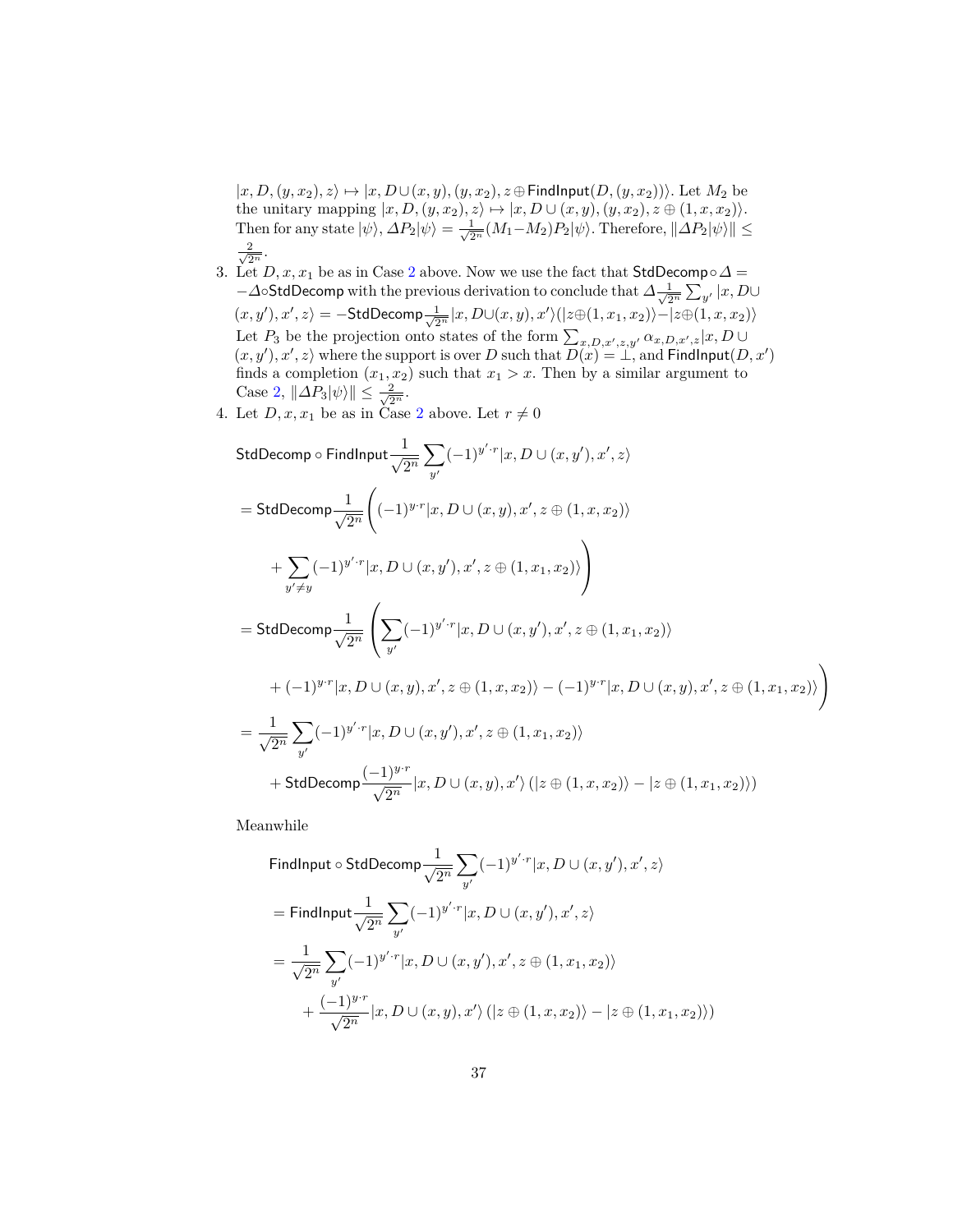In other words,  $\Delta \frac{1}{\sqrt{2}}$  $\frac{1}{2^n}\sum_{y'}(-1)^{y'\cdot r}|x,D\cup (x,y'),x',z\rangle = (\textbf{I}-\text{StdDecomp})\frac{(-1)^{y\cdot r}}{\sqrt{2^n}}|x,D\cup (x',y')|$  $(x, y), x' \rangle (|z \oplus (1, x, x_2) \rangle - |z \oplus (1, x_1, x_2) \rangle).$ Next, we observe that

$$
\begin{aligned} \text{StdDecomp}_x | D \cup (x, y') \rangle &= \text{StdDecomp}_x \frac{1}{2^n} \sum_s (-1)^{s \cdot y'} \sum_{y''} (-1)^{s \cdot y''} |D \cup (x, y'') \rangle \\ &= \frac{1}{2^n} \sum_{s \neq 0} (-1)^{s \cdot y'} \sum_{y''} (-1)^{s \cdot y''} |D \cup (x, y'') \rangle + \frac{1}{\sqrt{2^n}} |D \rangle \\ &= |D \cup (x, y') \rangle + \frac{1}{\sqrt{2^n}} \left( |D \rangle - \frac{1}{\sqrt{2^n}} \sum_{y''} |D \cup (x, y'') \rangle \right) \end{aligned}
$$

Therefore,

$$
\Delta \frac{1}{\sqrt{2^n}} \sum_{y'} (-1)^{y'\cdot r} |x, D \cup (x, y'), x', z\rangle
$$
  
= 
$$
\frac{(-1)^{y\cdot r}}{2^n} \left( |x, D, x'\rangle - \frac{1}{\sqrt{2^n}} \sum_{y''} |x, D \cup (x, y''), x'\rangle \right) (|z \oplus (1, x, x_2)\rangle - |z \oplus (1, x_1, x_2)\rangle)
$$

Let  $P_{4,r}$  be the projection onto states of the form  $\sum_{x,D,x',z,y'} \alpha_{x,D,x',z}(-1)^{y'\cdot r} | x, D\cup$  $(x, y'), x', z$  where the support is over *D* such that  $\overline{D(x)} = \perp$ , and FindInput $(D, x')$ finds a completion  $(x_1, x_2)$  such that  $x_1 > x$ . Let  $P_4 = \sum_{r \neq 0} P_{4,r}$ . Notice that the *P*4*,r*'s have orthogonal support. We can define 4 unitaries:

$$
\begin{aligned}\n&\text{if } &\sum_{i=1}^{n} \sum_{j} (-1)^{y'-r} |x, D \cup (x, y'), x', z\rangle = |x, D, x', z \oplus (1, x, x_2)\rangle \\
&\quad - M_{4,r} \frac{1}{\sqrt{2^n}} \sum_{y'} (-1)^{y'-r} |x, D \cup (x, y'), x', z\rangle = |x, D, x', z \oplus (1, x_1, x_2)\rangle \\
&\quad - M_{5,r} \frac{1}{\sqrt{2^n}} \sum_{y'} (-1)^{y'-r} |x, D \cup (x, y'), x', z\rangle = \frac{1}{\sqrt{2^n}} \sum_{y''} |x, D \cup (x, y''), x', z \oplus (1, x, x_2)\rangle \\
&\quad - M_{6,r} \frac{1}{\sqrt{2^n}} \sum_{y'} (-1)^{y'-r} |x, D \cup (x, y'), x', z\rangle = \frac{1}{\sqrt{2^n}} \sum_{y''} |x, D \cup (x, y''), x', z \oplus (1, x_1, x_2)\rangle\n\end{aligned}
$$

Then we have that  $\Delta \circ P_{4,r}|\psi\rangle = \frac{1}{2^n}(M_{3,r} - M_{4,r} - M_{5,r} + M_{6,r})P_{4,r}|\psi\rangle$ . This means that  $\|\Delta \circ P_{4,r}|\psi\rangle\| \leq \frac{4}{2^n} \|\tilde{P}_{4,r}|\psi\rangle\|.$ Now, this means that

$$
\begin{aligned} \|\Delta \circ P_4 |\psi\rangle & \|\leq \frac{4}{2^n} \sum_{r \neq 0} \|P_{4,r} |\psi\rangle\| \\ &\leq \frac{4}{\sqrt{2^n}} \|\sum_{r \neq 0} P_{4,r} |\psi\rangle\| = \frac{4}{\sqrt{2^n}} \|P_4 |\psi\rangle\| \leq \frac{4}{\sqrt{2^n}} \end{aligned}
$$

5. Let *D* be such that  $\text{FindInput}(D, x') = (0, 0, 0)$ . Then by a similar calcula-tion to Case [4,](#page-36-0) we have that  $\Delta \frac{1}{\sqrt{2}}$  $\frac{1}{2^n}\sum_{y'}(-1)^{y'\cdot r}|x, D\cup (x, y'), x', z\rangle = (\mathbf{I} -$ StdDecomp) $\frac{1}{\sqrt{2}}$  $\frac{1}{2^n} (|x, D \cup (x, y), x', z \oplus (1, x, x_2)) - |x, D \cup (x, y), x', z \oplus (0, 0, 0))$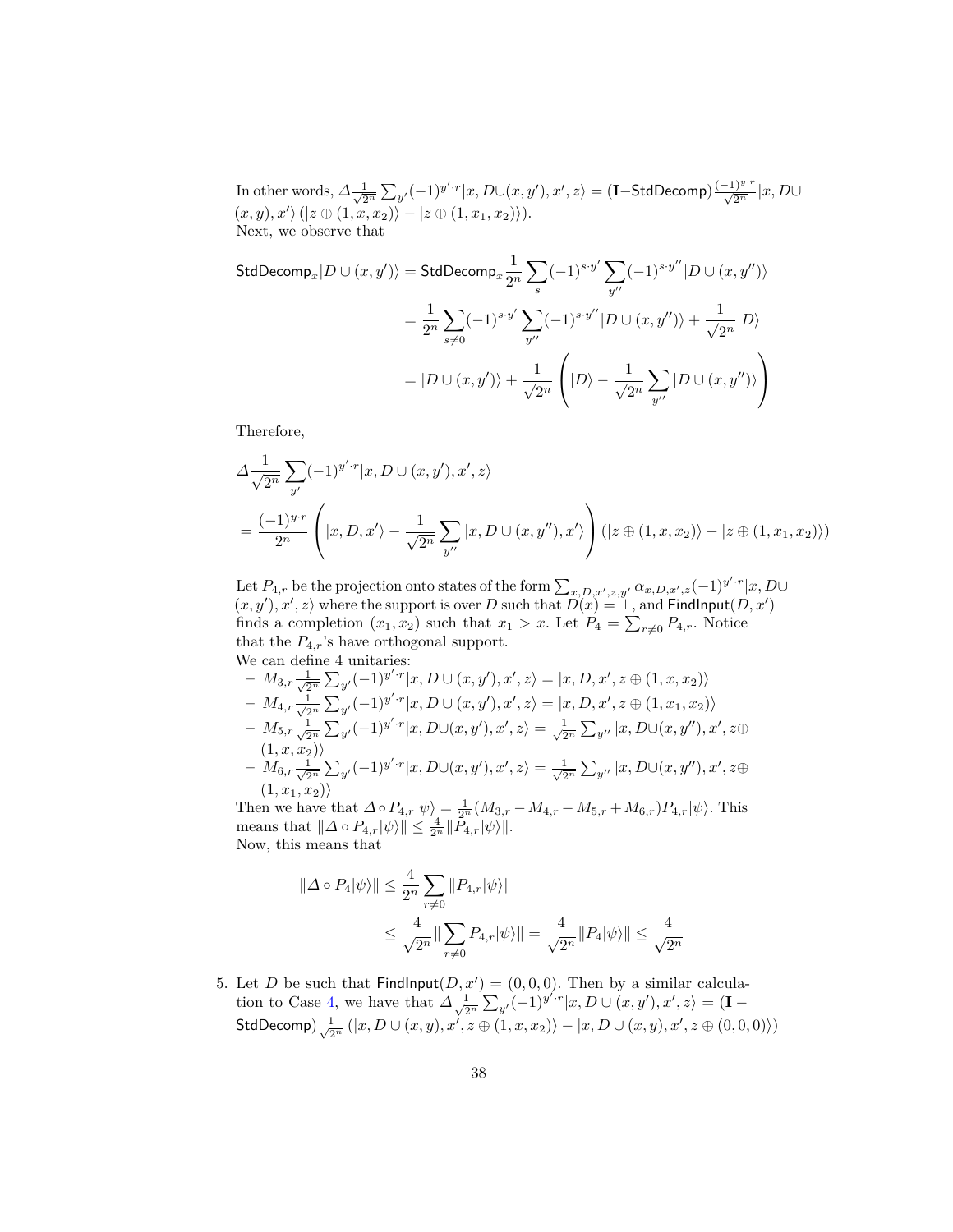Let  $P_{5,r}$  be the projection onto states of the form  $\sum_{x,D,x',z,y'} \alpha_{x,D,x',z}(-1)^{y'\cdot r} | x, D\cup$  $(x, y'), x', z$  where the support is over *D* such that  $D(x) = \perp$ , and FindInput $(D, x') =$  $(0,0,0)$ . Let  $P_5 = \sum_{r\neq 0} P_{5,r}$ . Notice that the  $P_{5,r}$ 's have orthogonal support.

By an analogous calculation to Case [4,](#page-36-0) we have that  $\|\Delta \circ P_4|\psi\rangle\| \leq \frac{4}{\sqrt{2}}$  $\frac{4}{2^n}$  $||P_5|\psi\rangle||$ 

Now, we observe that  $P_1 + P_2 + P_3 + P_4 + P_5 = I$ . Therefore,  $||\Delta|\psi\rangle|| \le \sum_{i=1}^5 ||\Delta \circ$  $P_i|\psi\rangle \leq \frac{12}{\sqrt{2}}$  $\frac{2}{2^n}$ . By Lemma [1,](#page-10-1) this means that for any pure state, the results of applying FindInput ∘ StdDecomp and StdDecomp ∘ FindInput are at most  $\frac{24}{\sqrt{2}}$  $\frac{24}{2^n}$  in trace distance. Then the same holds true for any mixed state since any mixed state is in the convex hull of pure states. This means that FindInput and StdDecomp  $\frac{24}{}$  $\frac{24}{2^n}$ -almost commute. This completes the proof.

# <span id="page-38-0"></span>**C Other Oracle Variations**

Here, we describe some more oracle variations. While we do not use them in this work, they give a different perspective on our compressed oracles.

*Fourier Oracle.* This oracle operates on *x, z, D* registers, where *x* is *m* qubits,  $z$  is *n* qubits, and  $D$  is  $n2^m$  qubits where  $D$  is interpreted as the truth table of a function from *m* bits to *n* bits. On basis states  $|x, z \rangle \otimes |D\rangle$ , it performs the map:  $|x, z\rangle \otimes |D\rangle \mapsto |x, z\rangle \otimes |D \oplus P_{x,z}\rangle$ . Here,  $P_{x,z}$  is the point function that outputs *z* on input *x*, and 0 everywhere else.  $D \oplus P_{x,z}$  is the function  $(D \oplus P_{x,z})(x') = D(x') \oplus P_{x,z}(x').$ 

For initialization, we will have that the  $|D\rangle$  registers are initialized to the allzeros function  $|0\rangle$ . We will call this oracle the Fourier Phase Oracle, FourierPhsO.

**Lemma 23.** PhO *and* FourierPhsO *are perfectly indistinguishable. That is, for any adversary B making oracle queries*,  $Pr[B^{PhO}() = 1] = Pr[B^{FourierPhso}() = 1]$ 

*Proof.* Basically, FourierPhsO is identical to PhO, except that between queries we encode the oracle registers by applying Hadamard to the oracle's state. More precisely, consider running  $B^{\text{PhO}}$ , but before the first query and between each query, we will perform Hadamard twice on the oracle's registers. Since Hadamard is an involution, the two applications cancel out.

Now, consider the states between each pair of Hadamards, which we will label  $|x, z \rangle \otimes |D\rangle$ . The first such state (that is, after the very first Hadamard), the oracle will have been mapped to the all-zeros function  $|0\rangle$ . For subsequent "between" states, we map from one to the next by applying Hadamard, then PhO,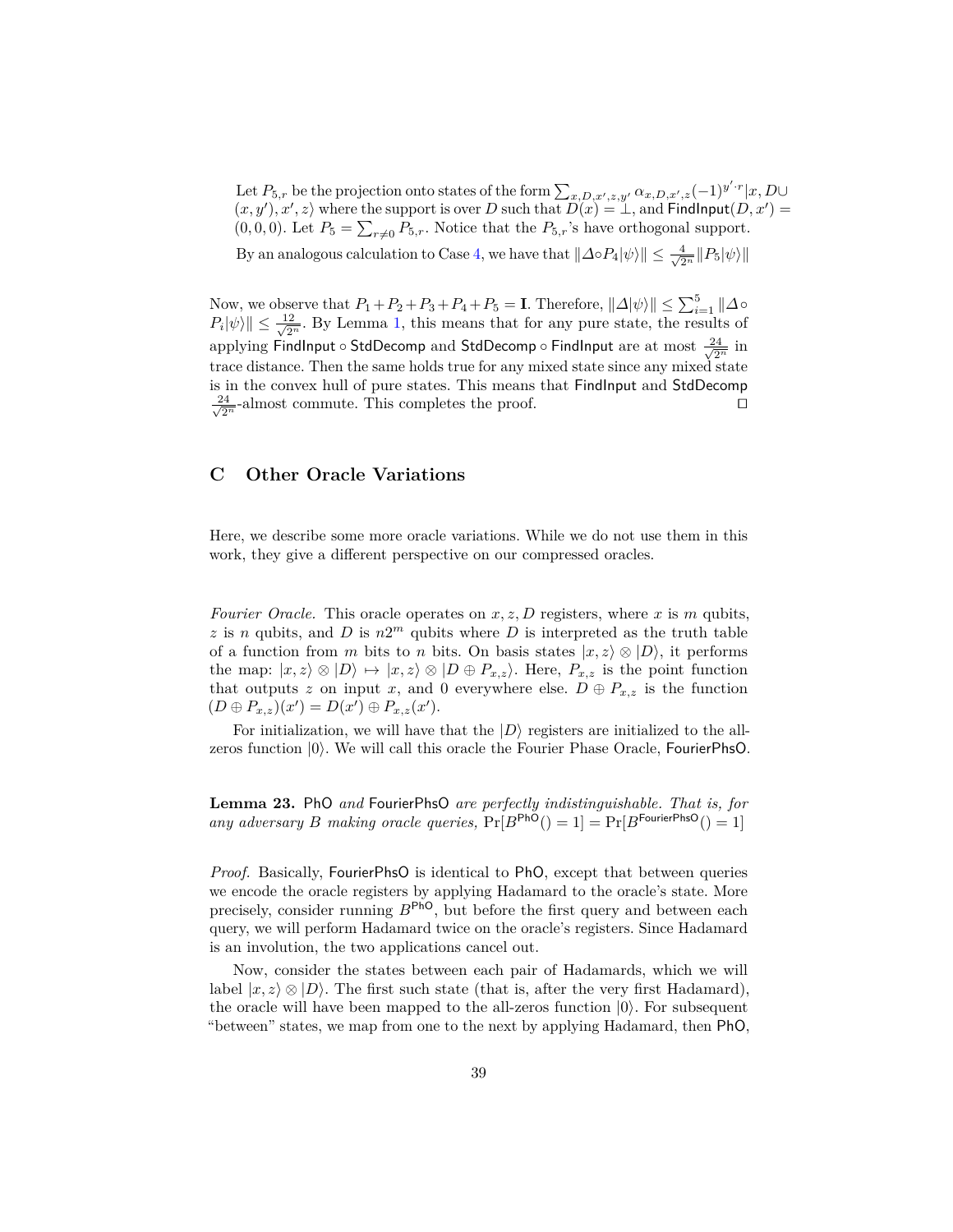then Hadamard again. On a basis state  $|x, z \rangle \otimes |D\rangle$ , the result is:

$$
|x,z\rangle \otimes |D\rangle \mapsto \frac{1}{\sqrt{2^{n2^m}}} \sum_{E} (-1)^{D\cdot E} |x,z\rangle \otimes |E\rangle \text{ (First Hadamard)}
$$

$$
\mapsto \frac{1}{\sqrt{2^{n2^m}}} \sum_{E} (-1)^{D\cdot E + z\cdot E(x)} |x,z\rangle \otimes |E\rangle \text{ (Apply Phase Oracle)}
$$

$$
= \frac{1}{\sqrt{2^{n2^m}}} \sum_{E} (-1)^{(D \oplus P_{x,z})\cdot E} |x,z\rangle \otimes |E\rangle
$$

$$
\mapsto |x,z\rangle \otimes |D \oplus P_{x,z}\rangle \text{ (Second Hadamard)}
$$

Hence, by considering these intermediate states, we obtain FourierPhsO.  $\Box$ 

Whether the oracle is implemented in the computational of Fourier domains is orthogonal to whether the interface provided is the computational or phase domains. More precisely, we can consider a Fourier *standard* oracle FourierStO, which is obtained from FourierPhsO by applying  $H^{\otimes n}$  to the response registers before and after each query. The following Lemma follows immediately:

**Lemma 24.** StO *and* FourierStO *are perfectly indistinguishable. That is, for any adversary A making oracle queries*,  $Pr[A^{StO}(t)] = 1] = Pr[A^{FourierStO}(t)] = 1$ 

*Compressed Fourier Oracle.* Consider the Fourier Phase oracle FourierPhsO above. *D* starts off as the all-zeros function *O*. On each query, *D* will be XORed with a point function. Therefore, after *q* queries, *D* will only have support on functions that are the sum of  $q$  point functions — in particular, it will be zero in all but  $q$ locations. Therefore, we can actually compress *D* into a list of at most *q* pairs  $(x, z)$  with distinct *x* such that  $z \neq 0$ . For concreteness, we will represent *D* as a list  $(x_1, z_1), (x_2, z_2), \ldots$ , where  $x_1 < x_2 < \ldots$  and  $z_i \neq 0$  for all *i*. For a compressed *D*, a pair  $(x, z) \in D$  corresponds to  $D(x) = z$ , and if there is no pair whose first term is *x*, this corresponds to  $D(x) = 0$  in the uncompressed *D*.

Let  $\emptyset$  denote the empty list. We will say that  $D(x) = y$  if there is a pair  $(x, y)$ in the list *D*. We will say that  $D(x) = \perp$  if there is no such pair. Since all pairs have unique *x*,  $D(x)$  is a function. For a pair  $(x, y)$  where  $D(x) = \bot$ , we will define  $D \cup (x, y)$  to be the list obtained by inserting  $(x, y)$  into *D*. For  $(x, y) \in D$ , we will define  $D \setminus (x, y)$  to be the list obtained by removing  $(x, y)$  from *D*.

Finally, we will define  $D \oplus (x, z)$ , which corresponds to XORing the function  $P_{x,z}$  to the un-compressed function. It is straightforward to see that the following definition carries out the desired operation:

$$
D \oplus (x, z) = \begin{cases} D & \text{if } z = 0 \\ D \cup (x, z) & \text{if } z \neq 0 \text{ and } D(x) = \bot \\ D \setminus (x, z) & \text{if } z \neq 0 \text{ and } D(x) = z \\ (D \setminus (x, z')) \cup (x, z \oplus z') & \text{if } z \neq 0 \text{ and } D(x) = z' \notin \{z, \bot\} \end{cases}
$$

Notice that the map  $(x, z), D \mapsto (x, z), D \oplus (x, z)$  is an involution which can be computed by the following reversible procedure: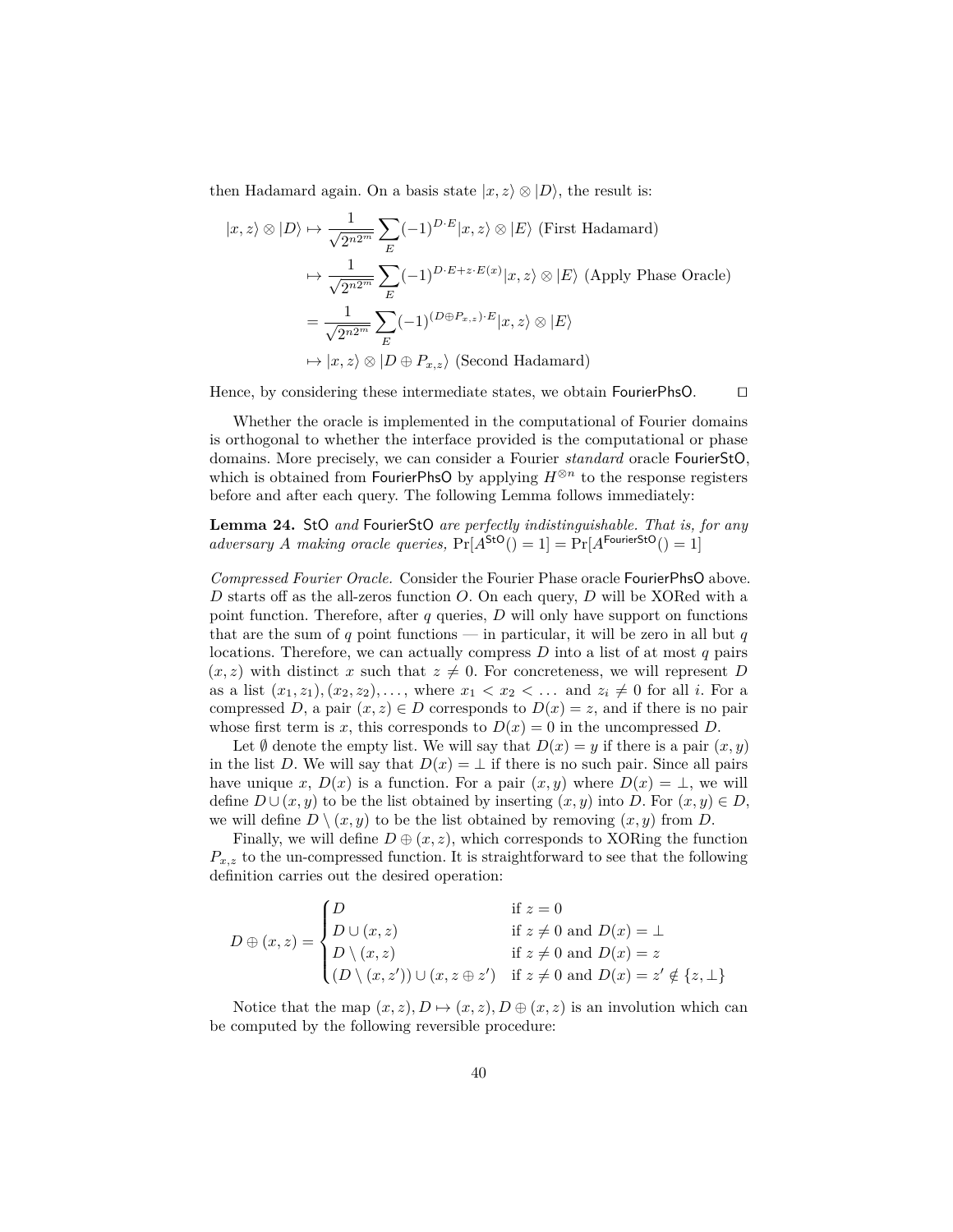1. First, if  $D(x) = y \notin \{\perp, 0\}$ , then do nothing. If  $D(x) = \perp$ , then perform the map  $D \mapsto D \cup (x, 0)$ . Note that this map is not reversible in general, but since *D* was guaranteed to not contain any pairs whose second coordinate is zero, *D* represents a reversible operation on valid initial *D*. More precisely, we can define the map on illegal lists to be  $D \cup (x,0) \mapsto D$  for *D* such that  $D(x) = \perp$ . Then the overall map is an involution.

This map can be seen as a sort of local decompression for *D*. If  $D(x) = \perp$ , it decompresses to *D'* such that  $D'(x) = 0$  and vice versa. If  $D(x) \notin \{0, \perp\},\$ the *D* is incompressible at that point so it is left unchanged. We will call this procedure FourDecomp, for decompressing our Fourier oracle. We will use FourDecomp to be the two-input reversible function acting on  $(x, D)$ , and FourDecomp*<sup>x</sup>* to be the one-input conditional function acting on *D* based on the value *x*.

- 2. Now, we are guaranteed that  $D$  contains a pair  $(x, z')$  for some  $z'$  (which may be 0). Perform the map which replaces this pair with  $(x, z \oplus z')$ .
- 3. Finally, we reverse the first step. Notice that  $D(x) = z \oplus z'$ , which may be 0, but is never  $\perp$ . Therefore, if  $D(x) = 0$ , we delete the pair  $(x, 0)$  from *D*. In general, this map is not reversible, but it is guaranteed to be reversible on the set of possible  $D$  that are the results of step  $(2)$ . Namely, by specifying the map on illegal *D* (namely those for which  $D(x) = \bot$ ) as  $D \mapsto D \cup (x, 0)$ , we make the map an involution. This step is actually identical to step  $(1)$ , but has the opposite effect on legal states: it intuitively locally re-compressed the portion of *D* corresponding to input *x*.

Instead of decompressing, applying the Fourier oracle, and decompressing, we can instead describe how the map behaves directly on the compressed encoding. This gives us the compressed Fourier phase oracle CFourierPhsO. It starts with an empty database  $D = \emptyset$ , the result of compressing the all-zeros function. Moreover, on each query it performs the map:  $|x, z \rangle \otimes |D\rangle \mapsto |x, z \rangle \otimes |D \oplus (x, z)\rangle$ .

We can imagine implementing the operation above in the three steps corresponding to the three steps to compute  $D \oplus (x, z)$  above. Notice that the first and last step involve a computational basis test on the registers containing  $D(x)$ to test if they contain 0.

Note that as described above, the compressed Fourier oracle implements a phase query to the adversary. We can also imagine it implementing a standard query, obtaining the compressed Fourier Standard oracle CFourierStO by applying Hadamard to the adversary's response registers before and after each query. The following lemma follows immediately form the above discussion.

**Lemma 25.** CFourierPhsO *and* FourierPhsO *are perfectly indistinguishable.* CFourierStO *and* FourierStO *are perfectly indistinguishable. That is, for any adversary A, we have*  $\Pr[A^{\text{CFourierStO}}() = 1] = \Pr[A^{\text{FourierStO}}() = 1]$ *, and for any adversary B, we*  $have \Pr[B^{\mathsf{CFourierPhsO}}() = 1] = \Pr[B^{\mathsf{FourierPhsO}}() = 1].$ 

Another derivation of our compressed standard and phase oracles is the following: start with a compressed Fourier oracle (standard or phase), and then encode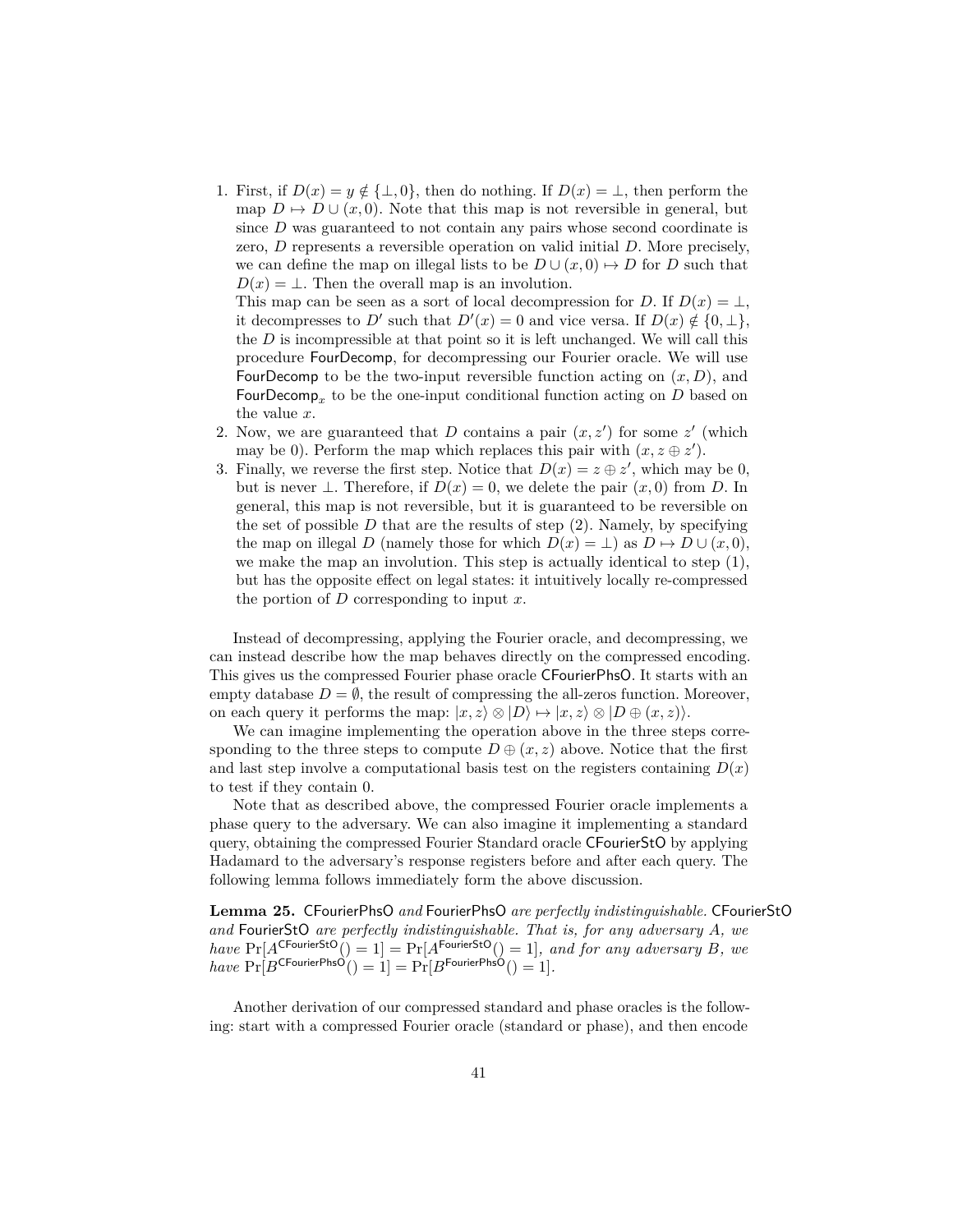the oracle's state between queries by applying the Hadamard transformation to all the *y* registers in the database. The result is exactly the same as the compressed oracle given in Section [3.](#page-10-0)

# <span id="page-41-0"></span>**D Quatum Indifferentiability of Merkle-Damgård**

In this section, we use our compressed oracle technique to prove the indifferentiability of the full Merkle-Damgård construction when using a pre-fix free encoding.

#### **D.1 Background**

*Pre-fix free encoding.* A prefix-free code over  $\{0,1\}^*$  is a set *S* such that, for all  $x \in S, x \neq y$ , *x* is not a prefix of *y*.

*Merkle-Damgård.* We briefly recall the Merkle-Damgård construction. Let *h* :  $\{0,1\}^{2n} \to \{0,1\}^n$  be a compression function. Let *IV* be an initial value. We can consider *IV* to be 0. Let *S* be a prefix-free code over  $({0,1}<sup>n</sup>)^*$ . Given an input  $x \in S$ , define  $MD_h(w)$  as follows. First, write *w* as  $(w_1, \ldots, w_\ell)$ , where each  $w_i \in \{0, 1\}^n$ . Then:

 $-$  Let  $z_0 = IV$ .  $-$  For each  $i = 1, ..., \ell$ , let  $z_i = h(z_{i-1}, w_i)$ .  $-$  Output  $z_{\ell}$ .

# **D.2 Our Simulator**

We now prove the quantum indifferentiability of Merkle-Damgård:

In order to describe our simulator, we will need to modify some of the definitions/algorithms from Section [5.](#page-18-0)

**Definition 6.** Let D be a database of  $(x, y)$  pairs. Fix an  $IV \in \{0, 1\}^n$ . A "*completion" for an input*  $x \in \{0,1\}^{2n}$  *is a list of tuples*  $(x_i, z_i) \in D$  *for*  $i =$  $1, \ldots, \ell - 1$  *such that, if we write*  $x_i = (z'_{i-1}, w_i) \in \{0, 1\}^n \times \{0, 1\}^{n-m}$  *and*  $x = (z'_{\ell-1}, w_{\ell}),$ 

 $z' = z_i$  *for*  $i > 0$  *and*  $z'_0 = IV$  $- (w_1, \ldots, w_\ell)$  *is in the prefix-free code S.* 

We will say that *D* is *good* if (1) it contains no collision, and (2)  $y_i \neq IV$  for all *i*. The following lemma is implicit in the work of [\[CDMP05\]](#page-28-6):

**Lemma 26.** *Let D be a good database. Then for any input*  $x \in \{0,1\}^n$ , *D contains at most a single completion. Moreover, if x's completion is*  $\{(x_i, z_i)\}_i$ *for*  $i = 1, \ldots, \ell - 1$ *, then none of the*  $x_i$  *have a completion in D.*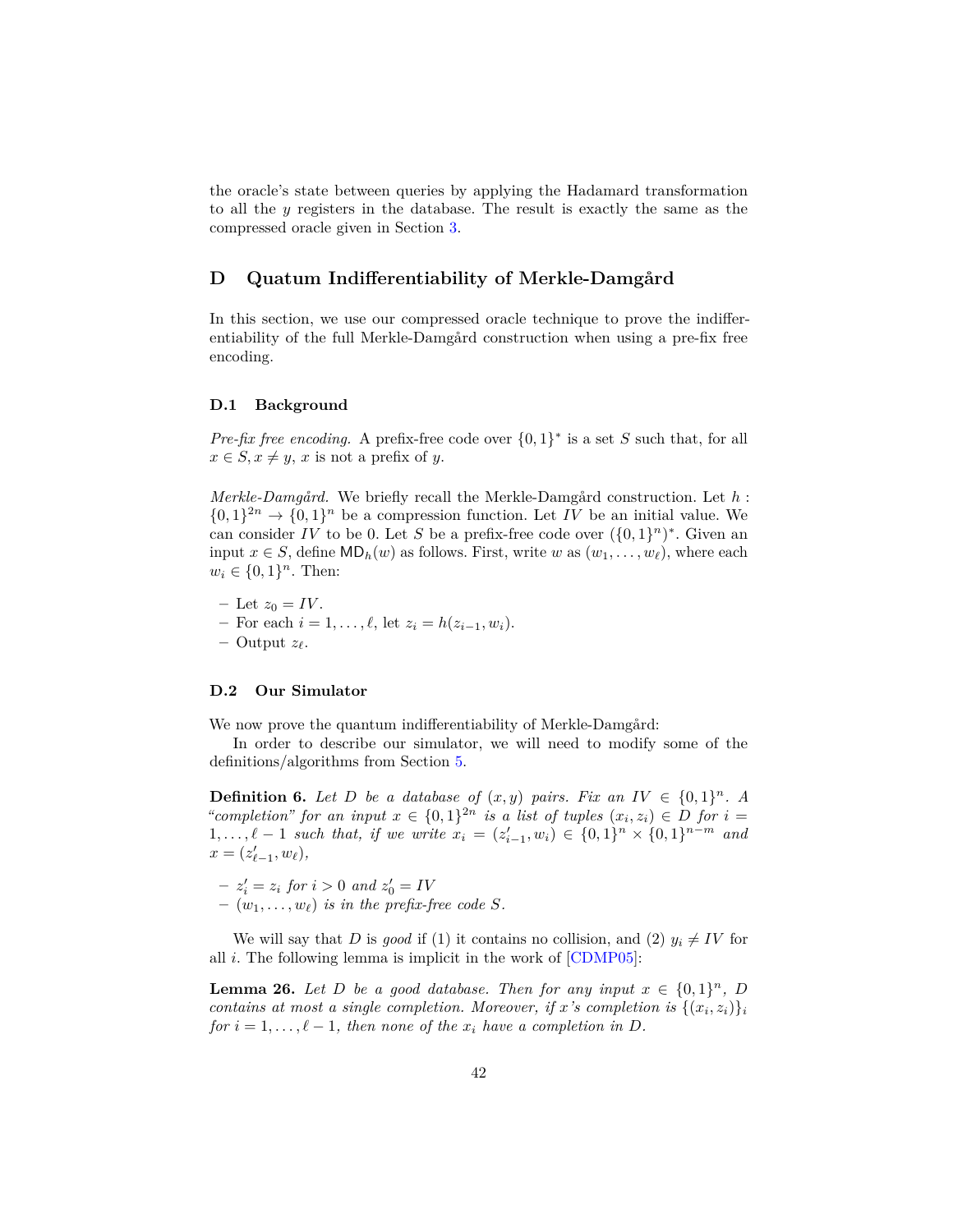Also implicit in [\[CDMP05\]](#page-28-6) is an algorithm FindCompletion which, on input *x, D*, will return a bit  $b \in \{0,1\}$  indicating if it found a completion, and a string  $w = (w_1, \ldots, w_\ell)$  representing the completion. If no completion is found,  $w = \emptyset$ .

Our simulator is defined as follows. The simulator Sim implements *h* as the compressed standard oracle CStO, but will make occasional exceptions in order to make sure the oracle is "consistent with" *H*. Sim maintains a superposition over databases  $D$  of  $(x, y)$  pairs.  $D$  is initially empty. On each query, Sim does the following:

**–** Run FindCompletion in superposition on the adversary's query registers and the stored database *D*, writing the output to new registers initialized to 0. That is, append  $|0\rangle$  to the state, and apply the unitary

$$
|x,y\rangle \otimes |D\rangle \otimes |r\rangle \mapsto |x,y\rangle \otimes |D\rangle \otimes |r \oplus \text{FindCompletion}(x,D)\rangle
$$

- **–** Interpret the *r* registers as a pair (*b, w*) where *b* represents whether or not a completion was found, and *w* represents the completion if found. Perform the unitary which does the following:
	- Apply CStO, conditioned on  $b = 0$ , to the  $x, y, D$  registers. In other words,  $|x, y\rangle \otimes |D\rangle \otimes |0, 0\rangle \mapsto (\mathsf{CStO}|x, y\rangle \otimes |D\rangle) \otimes |0, 0\rangle.$
	- Make an *H* query on *w* conditioned on  $b = 1$ , using *y* as the response register. In other words,  $|x, y\rangle \otimes |D\rangle \otimes |1, w\rangle \mapsto |x, y \oplus H(w)\rangle \otimes |D\rangle \otimes |1, w\rangle.$

The conditional queries can be implemented in a straightforward fashion analogous to the implementation in Section [B.4.](#page-34-0)

The proof of indifferentiability for our simulator follows the exact same proof structure as the proof in Section [5,](#page-18-0) adapted for the setting here. In particular, we first prove that  $\mathsf{FindCompletion}$  almost commutes with  $\mathsf{StdDecomp}_{x}$  (Section [D.3\)](#page-42-0). Then we use this near-commutativity to prove the indistinguishability (Section  $D.4$ ) and consistency (Section  $D.5$ ) of Sim. Together, this implies that Sim is indifferentiable.

#### <span id="page-42-0"></span>**D.3 The Almost Commutativity of StdDecomp***<sup>x</sup>* **and FindCompletion**

<span id="page-42-1"></span>**Lemma 27.** *Consider a quantum system over*  $x, D, x', z$  *where*  $|D| \leq q$ *. The following two unitaries*  $O(q/\sqrt{2^n})$ -almost commute:

- **–** StdDecomp *applied to the x, D registers.*
- $-$  FindCompletion, applied to  $D, x'$ , with the output XORed into  $z$ .

*Proof.* FindCompletion can be implemented using *q* applications of FindInput, one for each potential member of the completion. Since each of the FindInput's  $O(1/\sqrt{2^n})$ -almost commute with StdDecomp, the *q* applications will  $O(q/\sqrt{2^n})$ almost commute.  $\Box$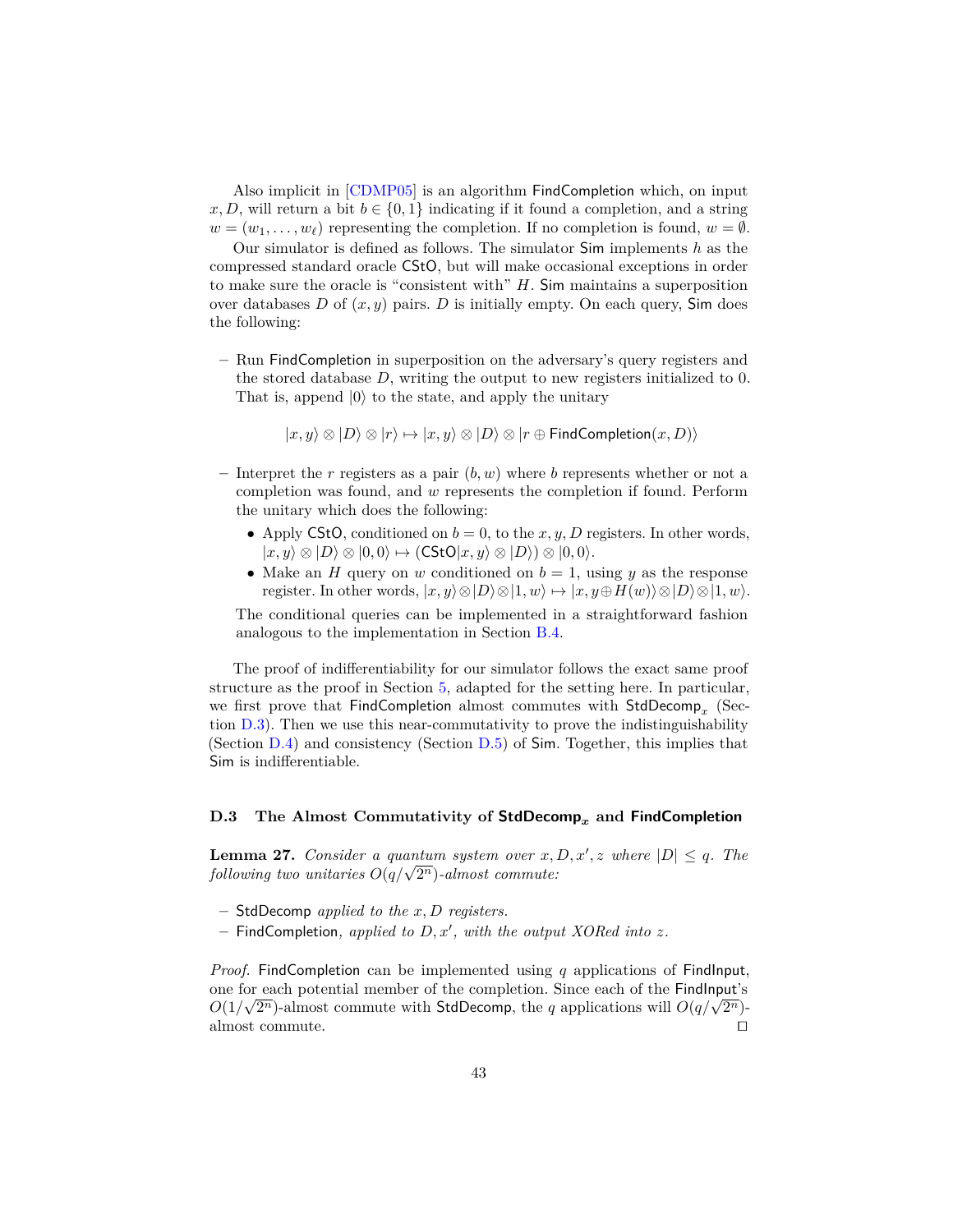#### <span id="page-43-0"></span>**D.4 Indistinguishability**

<span id="page-43-1"></span>**Lemma 28.** Sim *is indistinguishable. In particular, for any distinguisher* D *making at most q queries to h,*

$$
|\Pr[\mathcal{D}^h() = 1] - \Pr[\mathcal{D}^{\mathsf{Sim}^H}( ) = 1]| < O(q^2/\sqrt{2^n})
$$

*Proof.* The proof is analagous to the proof of Lemma [8,](#page-21-1) adapted for the current simulator. We consider a distinguisher *D*, and prove security through a sequence of hybrids.

*Hybrid 0.* This is the real world, where h is a random oracle. Let  $p_0$  be the probability *D* outputs 1 in this case.

*Hybrid 1.* This is still the real world, but we add an abort condition. Namely, after any query to *h*, we measure if the database *h* is good; if not, we immediately abort and stop the simulation. Let  $p_1$  be the probability  $\mathcal D$  outputs 1 in Hybrid 1. The proof of the following lemma is essentially identical to the proof of Lemma [9:](#page-22-0)

 ${\bf Lemma ~29.}~~|p_1-p_0| \leq O(\sqrt{q^3/2^n})$ 

Next, we define a classical encoding procedure Encode for databases *D*. Intuitively, Encode will scan the values  $(x, y)$  in *D*, seeing if any of the *x* values correspond to a completion in *D*. If so, such a completion will have an associated input *w*. Encode will reasonably guess that such a completion corresponds to an evaluation of  $H(w) = \mathsf{MD}_h(w)$ . Therefore, **Encode** will remove the value  $(x, y)$ in *D*, and add the pair  $(w, z)$  to a new database *E*, intuitively representing the oracle *H*. In more detail, Encode does the following:

- **–** For each pair *P* = (*x, y*) ∈ *D*, run FindCompletion(*x, D* \*P*) = (*b, w*). If *b* = 1, re-label the pair to (*w, y*)
- **–** Remove all re-labeled pairs *D* (which are easily identifiable since the input will be larger) and place them in a new database *E*.

We define the following Decode procedure, which operates on pairs *D, E*:

- **–** Merge the databases *D, E*
- $-$  For each pair  $(w, y)$  that was previously in *E*, write  $w = (w_1, \ldots, w_\ell)$ .
	- Let  $z_0 = IV$  and evaluate  $z_i = D(z_{i-1}, w_i)$  for  $i = 1, ..., \ell 1$ .
		- Re-label  $(w, y)$  to  $((z_{\ell-1}, w_{\ell}), y)$ .
	- If  $z_i = \perp$  for any  $i \leq \ell 1$ , output  $\perp$  and abort. If  $D(z_{\ell-1}, w_{\ell}) \neq \perp$ , output  $\perp$  and abort.

Note that, for good databases, Encode*,* Decode are independent of the order elements are processed. It follows immediately from the descriptions above that on good databases *D*, Decode( $\text{Encode}(D)$ ) = *D*. Therefore, Encode can be implemented in superposition, giving the unitary that maps  $|D\rangle$  to  $|\textsf{Encode}(D)\rangle$ . Also note that  $\mathsf{Encode}(\emptyset)=(\emptyset,\emptyset)$ .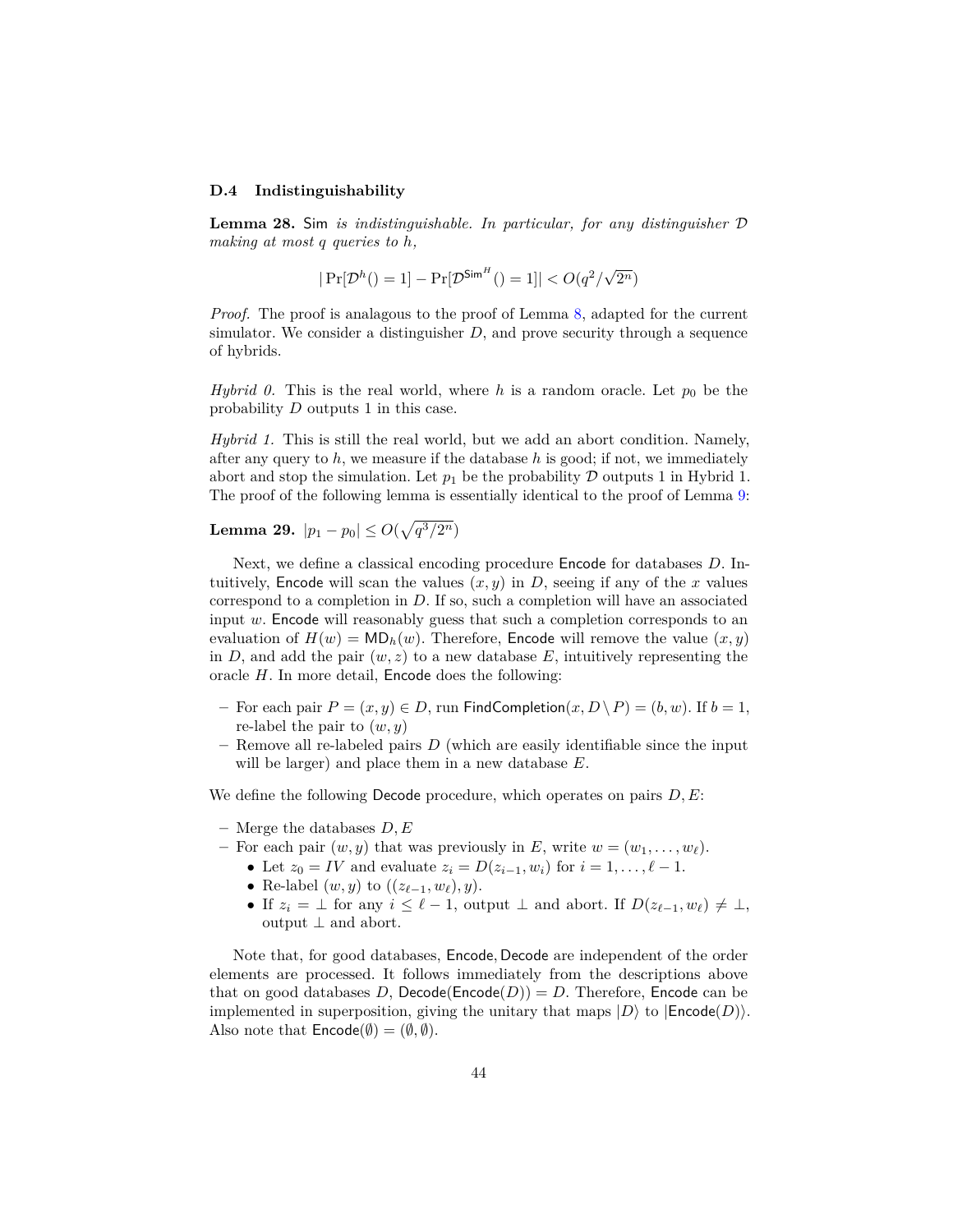*Hybrid 2.* In this hybrid, there are two databases  $D, E$ , initialized to  $(\emptyset, \emptyset)$ . Each query is answered in the following way:

- **–** Apply Decode to the *D, E* registers. Measure if Decode gives ⊥, in which case abort. Otherwise, there are now just one database register *D*.
- **–** Answer an *h* query by applying the CStO update procedure to *D*
- **–** Apply Encode to *D*.
- **–** Apply the check for the goodness of *D*.

Let  $p_1$  be the probability *D* outputs 1 in Hybrid 1. The proof of the following lemma is identical to that of Lemma [10:](#page-22-1)

## **Lemma 30.**  $p_1 = p_0$

*Hybrid 3.* This hybrid is the ideal world, where *h* queries are answered by Sim, but we still have the abort condition. In other words, instead of decoding, applying the query, and then encoding, in Hybrid 3 we act directly on the encoded state using the algorithms specified by Sim. *h* queries, on superpositions over *x, y, D, E*, can be summarized as follows:

- 1. Compute  $(b, w) = \mathsf{FindCompletion}(x, D)$  in superposition, writing the output to new registers.
- 2. In superposition, apply the following conditional procedures:
- 3. Conditioned on  $b = 0$ ,
	- (a) Uncompress *D* at *x*.
	- (b) Apply in superposition the map  $|x, y, D, E, b, w \rangle \mapsto |x, y \oplus D(x), D, E, b, w \rangle$ .
	- (c) Re-compress *D* at *x*.
- 4. Conditioned on  $b = 1$ ,
	- (a) Uncompress *E* at *w*.
	- (b) Apply in superposition the map  $|x, y, D, E, b, w \rangle \mapsto |x, y \oplus E(w), D, E, b, w \rangle$ .
	- (c) Re-compress *E* at *w*.
- 5. Uncompute  $(b, w)$  by running FindCompletion $(x, D)$  in superposition again.

Let  $p_3$  be the probability  $\mathcal D$  outputs 1 in this hybrid.

**Lemma 31.**  $|p_3 - p_2|$  ≤  $O(q^3/\sqrt{2})$  $\overline{2^n}).$ 

*Proof.* We start with the very last query, and gradually change the queries oneby-one from how they were answered in Hybrid 2 to Hybrid 3. Consider the action of the query on the registers  $|x, y, D, E\rangle$ .

First, recall that Encode*/*Decode are independent of the order in which inputs are processed, since the database is guaranteed to be good. Therefore, we will assume the Encode operation at the end of the query in Hybrid 2 processes *x* last, if it exists in the database. All other inputs are processed before *x*. One by one, we will move the processing of these  $\neq x$  inputs to occur just after the initial decode but before the CStO update. We observe the following: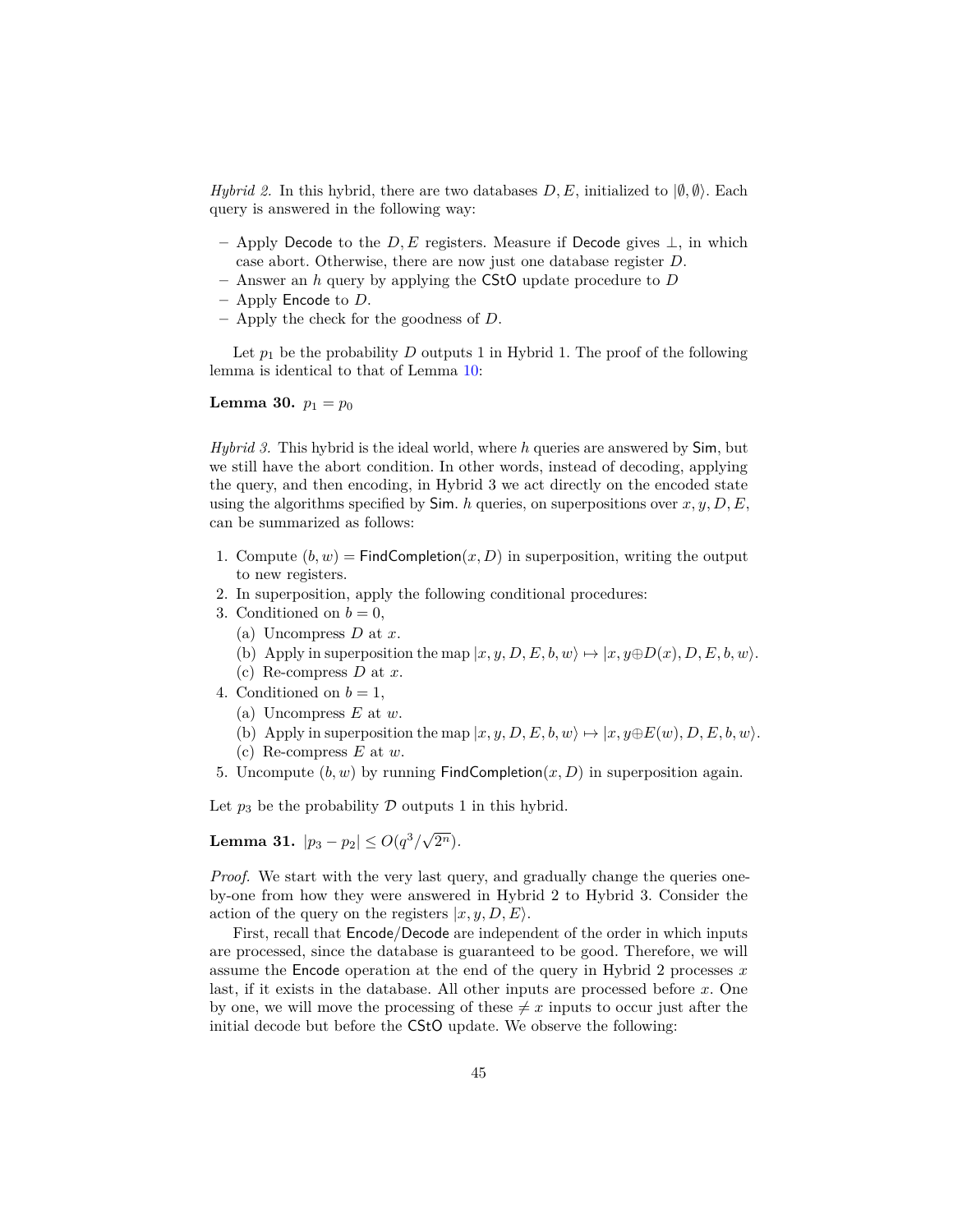- The processing of an input  $x' \neq x$  commutes with the CStO<sup>'</sup> map within CStO. Recall that  $CStO'|x, y, D, E\rangle = |x, y \oplus D(x), D, E\rangle$ . Since processing  $x' \neq x$  does not change the value of  $D(x)$ , we can process before or after without any affect.
- **–** The processing of an input *x* 0 commutes with StdDecomp, except for the application of FindCompletion. But recall that by Lemma [27](#page-42-1) these  $O(q/\sqrt{2^n})$ almost commute.

The result is that, for each  $x' \neq x$ , that processing  $O(q/\sqrt{2^n})$ -almost commutes with the application of CStO. As such, we can move them to occur just before CStO and incur only a  $O(q^2/\sqrt{2^n})$  error in trace distance. Then, each processing step during Encode will exactly cancel out a processing step during Decode.

Unfortunately, the above does not apply to the processing of *x* itself, since processing  $x$  may affect the value of  $D(x)$  and hence does not in general commute with CStO'. Instead, at this point, our Decode, Encode only process at most a single element corresponding to the input *x*. Thus, our modified Hybrid 2 procedure looks like:

- 1. Compute  $(b, w) = \text{FindCompletion}(x, D)$  in superposition, writing the output to new registers.
- 2. In superposition, apply the following conditional procedure, conditioned on  $b = 1$ : re-label any pair  $(w, y) \in E$  to  $(x, y)$  and move it to *D*. Because the previous query finished with an **Encode**, we are guaranteed that  $(x, y)$  is not present in *D*.
- 3. Apply CStO:
	- (a) Uncompress *D* at *x*.
	- (b) Apply in superposition the map  $|x, y, D, E, b, w \rangle \mapsto |x, y \oplus D(x), D, E, b, w \rangle$ .
	- (c) Re-compress *D* at *x*.
- 4. In superposition, apply the following conditional procedure, conditioned on  $b = 1$ : re-label any pair  $(x, y) \in D$  to  $(w, y)$  and move it to *E*.
- 5. Uncompute  $(b, w)$  by running **FindCompletion** $(x, D)$  in superposition again.

We now show that our modified Hybrid 2 is identical to Hybrid 3.

Fix an *x*, D and suppose D is good (recall that this means it has no collisions and no pairs whose  $y$  value is  $IV$ ). There are two cases:

- $-$  FindCompletion $(x, D) = (0, 0)$ . Then in our modified Hybrid 2, decoding/encoding does not affect the labeling for any (*x, z*) pair in *D*. As such, Hybrid 2 will uncompress *D* at *x*, apply the map  $|x, y, D, E\rangle \mapsto |x, y \oplus D(x), D, E\rangle$  and then re-compress *D* at *x*, for these *x, D*.
- **–** FindCompletion(*x, D*) = (1*, w*). Then in our modified Hybrid 2, decoding will re-label a  $(w, z) \in E$  (if present) to  $(x, z) \in D$ . The effect of Hybrid 1 in this case will be to uncompress *E* at *w*, apply the map  $|x, y, D, E\rangle \mapsto$  $|x, y \oplus E(x), D, E\rangle$ , and then re-compress *E* at *w*.

In either case, the effects are identical in both modified Hybrid 2 and in Hybrid 3.

After *q* queries to *h*, the total error between Hybrid 1 and Hybrid 2 is at most  $O(q^3/\sqrt{2})$  $\overline{n}$ ).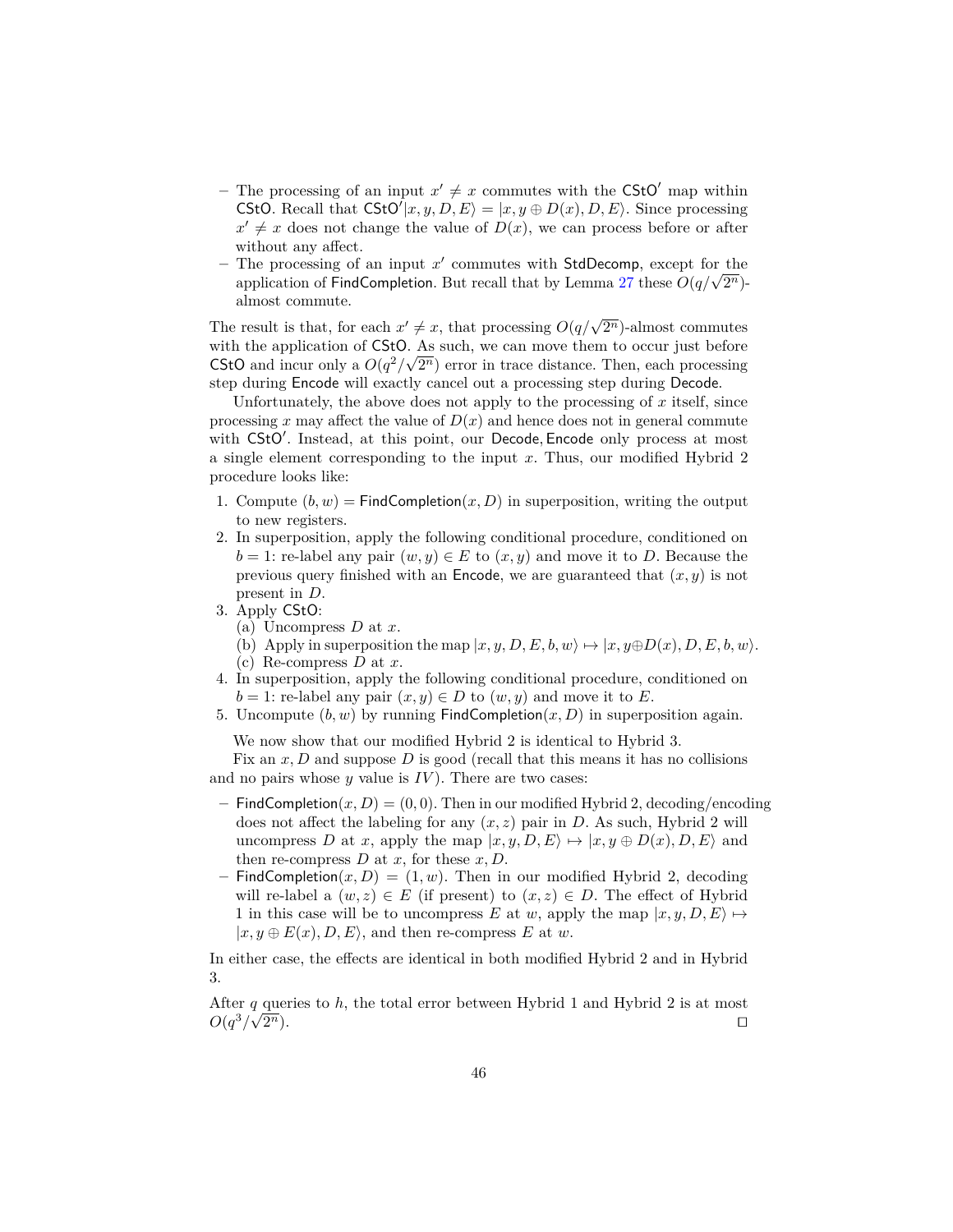*Hybrid 4.* This is the ideal world, where we remove the abort condition from Hybrid 3. Let  $p_4$  be the probability  $\mathcal D$  outputs 1 in Hybrid 4. By an almost identical proof to that of Lemma [9,](#page-22-0) we have:

 ${\bf Lemma 32.}~~|p_4-p_3|\leq O(\sqrt{q^3/2^n})$ 

Summing up, we have that  $|p_4 - p_0| < O(q^3/\sqrt{2})$  $\overline{2^n}$ , proving Lemma [28.](#page-43-1)  $\Box$ 

#### <span id="page-46-0"></span>**D.5 Consistency**

<span id="page-46-6"></span>**Lemma 33.** Sim *is consistent. In particular, for any distinguisher* D *making at most q quantum queries to h, H where the queries to H have block length at most `,*

$$
|\Pr[\boldsymbol{\mathcal{D}}^{\mathsf{Sim}^H, H}() = 1] - \Pr[\boldsymbol{\mathcal{D}}^{\mathsf{Sim}^H, \boldsymbol{C}^{\mathsf{Sim}^H}}() = 1]| < O(q^2\ell/\sqrt{2^n})
$$

In other words, *h* are simulated as  $\mathsf{Sim}^H$ , and the adversary has to distinguish between  $H$  and  $C^h$ .

*Proof.* Again, the proof is analogous to the proof of Lemma [13.](#page-24-6) We first work out how *H* queries are answered using  $C<sup>h</sup>$ , when we simulate *h* using  $\mathsf{Sim}^H$ . We work out the case for a query on a two-block input  $x = (x_1, x_2)$ , the other cases being handled analogously. The input registers will be labeled with  $x = (x_1, x_2)$ , and the output registers labeled with *y*.

- <span id="page-46-4"></span>1. First, make an *h* query on  $(IV, x_1)$ , writing the output to some new registers initialized to  $z = 0<sup>n</sup>$ . Since we are implementing *h* using CStO, this is accomplished using the following steps:
	- (a) Un-compress *D* at  $(IV, x_1)$  by applying StdDecomp<sub>*IV*, $x_1$ </sub> to *D*.
	- (b) Evaluate the map  $|x_1, z, x_2, y \rangle \otimes |D\rangle \mapsto |x_1, z \oplus D(IV, x_1), x_2, y \rangle \otimes |D\rangle$ , where *z* is the new register that was initialized to 0.
	- (c) Re-compress *D* at  $(IV, x_1)$  by applying StdDecomp<sub>IV, $x_1$ </sub> again.
- <span id="page-46-3"></span><span id="page-46-1"></span>2. Next, make an  $h$  query on input  $(z, x_2)$  (where  $z$  where the registers created previously) with output registers *y*. This has the effect of mapping to:

$$
|x_1, z, x_2, y \oplus h_b(x) \rangle \otimes |D\rangle \text{ if FindInput}((z, x_2), D) = (0, 0)
$$
  

$$
|x_1, z, x_2, y \oplus H(w) \rangle \otimes |D\rangle \text{ if FindInput}(z, x_2), D) = (1, w)
$$

- <span id="page-46-5"></span><span id="page-46-2"></span>3. Finally, make another *h* query to un-compute the value of *z*. This is accomplished in the following steps:
	- (a) Un-compress *D* at  $(IV, x_1)$  by applying StdDecomp<sub>*IV*, $x_1$ </sub> to *D*.
	- (b) Evaluate the map  $|x_1, z, x_2, y \rangle \otimes |D\rangle \mapsto |x_1, z \oplus D(IV, x_1), x_2, y \rangle \otimes |D\rangle.$
	- (c) Re-compress *D* at  $(IV, x_1)$  by applying StdDecomp<sub>*IV*, $x_1$ </sub> again.
	- (d) Then discard the *z* registers.

Let  $D$  be a potential distinguisher. We prove indistinguishability by introducing some hybrids:

*Hybrid 0.* In this hybrid, *H* queries are answered using  $C<sup>h</sup>$ , as worked out above. Let  $p_0$  be the probability  $\mathcal D$  outputs 1.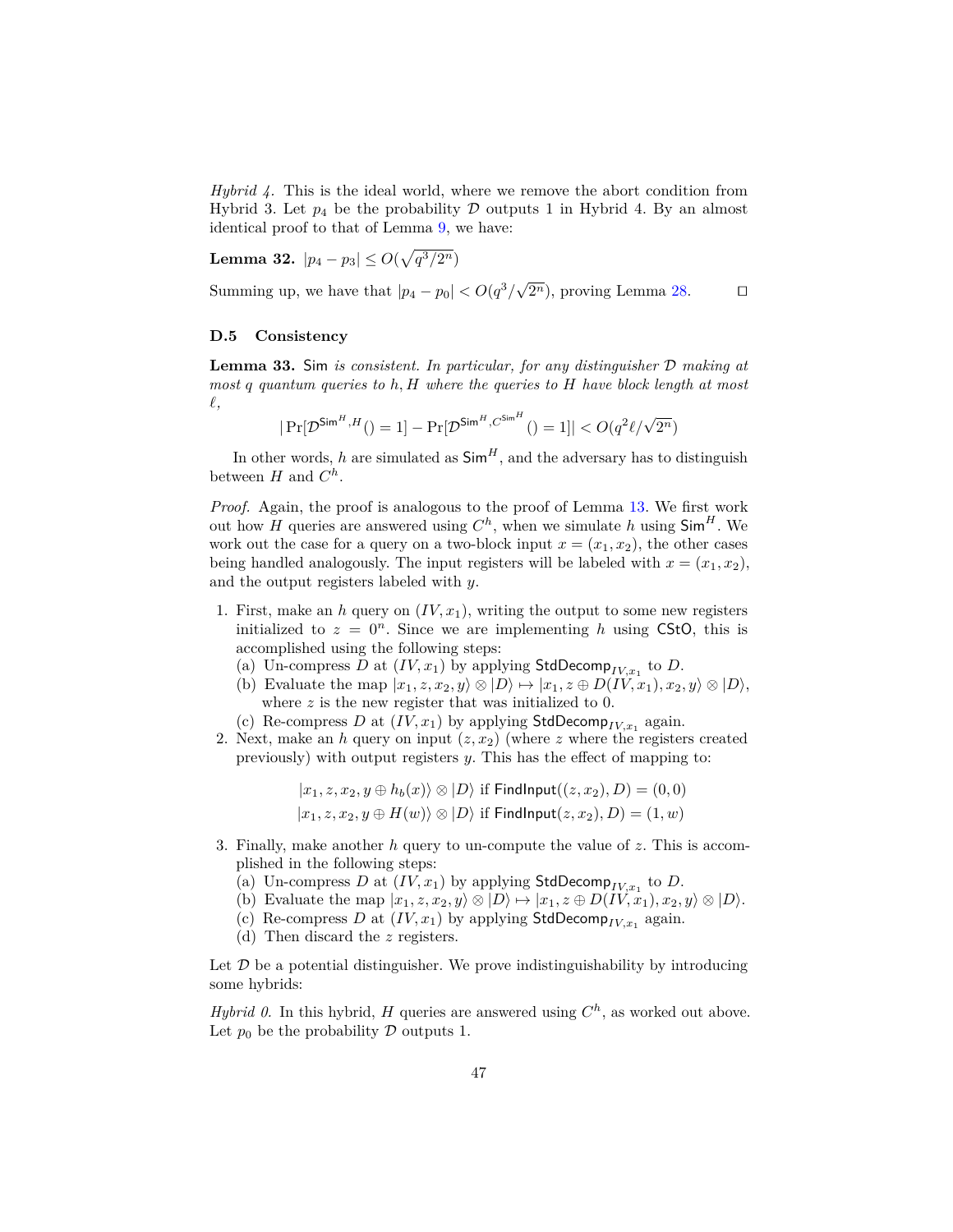*Hybrid 1.* This hybrid is identical to Hybrid 0 as outlined above, except that Steps [1c](#page-46-1) and [3a](#page-46-2) are removed, with analogous changes for inputs consisting of more blocks. Let  $p_1$  be the probability  $D$  outputs 1 in this hybrid.

Lemma 34.  $|p_1 - p_0| < O(q^2 \ell / \sqrt{2^n})$ *.* 

*Proof.* Since Steps [1c](#page-46-1) and [3a](#page-46-2) are inverses of each other, Hybrid 1 is equivalent to moving Step [3a](#page-46-2) up to occur just after Step [1c.](#page-46-1) By Lemma [27,](#page-42-1) for each query to moving step sa up to occur just after step 1c. By Lemma 2*t*, for each query to *H* this creates an error  $O(q/\sqrt{2^n})$ . In general, for an *l*-block message, there to *H* this creates an error  $O(q/\sqrt{2^n})$ . In general, for an  $\ell$ -block message, there will be  $\ell$  such errors, totaling  $O(q\ell/\sqrt{2^n})$  for each query, yielding a total error of will be  $\ell$  s<br> $O(q^2 \ell/\sqrt{2})$  $\overline{n}$ ).

*Hybrid 2.* This hybrid is identical to Hybrid 2, except that after each query we measure if the database *D* is good. If not, we abort and stop the simulation. Let  $p_2$  be the probability D outputs 1 in this hybrid. By an almost identical proof to that of Lemma [9,](#page-22-0) we have:

 ${\bf Lemma~35.}~~|p_2-p_1|< O(\sqrt{q^3/2^n})$ 

*Hybrid 3.* This hybrid is identical to Hybrid 2 as outlined above, except that:

- **–** Steps [1c](#page-46-1) and [3a](#page-46-2) are removed (as in Hybrid 1)
- **–** The operation in Step [2](#page-46-3) is replaced with

$$
|x_1, z, x_2, y\rangle \otimes |D\rangle \mapsto |x_1, z, x_2, y \oplus H(x_1, x_2)\rangle \otimes |D\rangle
$$

In other words Hybrid 3 is identical to Hybrid 2, except that we change Step [2.](#page-46-3) Let  $p_3$  be the probability  $\mathcal D$  outputs 1 in this hybrid.

# **Lemma 36.**  $p_3 = p_2$ .

*Proof.* In either hybrid, since we do not apply the Steps [1c](#page-46-1) and [3a,](#page-46-2) D is guaranteed to contain the pair  $((IV, x_1), z)$ , where *z* is the same as in Step [2.](#page-46-3) Therefore, in Hybrid 1, FindCompletion $((z, x_2), D)$  is guaranteed to find a completion. Moreover, for good *D* (containing no collisions of *y* values equal to *IV*), FindInput( $(z, x_2)$ , *D*) will find exactly the completion  $((IV, x_1), z)$ . In this case,  $w = (x_1, x_2)$ , and Hybrid 1 will make a query to *H* on  $(x_1, x_2)$ . The end result is that for good *D*, Step [2](#page-46-3) is identical in both Hybrids. Since *D* is always guaranteed to be good, the lemma follows.  $\Box$ 

*Hybrid 4.* In this hybrid, *H* queries are made directly to *H*. Let *p*<sup>4</sup> be the probability  $D$  outputs 1 in this hybrid.

### **Lemma 37.**  $p_4 = p_3$

*Proof.* In Hybrid 2, what remains of Steps [1](#page-46-4) and [3](#page-46-5) are exact inverses of each other and moreover commute with the new Step [2](#page-46-3) from Hybrid 2. Therefore, we can remove Steps [1](#page-46-4) and [3](#page-46-5) altogether without affecting how oracle queries are answered. The result is identical to Hybrid 3.  $\Box$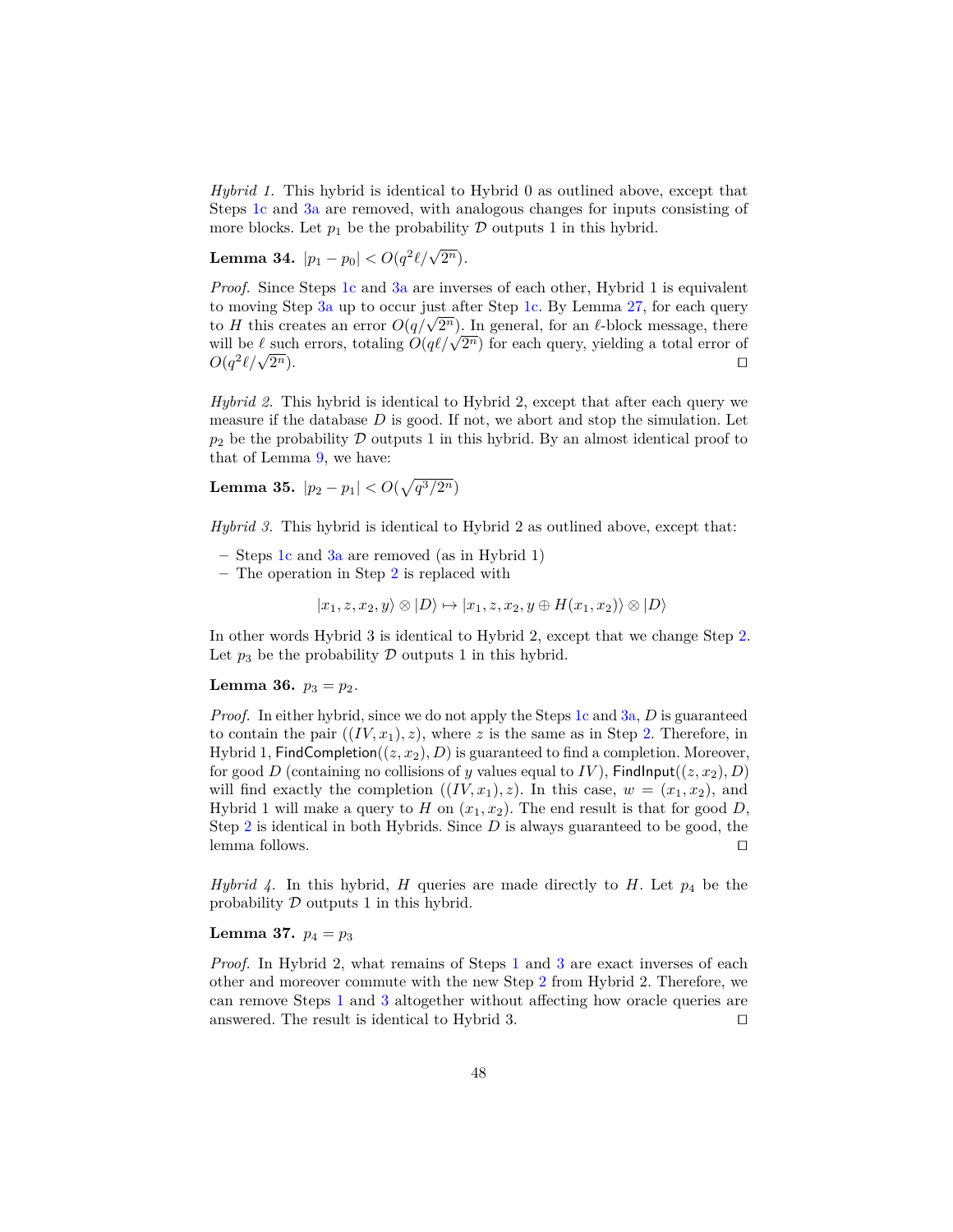*Hybrid 5.* This hybrid has *H* queries made directly to *H*, but without the abort condition. Let  $p_5$  be the probability D outputs 1 in this hybrid. By an almost identical proof to that of Lemma [9,](#page-22-0) we have:

 ${\bf Lemma~38.}~~|p_5-p_4|< O(\sqrt{q^3/2^n})$ 

Overall then  $|p_0 - p_5| < O(q^2 \ell / \sqrt{2^n})$ , finishing the proof of Lemma [33.](#page-46-6) □

# <span id="page-48-0"></span>**E Quantum Tests**

Here, we formalize the notion of a quantum *test*. Such tests will determine if a particular register contains a given value or values (in an appropriate basis).

In more detail, for a set *S* and value *x*, let  $\mathbb{1}(x \in S)$  be the function that outputs 1 if  $x \in S$  and 0 otherwise. Let C be a 0/1 function on values z from some set. A *computational basis test*, denoted CBT*<sup>C</sup>* , performs the unitary defined on the computational basis states as  $|x, S, b, z\rangle \mapsto |x, S, b \oplus (C(z) \cdot \mathbb{1}(x \in S)), z\rangle$ . In other words, conditioned on  $C(z) = 1$ , it will test if  $x \in S$ , XOring the result into the *b* registers. We will call *x* the test registers, *S* the set registers, *b* the output registers, and *z* the auxiliary registers.

We will also define a *Fourier basis test*, denoted  $FBT_C$ , which is identical to a computational test, except that it performs the Hadamard on the *x* registers before and after the test. The result is that it will test if  $x \in S$  in the Fourier domain.

The two types of tests above, if they share the same test registers, do not commute. In particular, if we test if  $x$  is equal to  $y$  in the computational basis and equal to *z* in the Fourier basis, or perform the tests in the reverse order, the resulting states will not be the same. However, we will see that they very nearly commute, meaning interleaving the tests, while guaranteed to modify the state *x*, only does negligibly.

**Definition 7.** *Let U*0*, U*<sup>1</sup> *be unitaries over the same quantum system. We say that*  $U_0, U_1$   $\epsilon$ *-almost commute if, for any initial state*  $\rho$ *, the images of*  $\rho$  *under*  $U_0U_1$  *and*  $U_1U_0$  *are at most*  $\epsilon$ -far *in trace distance*.

<span id="page-48-1"></span>**Lemma 39.** *Consider a quantum system over <i>n*-bit strings *x*, subsets  $S \subseteq \{0,1\}^n$ *of size at most s, subsets*  $T \subseteq \{0,1\}^n$  *of size at most t, output registers*  $b, c \in \{0,1\}$ *, and auxiliary information z (of arbitrary size). The following two unitaries*  $8\sqrt{st/2^n}$ *-almost commute:* 

- **–** CBT*<sup>C</sup> , where x is the test register, S the set register, b the output register,* (*c, z*) *the auxiliary register, and conditional function C.*
- **–** FBT*D, where x is the test register, T the set register, c the output register,* (*b, z*) *the auxiliary register, and conditional function D.*

*Proof.* Define  $|\phi_y\rangle = \frac{1}{\sqrt{2}}$  $\frac{1}{2^n} \sum_{x} (-1)^{y \cdot x} |x\rangle$ . Let  $H_0$  be the unitary that applies the Hadamard operation on the  $b$  registers, and  $H_1$  the unitary that applies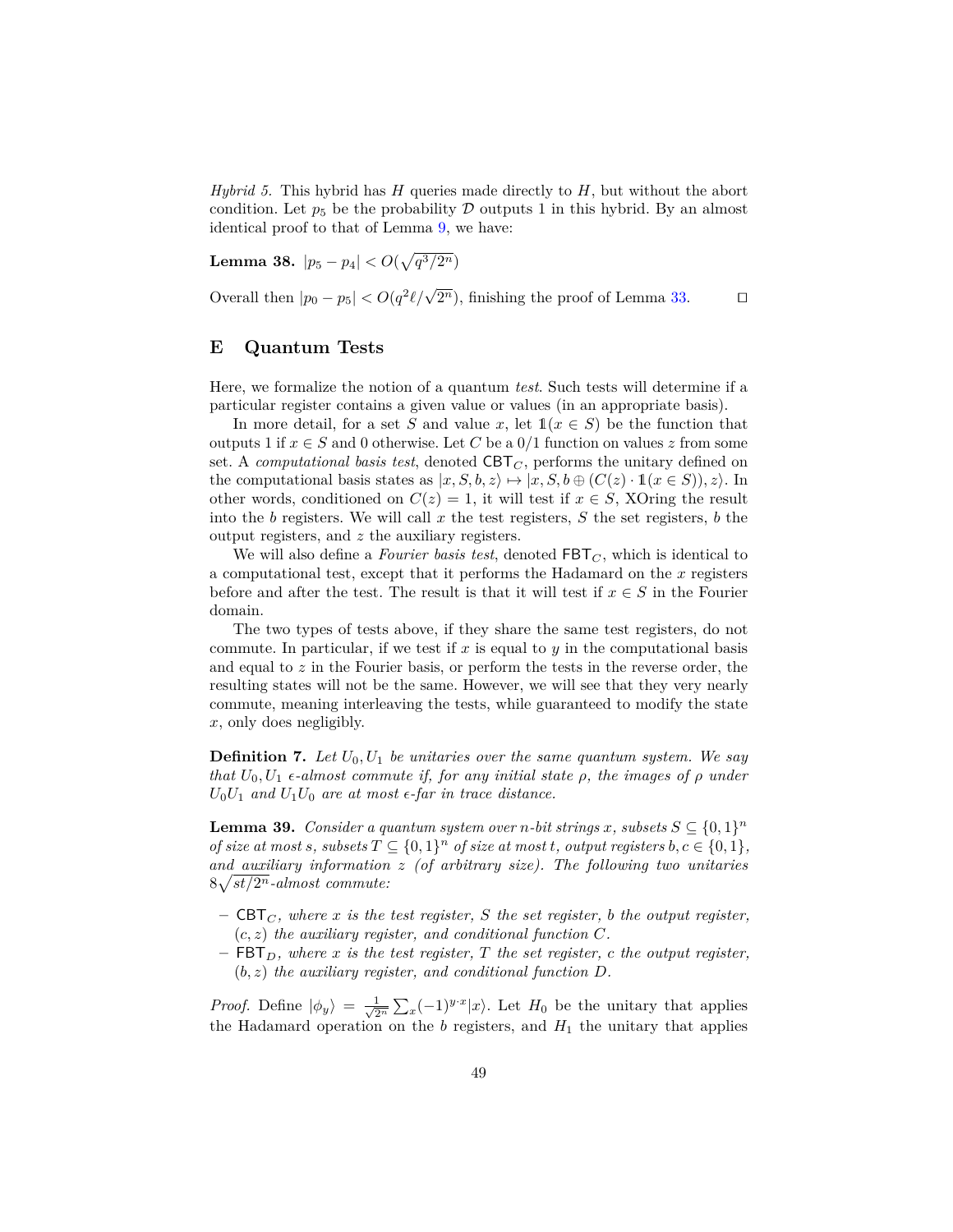Hadamard on the *c* registers. Let

$$
P = \sum_{\substack{S,T,b,b',c,z,x:\\x \in S, C(c,z) = 1}} (-1)^{b+b'} |x, S, T, b', c, z\rangle \langle x, S, T, b, c, z|
$$
  

$$
Q = \sum_{\substack{S,T,b,c,c',z,x:\\y \in T, D(b,z) = 1}} (-1)^{c+c'} |\phi_y\rangle \langle \phi_y| \otimes |S, T, b, c, z\rangle \langle S, T, b, c', z|
$$

A straightforward calculation shows that **I**−*P* is the computational basis test and  $I - Q$  is the Fourier basis test. We will first consider the case of pure state  $|\psi\rangle$ . Then the two resulting states are  $(\mathbf{I} - Q)(\mathbf{I} - P)|\psi\rangle$  and  $(\mathbf{I} - P)(\mathbf{I} - Q)|\psi\rangle$ . The difference between these states is  $(PQ - QP)|\psi\rangle$ . Working out the product *PQ*, we see that

$$
PQ = \frac{1}{\sqrt{2^n}} \sum_{S,T} L_{S,T} \otimes M_z \otimes N_z \otimes |S,T,z\rangle\langle S,T,z| \text{ where}
$$
  
\n
$$
L_{S,T} = \sum_{x \in S, y \in T} (-1)^{x \cdot y} |x\rangle\langle\phi_y|
$$
  
\n
$$
M_z = \sum_{b',b:D(b,z)=1} (-1)^{b+b'} |b'\rangle\langle b|
$$
  
\n
$$
N_z = \sum_{c,c':C(c,z)=1} (-1)^{c+c'} |c\rangle\langle c'|
$$

Therefore,  $PQ$  is a block-diagonal matrix consisting of matrices  $\frac{1}{\sqrt{2^n}}L_{S,T}\otimes$  $M_z \otimes N_z$  on the diagonal. Now, the  $M_z$  (resp.  $N_z$ ) matrices have spectral norm either 0,1, or 2, corresponding to the the number of solutions to  $D(b, z) = 1$  for *b* ∈ {0, 1} (resp.  $C(c, z) = 1$  for  $c \in \{0, 1\}$ ).

Next, notice that applying the QFT to the right side of *LS,T* and then deleting the all-zero columns and rows yields an  $|S| \times |T|$  matrix with entries of absolute value 1. The spectral norm of such a matrix, and hence the spectral norm of  $L_{S,T}$ , is at most  $\sqrt{|S| \times |T|}$ .

Putting it all together, the spectral norm of  $PQ$  is at most the spectral norm of one of the matrices on the diagonal, which is at most  $4\sqrt{st/2^n}$ . This means that the norm of  $(PQ - QP)|\psi\rangle$  is at most  $8\sqrt{st/2^n}$ . Applying Lemma [1,](#page-10-1) we see that the states  $\tau$ ,  $\tau'$  have trace distance at most  $8\sqrt{st/2^n}$ .

This proves the lemma for the case of pure states. For the case of general mixed states  $\rho$ , write  $\rho$  as a convex combination of pure states, apply the lemma to each pure state, and then use to triangle inequality to bound the overall trace distance between  $\tau, \tau'$  as  $8\sqrt{st/2^n}$ .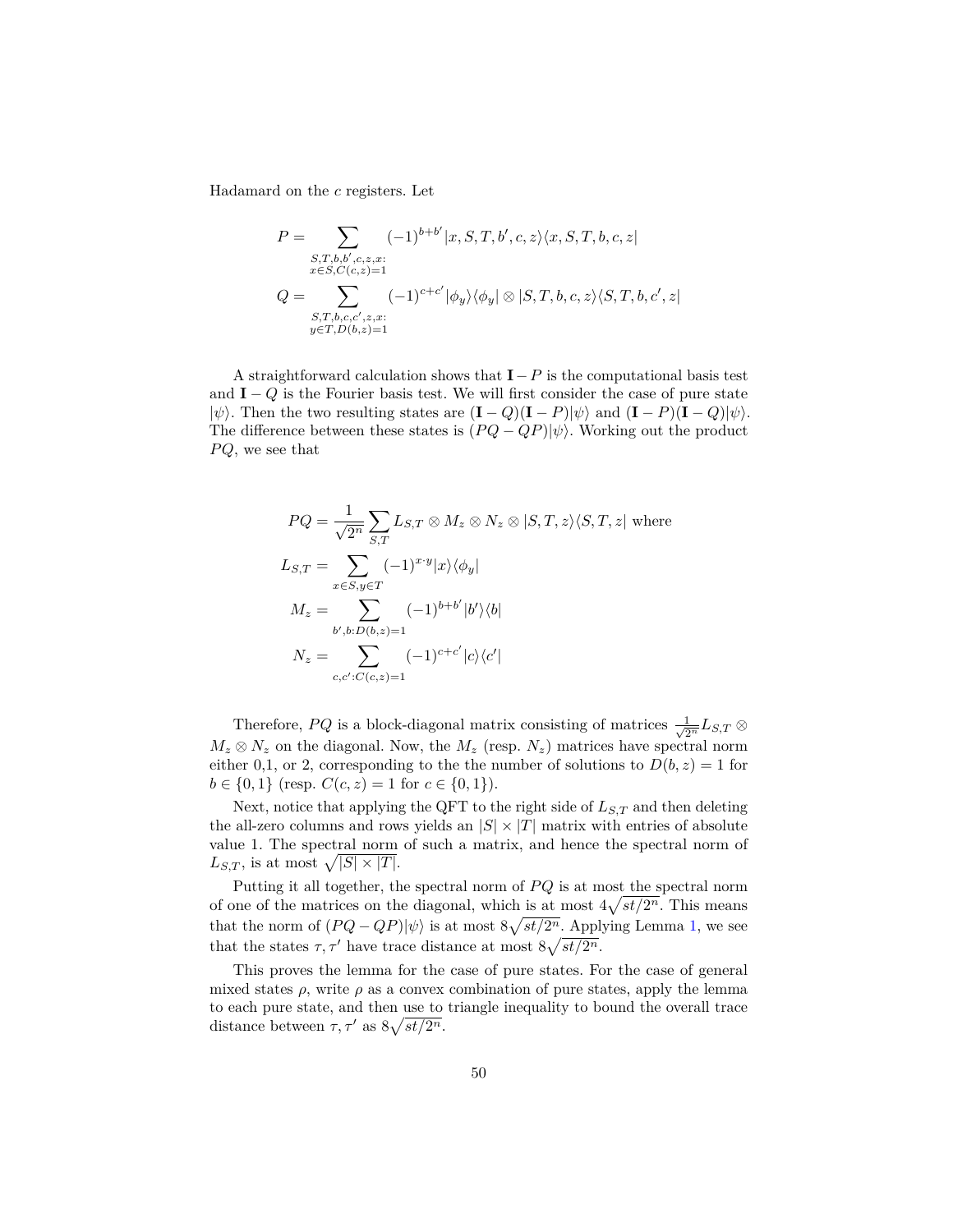# <span id="page-50-0"></span>**F Quantum Security of Fujisaki-Okamoto**

In this section, we use our compressed oracle technique to prove the security of the Fujisaki-Okamoto [\[FO99\]](#page-28-8) transformation in the quantum random oracle model of Boneh et al.  $[BDF+11]$  $[BDF+11]$ .

### **F.1 Background**

For a random variable *X*, let  $H_{\infty}(X) = \max_x(-\log \Pr[X = x])$  be the minentropy of *X*.

The building blocks for the Fujisaki-Okamoto (FO) transformation are:

*Symmetric key encryption.* A symmetric key encryption scheme is a pair of PPT algorithms (Enc*,* Dec) such that:

- **<b>Enc**(*k, m*) takes as input a key *k* ∈ {0, 1}<sup> $λ$ </sup> and a message *m*, and produces a ciphertext *c*
- **–** Dec(*k, c*) takes as input a key *k* and ciphertext *c*, and produces either a message *m* or a special symbol  $\perp$  indicating rejection.
- **– Correctness:** For any key *k* and message *m*,

$$
Pr[Dec(k, Enc(k, m)) = m] = 1
$$

**– One-time security:** For any quantum polynomial time adversary A, there exists a negligible function  $\operatorname{negl}(\lambda)$  such that

$$
|\Pr[\texttt{OT-Exp}_0(\lambda,\mathcal{A})=1]-\Pr[\texttt{OT-Exp}_1(\lambda,\mathcal{A})=1]|<\mathsf{negl}(\lambda)
$$

where  $\texttt{OT-Exp}_b(\lambda, \mathcal{A})$  is the following experiment:

- The challenger chooses a random key  $k \in \{0,1\}^{\lambda}$
- The adversary  $A$ , on input  $\lambda$ , produces two messages  $m_0^*, m_1^*$  such that  $\left|m_{0}^{*}\right|=\left|m_{1}^{*}\right|$  and sends them to the challenger.
- The challenger computes  $c^* \leftarrow \text{Enc}(k, m_b^*)$  and returns it to the adversary.
- The adversary outputs a guess  $b'$  for  $b$ .

*Public key encryption.* A public key encryption scheme is a triple of PPT algorithms (Gen*,* Enc*,* Dec) such that:

- **–** Gen( $\lambda$ ) takes as input the security parameter and produces a secret key/public key pair (sk*,* pk)
- **–** Enc(pk*, m*) takes as input a public key pk and a message *m*, and produces a ciphertext *c*
- **–** Dec(sk*, c*) takes as input a secret key sk and ciphertext *c*, and produces either a message *m* or a special symbol  $\perp$  indicating rejection.
- **– Correctness:** For any message *m*,

$$
\Pr[\mathsf{Dec}(k,\mathsf{Enc}(k,m)) = m] = 1
$$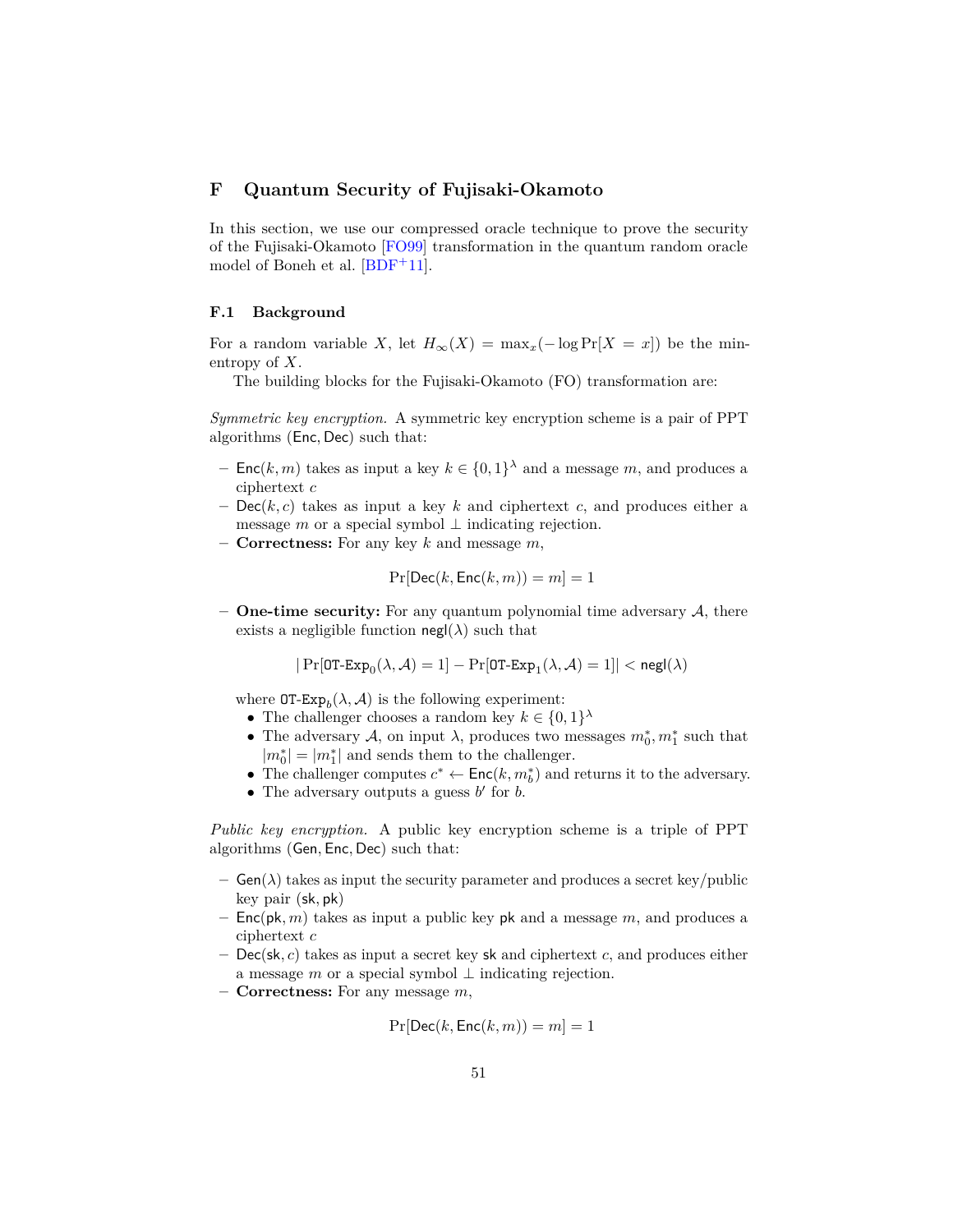**– Well-spread:** There exists a super-logarithmic function *p* such that, for any pk produced by  $Gen(\lambda)$  and any message m,

$$
H_{\infty}(\mathsf{Enc}(\mathsf{pk}, x)) \ge p(\lambda)
$$

In other words, the probability of any particular ciphertext is negligibly small.

**– One-way security:** Fix a message length *n* = *n*(*λ*) that is polynomial in  $λ$ . For any quantum polynomial time adversary  $A$ , there exists a negligible function  $negl(\lambda)$  such that

$$
\Pr[\mathtt{OW-Exp}(\lambda, \mathcal{A}) = 1]| < \mathsf{negl}(\lambda)
$$

where  $\text{OW-Exp}(\lambda, \mathcal{A})$  is the following experiment:

- The challenger chooses a random key pair  $(\mathsf{sk}, \mathsf{pk}) \leftarrow \mathsf{Gen}(\lambda)$ , and sends pk to A.
- The challenger then chooses a uniformly random message *m* of length *n*, and sends  $c \leftarrow \textsf{Enc}(\textsf{pk}, m)$  to A
- The adversary responds with a guess  $m'$  for  $m$ .
- The challenger outputs 1 if  $m = m'$  and 0 otherwise.

*CCA-secure public key encryption in the quantum random oracle model.* The result of of the FO transformation is a public key encryption scheme, but with the following modifications:

- **– Random oracle model.** The algorithms Gen*,* Enc*,* Dec all make (classical) queries to a function  $H: \{0,1\}^a \to \{0,1\}^b$ .
- **– Security under a quantum chosen ciphertext attack in the quantum random oracle model.** This is an adaptation of the quantum CCA security definition of Boneh and Zhandry [\[BZ13\]](#page-27-6) to the random oracle model.

For any quantum polynomial time adversary  $A$ , there exists a negligible function  $\mathsf{negl}(\lambda)$  such that

$$
|\Pr[\text{CCA-RO-Exp}_0(\lambda,\mathcal{A})=1]-\Pr[\text{CCA-RO-Exp}_1(\lambda,\mathcal{A})=1]|<\mathsf{negl}(\lambda)
$$

where  $CCA-RO-Exp_b(\lambda, \mathcal{A})$  is the following experiment:

- The challenger chooses a random function  $H: \{0,1\}^a \to \{0,1\}^b$ . The challenger chooses a random key pair  $(\mathsf{sk}, \mathsf{pk}) \leftarrow \widehat{\mathsf{Gen}}^H(\lambda)$ , and sends pk to A.
- The adversary is allowed to make the following queries:
	- ∗ **Quantum Random Oracle:** The adversary makes a quantum oracle query to *H*. For concreteness, we will assume *H* is implemented as the standard oracle, though it is equivalent to consider the phase oracle. A can make as many queries to *H* as it would like.
	- **∗ Challenge query:** The adversary chooses two messages  $m_0^*, m_1^*$  such that  $|m_0^*| = |m_1^*|$  and sends them to the challenger. The challenger computes  $c^* = \text{Enc}(\text{pk}, m_b^*)$ , and returns it to the adversary. For simplicity, we will restrict  $\mathcal A$  to making only a single challenge query, though a straightforward hybrid argument will show that this is equivalent to allowing arbitrarily many challenge queries.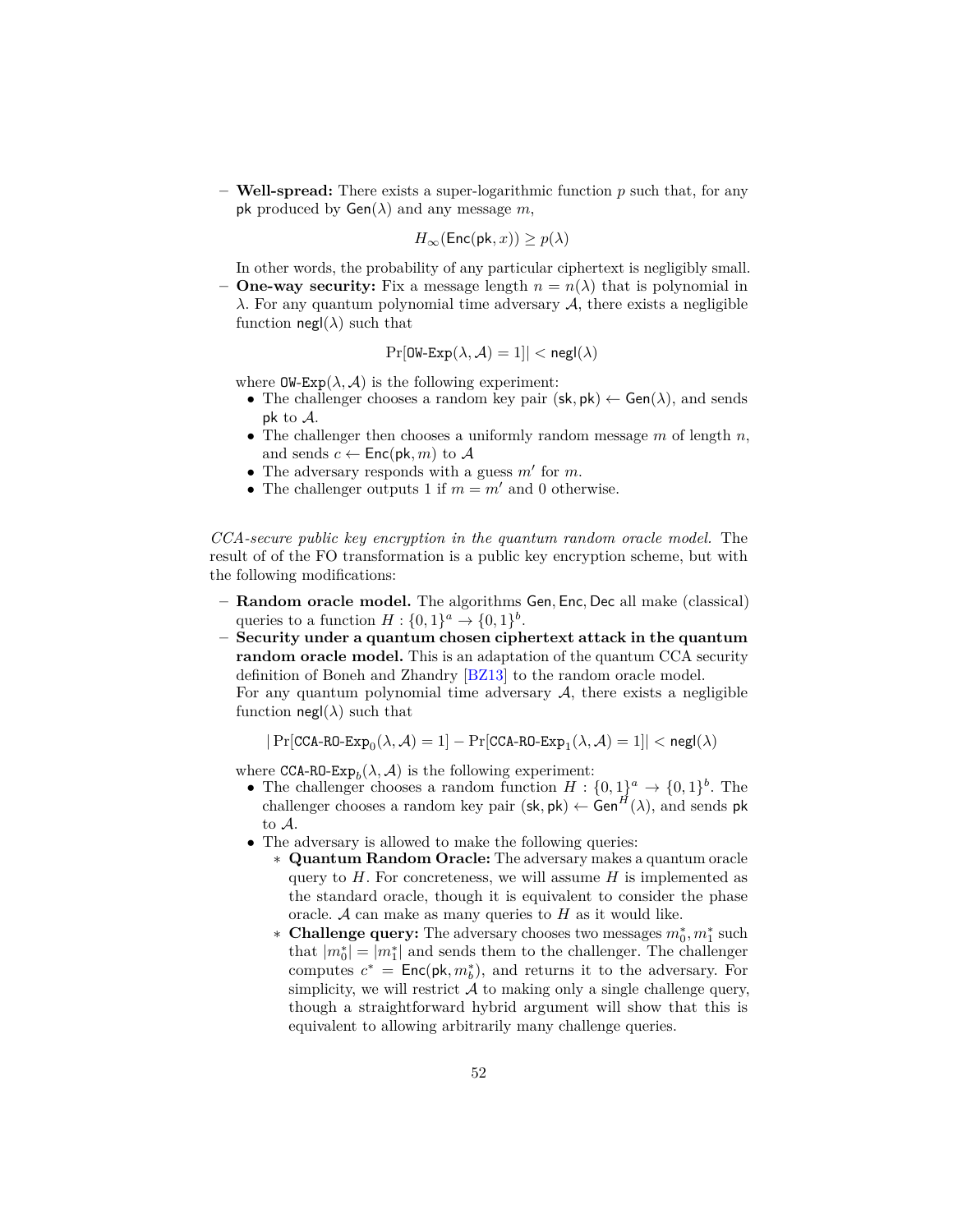∗ **CCA queries:** The adversary makes a quantum query to the function *CCA*, defined as

$$
CCA(c) = \begin{cases} \bot & \text{if } c \text{ was the result of a previous challenge query} \\ \mathsf{Dec}(\mathsf{sk}, c) & \text{otherwise} \end{cases}
$$

The adversary can make as many CCA queries as it would like.

• Finally, the adversary produces a guess  $b'$  for  $b$ .

*The FO Transformation.* Given a symmetric key encryption scheme ( $Enc_S, Dec_S$ ) and a public key encryption scheme (Gen*,* Enc*<sup>P</sup> ,* Dec*<sup>P</sup>* ), the Fujisaki-Okamoto  $\text{transformation is the tuple } (\mathsf{Gen}, \mathsf{Enc}_{FO}^{G,H}, \mathsf{Dec}_{FO}^{G,H}) \text{ where: }$ 

- $-G, H$  are two functions, where *G* outputs keys for  $\mathsf{Enc}_S$  and *H* outputs the random coins used by Enc*<sup>P</sup>* .
- $-$  Enc $_{FO}^{G,H}$ (pk,  $m$ ):
	- Choose a random input  $\delta \in \{0,1\}^n$ .
	- Compute  $d \leftarrow \mathsf{Enc}_S(H(\delta), m)$ .
	- Compute  $c \leftarrow \mathsf{Enc}_P(\mathsf{pk}, \delta; G(\delta, d))$
	- Output  $(c, d)$
- $-$  Dec $_{FO}^{G,H}(\mathsf{sk}, (c, d))$ :
	- Compute  $\delta' \leftarrow \mathsf{Dec}_P(\mathsf{sk}, c)$
	- Check that  $\mathsf{Enc}_P(\mathsf{pk}, \delta'; G(\delta', d)) = c$ . If not, output  $\perp$  and abort.
	- Compute and output  $m' \leftarrow \mathsf{Dec}_S(H(\delta'), d)$

### **F.2 The Quantum CCA security of FO**

We now prove the following theorem regarding the CCA security of the FO transformation:

**Theorem 6.** *If* (Enc*S,* Dec*S*) *is one-time secure and* (Gen*,* Enc*<sup>P</sup> ,* Dec*<sup>P</sup>* ) *is well* $spread$  and one-way secure, then  $(Gen, Enc_{FO}^{G,H}, Dec_{FO}^{G,H})$  *is quantum CCA secure in the quantum random oracle model.*

*Proof.* We will prove security through a sequence of hybrid experiments. The proof is similar to the classical proof of security for the FO transformation, except that we will use compressed oracles in order to answer questions of the form "has the adversary queried on a particular input".

Let  $A$  be a quantum polynomial time adversary for the CCA security of the scheme. Consider the following hybrids.

*Hybrid 0*. This is the experiment CCA-RO-Exp<sub>0</sub>, where  $m_0^*$  is encrypted during the challenge query. Let the challenge ciphertext be  $(c^*, d^*)$ . Let the randomness for encryption be  $\delta^*$ . Then, note that the function  $CCA$  can be written as:

$$
CCA_0(c,d) = \begin{cases} \bot & \text{if the challenge query has happened, and } (c,d) = (c^*, d^*)\\ \text{Dec}(\mathsf{sk}, (c,d)) & \text{otherwise} \end{cases}
$$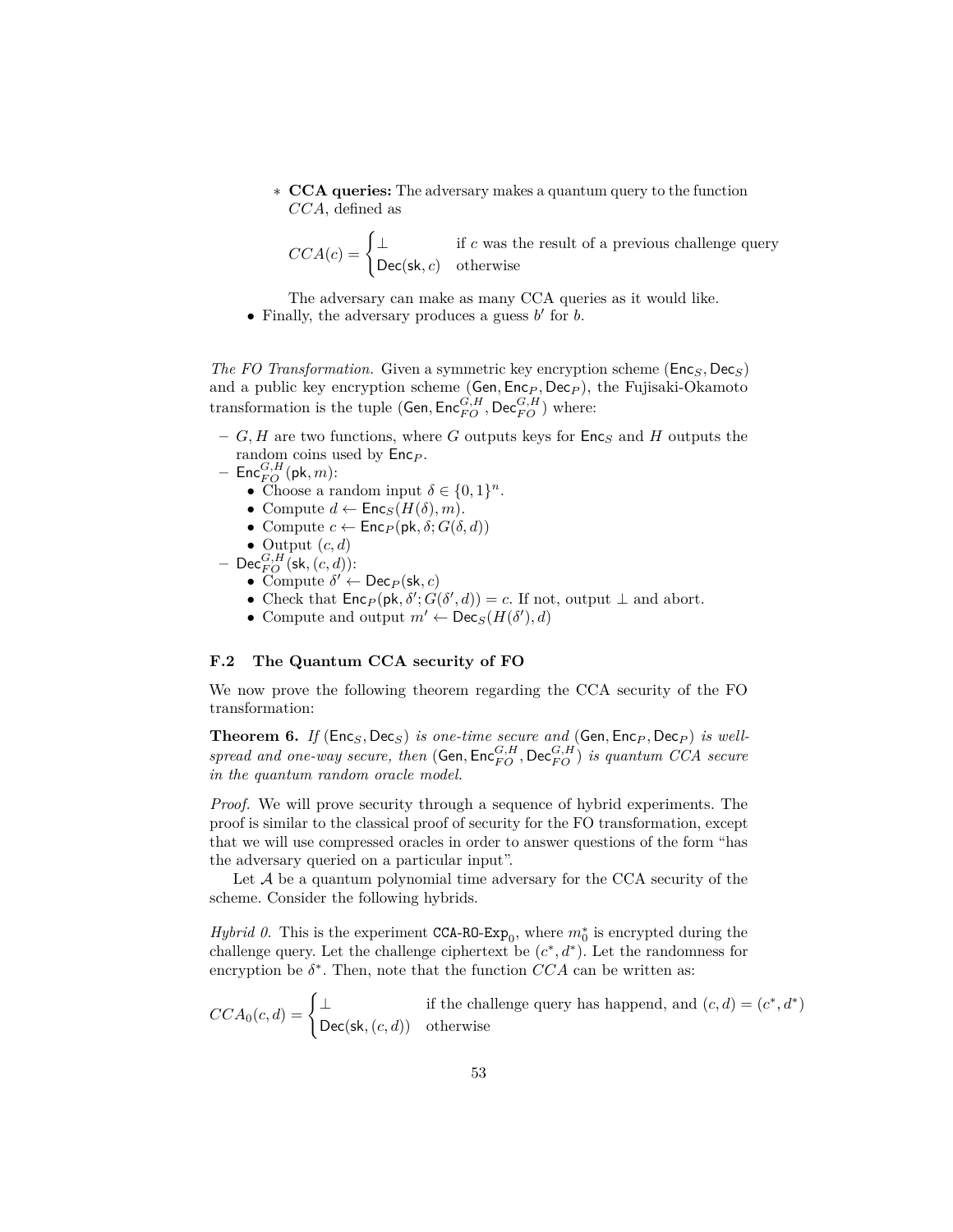*Hybrid 1.* This is identical to **Hybrid 0**, except that we now change the function *CCA*(*c, d*) to be:

$$
CCA_1(c,d) = \begin{cases} \bot & \text{if the challenge query has happened, and } c = c^* \\ \mathsf{Dec}^{G,H}(\mathsf{sk}, (c,d)) & \text{otherwise} \end{cases}
$$

**Lemma 40.** A *cannot distinguish* **Hybrid 0** *from* **Hybrid 1***, except with negligible probability.*

*Proof.* Notice that the only difference between **Hybrid 0** and **Hybrid 1** is the definition of *CCA*, and that the function only differs on inputs of the form  $(c^*, d), d \neq d^*$  where  $\mathsf{Dec}(\mathsf{sk}, (c^*, d)) \neq \bot$ . In particular, since decryption succeeds, it must be the case that

$$
\mathsf{Enc}_P(\mathsf{pk}, \delta; G(\delta, d)) = c^* = \mathsf{Enc}_P(\mathsf{pk}, \delta^*; G(\delta^*, d^*))
$$

for some string  $\delta$ . But the correctness of  $\mathsf{Enc}_P$  implies that  $\delta = \delta^*$ .

Now, let  $G'(\delta, d) = \text{Enc}_P(\text{pk}, \delta^*; G(\delta, d))$ . Notice that any differing input to *CCA* must collide with  $(\delta^*, d^*)$ . We invoke the following lemma:

**Lemma 41 (Adapted from [\[BBBV97\]](#page-27-7)).** *Consider an adversary making q quantum queries to an oracle G. Suppose G is changed to G*<sup>0</sup> *, and the adversary distinguishes this change with advantage . Then, if we measure a randomly chosen query of the adversary, with probability at least*  $\epsilon^2/q^2$  *the result will be a point x where*  $G(x) \neq G(x')$ *.* 

Therefore, any distinguisher gives us a collision finder for  $G'$ . Moreover, once we fix  $\delta^*$ , pk, we see that  $G'$  is a random function, except that the output distribution is non-uniform. By the well-spread property of Enc*<sup>P</sup>* , we have that the output distribution of  $G<sup>0</sup>$  has super-logarithmic min-entropy. We can then invoke Balogh, Eaton, and Song [\[BES17\]](#page-27-9), who show that for any polynomial number of queries to such a function, the probability of finding a collision is negligible.  $\square$ 

From this point forward, we will consider *G* as being implemented in the compressed standard oracle. Since this is equivalent to the uncompressed standard oracle, this does not affect the adversary's success probability.

We will now also make one additional change that does not affect the adversary: at the beginning of a CCA query, perform a test (in superposition) to see if  $(\delta', d)$ is in the database for *G*, where  $\delta' \leftarrow \mathsf{Dec}_P(\mathsf{sk}, c)$ . Record the output of this test in an ancillary qubit. Then, immediately un-compute the test.

*Hybrid 2.* This is identical to **Hybrid 1** (with the modifications above), except we now move the un-computation of the test above until after we apply *CCA*1.

**Lemma 42.** A *cannot distinguish* **Hybrid 1** *from* **Hybrid 2***, except with negligible probability.*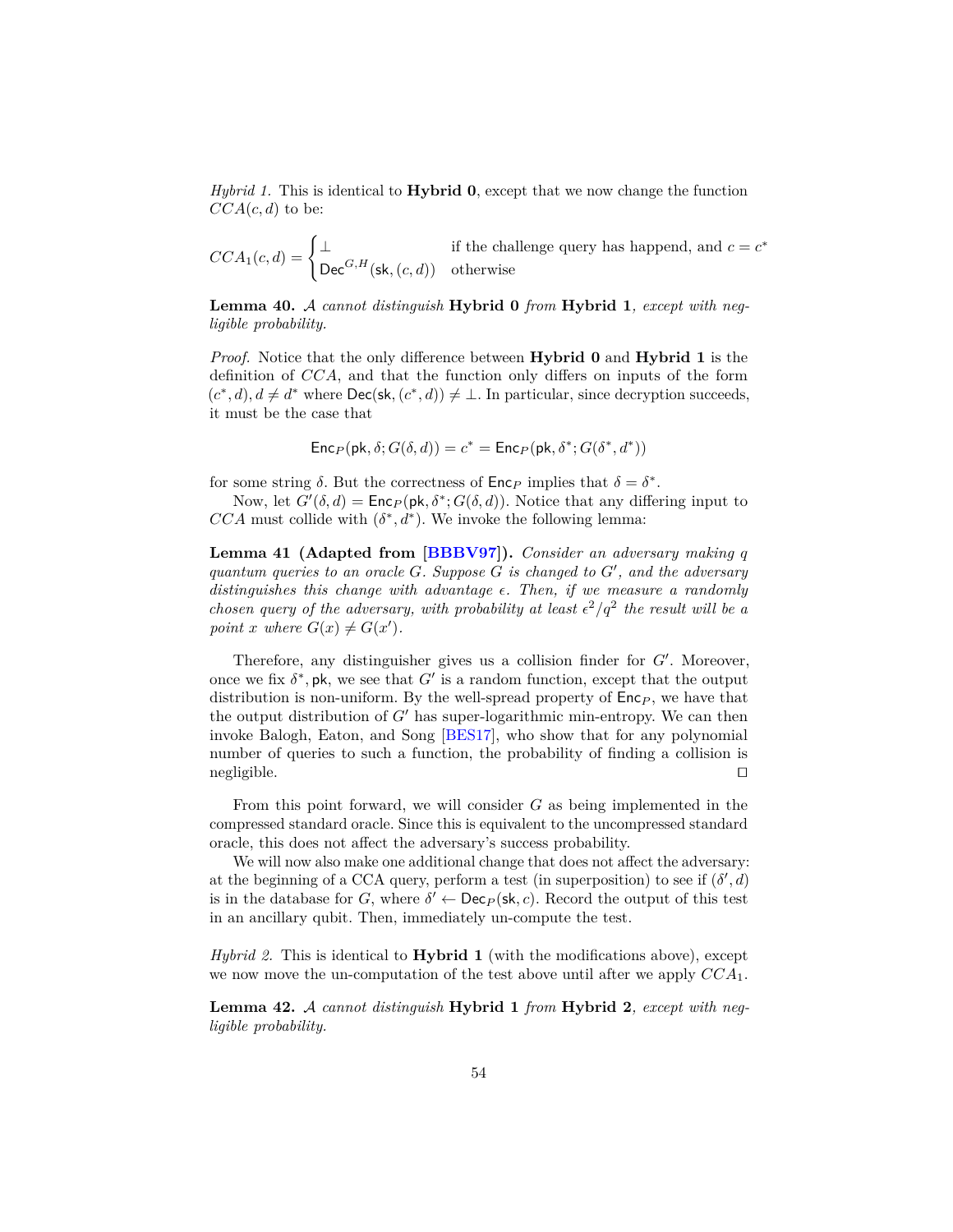*Proof.* Notice that evaluating *CCA*<sup>1</sup> only interfaces with *G* by performing a test of whether  $Enc_P(\mathsf{pk}, \delta'; G(\delta', d)) = c$ . This can be equivalently rephrased as testing if  $G(\delta', d)$  lies within the set  $S_{\delta', c}$  of random coins to make  $\mathsf{Enc}_P(\mathsf{pk}, \delta')$  go to  $c$ . By the well-spread property of  $\mathsf{Enc}_P$ , these random coins make a negligible fraction of all random coins. So we can apply Lemma [39](#page-48-1) with  $S = S_{\delta', c'}$  to conclude that flipping the order of tests is undetectable

*Hybrid 3.* This is identical to **Hybrid 2**, except that we now change *CCA* again. It will additionally take as input a bit *b*, which is the output of the test above;  $b = 1$  if  $(\delta', d)$  is in the database for *G*, and  $b = 0$  otherwise. We define  $CCA_3$  as:

$$
CCA_3(b, c, d) = \begin{cases} \bot & \text{if the challenge query has happened, and } c = c^* \\ \bot & \text{if } b = 0 \\ \mathsf{Dec}^{G, H}(\mathsf{sk}, (c, d)) & \text{otherwise} \end{cases}
$$

**Lemma 43.** A *cannot distinguish* **Hybrid 2** *from* **Hybrid 3***, except with negligible probability.*

*Proof.* We will change one query at a time from  $CCA_1$  to  $CCA_3$ . Notice that if the adversary can distinguish the change with non-negligible probability, it's query must have non-negligible weight on *c*, *d* such that (1)  $c \neq c^*$ , (2)  $b = 0$ , and (3)  $\mathsf{Enc}_P(\mathsf{pk}, \delta'; G(\delta', d)) = c$ . But if  $b = 0$ , then  $G(\delta', d)$  is actually in uniform superposition, so the probability of it satisfying (3) is negligible, by the well-spread property of Enc*<sup>P</sup>* .

*Hybrid 4.* Notice that in **Hybrid 3** we perform  $\delta' \leftarrow \mathsf{Dec}_P(\mathsf{sk}, c)$  three times: once to compute the test, once inside *CCA*3, and once to un-compute the test. **Hybrid 4** will be identical to **Hybrid 3**, except that instead of computing  $\delta'$  in this way, we will simply search for it in the database for *G*.

In particular, we first check if  $c = c^*$ ; if so we set the output of *CCA* to  $\perp$ . Otherwise, we will scan over the inputs in the database for *G*, looking for inputs of the form  $(\delta'', d)$ . For each one, we will check if  $\mathsf{Enc}_P(\mathsf{pk}, \delta''; G(\delta'', d)) = c$ . If the check passes, we will set  $\delta' = \delta''$  and stop the scan. Then we proceed to decrypt by computing  $m' \leftarrow \mathsf{Dec}_S(H(\delta'), d)$ , and set the output of *CCA* to be  $m'$ . If we do not find such a  $\delta''$ , we will not set  $\delta'$ , and instead set the output of *CCA* to be ⊥.

### **Lemma 44.** A *cannot distinguish* **Hybrid 3** *from* **Hybrid 4**

*Proof.* First, if we ever set a  $\delta'$  in **Hybrid 4**, then it must be the case by correctness of (Gen, Enc<sub>*P*</sub>, Dec<sub>*P*</sub>) that  $\delta' = \text{Dec}_P(\textsf{sk}, c)$ . Therefore, in **Hybrid 3**, we would have computed the correct  $\delta'$ , and then our test would have found  $(\delta', d)$  in the database, so it would set  $b = 1$ . In this case, **Hybrid 3** would have set the output of  $CCA$  to be  $m'$ .

Similarly, if **Hybrid 3** would successfully decrypt, it must have been the case that  $(\delta', d)$  was in the database. In this case, it would be found in **Hybrid 4**. Therefore, these two hybrids are identical.

Notice that in **Hybrid 4**, the decryption key sk is no longer needed.